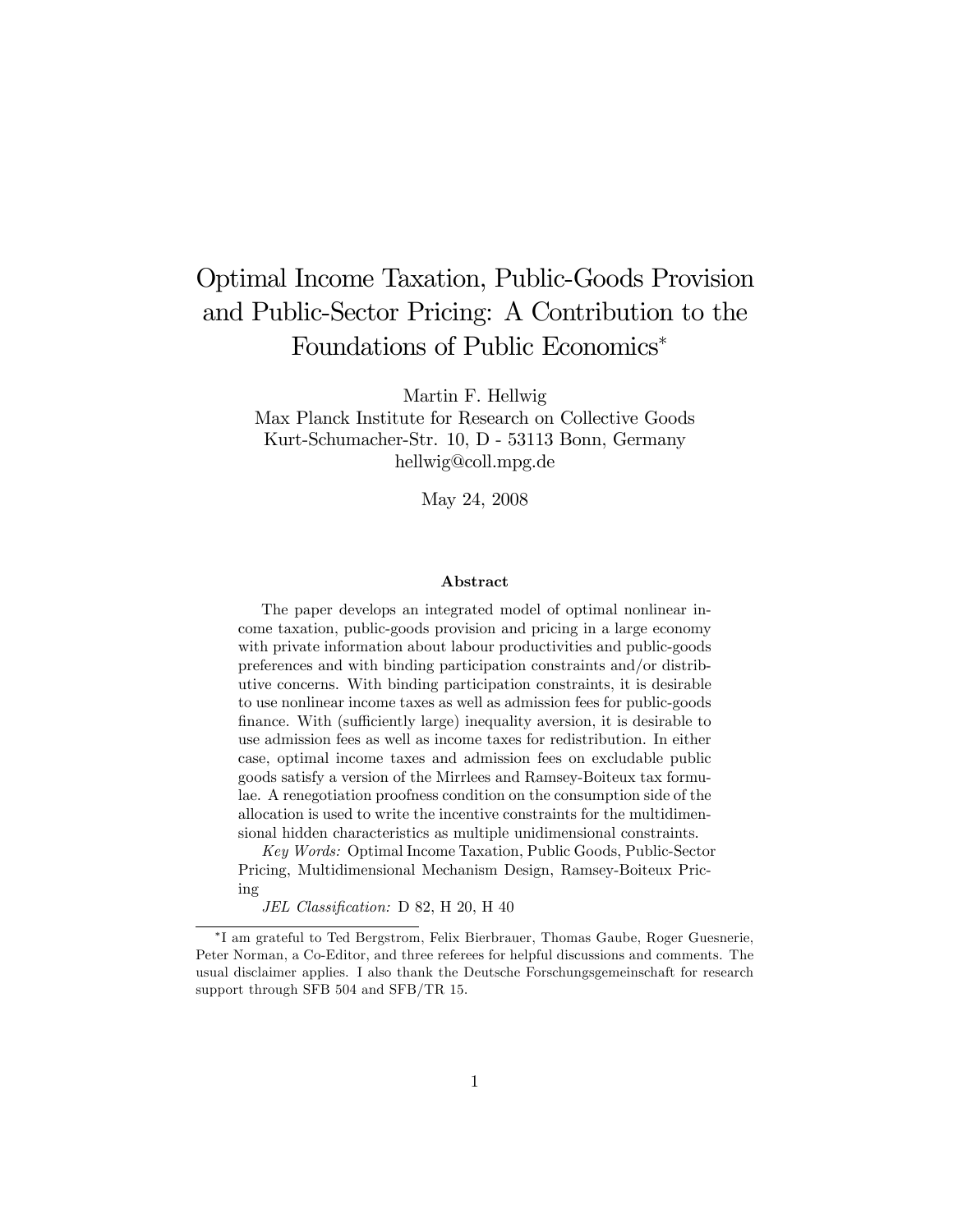# 1 Introduction

This paper develops an integrated model of optimal nonlinear income taxation, public-goods provision and public-sector pricing in a large economy. The analysis shows that the availability of income taxation as a source of government Önance alleviates the tension between incentive constraints, Önancing needs, redistribution concerns, and efficiency in the provision of public goods.

Normative public economics is traditionally divided into three subfields, the theory of public-goods provision, the theory of indirect taxation and public-sector pricing, and the theory of optimal income taxation. The theory of public-goods provision is concerned with the elicitation of preferences for public as opposed to private goods. The Ramsey-Boiteux theory of indirect taxation and public-sector pricing studies the tradeo§s involved in choosing commodity taxes and public-sector prices to finance a public-sector spending requirement when lump sum taxation is unavailable. The theory of optimal income taxation studies equity-efficiency tradeoffs and redistribution when individual productivity levels are unobservable.

These subfields are usually studied separately. Relations between them are little explored. As a prominent exception, Atkinson and Stiglitz (1976) have argued that the Ramsey-Boiteux theory of indirect taxation and publicsector pricing is moot if one allows for direct taxation with nonlinear tax schedules. Christiansen (1981) and Boadway and Keen (1994) have extended the Atkinson-Stiglitz critique to models with public-good provision. However, they assumed that public-goods preferences are common knowledge so that there is no problem of preference revelation.

Conversely, the literature on preference revelation for public-goods provision neglects alternative sources of funds. This literature focuses on the constraints that incentive considerations impose on the relation between expressed public-goods preferences and financial contributions. These constraints are shown to induce a conflict between first-best efficiency, feasibility and individual rationality so that, in some settings, efficient allocations are unattainable, and there is underprovision of any public good that must be financed from voluntary contributions.<sup>1</sup>

Such arguments beg the question why public-goods finance should be limited to payments that people make voluntarily in order to enhance the prospect of public-goods provision. Thus, for public goods that exhibit nonrivalry while being excludable, Schmitz (1997), Norman (2004), and Hellwig

<sup>&</sup>lt;sup>1</sup>Güth and Hellwig (1986), Rob (1989), Mailath and Postlewaite (1990).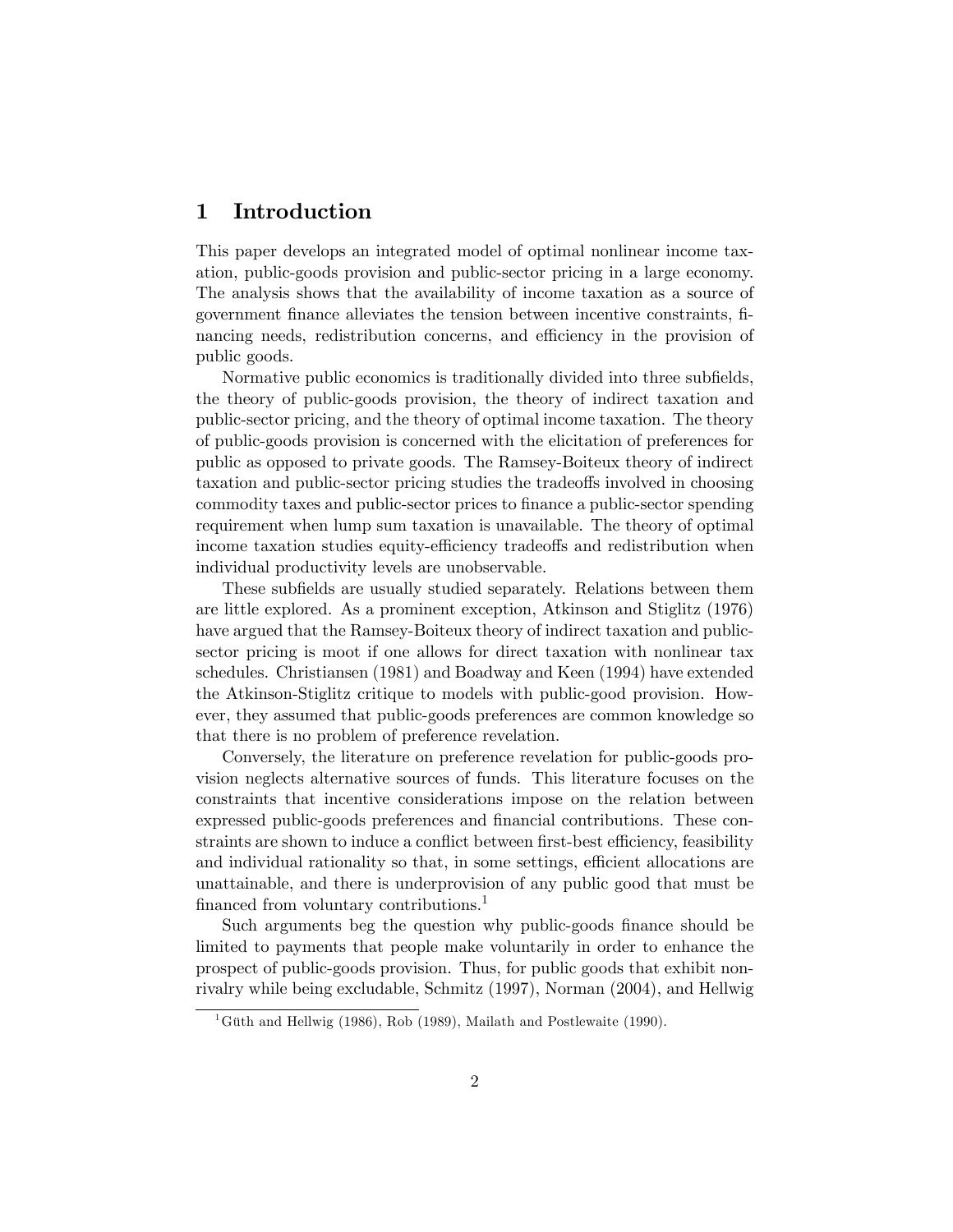$(2007 a)$  have argued that the detrimental effects of incentive and participation constraints can be diminished if admission fees are used as a source of funds. With nonrivalry in consumption, admission fees induce an inefficiency because people who do not pay the fees will be excluded even though there is no real cost to admitting them. However, the loss from this inefficiency is smaller than the loss from not having the public good provided at all. The logic is familiar from the Ramsey-Boiteux theory of optimal deviations from marginal-cost pricing under a government budget constraint.<sup>2</sup>

For a single excludable public good, Schmitz (1997) and Norman (2004) actually show that, in a large economy with independent private values, Ramsey-Boiteux (or Dupuit) pricing corresponds to an optimal Bayesian mechanism under incentive and participation constraints. For multiple excludable public goods, Hellwig (2007 a) shows that this conclusion is still true if, in addition to feasibility, incentive compatibility, and individual rationality, the incentive mechanism is required to satisfy a condition of renegotiation proofness. Under this condition, final allocations of private goods and of admission tickets for public goods must be immune to the possibility that people might engage in unobservable, mutually beneficial side trading.<sup>3</sup>

As usual in the Ramsey-Boiteux approach, with multiple public goods, there is no presumption that any one public good should be self-financing. Some cross-subsidization between public goods is likely to be desirable. Indeed, cross-subsidization is needed to finance non-excludable public goods. The proposition that, in a large economy with independent private values, it is impossible to have national defense expenditures funded on a voluntary basis is moot if revenues from pay TV can be diverted to this purpose!

At this point, however, one must consider the Atkinson-Stiglitz critique of the Ramsey-Boiteux approach. Why use admission fees at all if one can also use direct taxes? Wouldn't a recourse to direct taxation reduce or even eliminate the inefficiencies associated with public-goods finance in a large economy?

The present paper addresses this question. The aim is to integrate the

 $2$ The link between excludable public goods and the Ramsey-Boiteux theory had already been pointed out by Samuelson (1958). Samuelson insisted that public goods were defined by the property of nonrivalry in consumption and that non-excludability was irrelevant because, in a first-best allocation, the ability to exclude would never be used. However, he did acknowledge the importance of excludability for second-best analysis.

<sup>&</sup>lt;sup>3</sup>If renegotiation proofness is not imposed, then, in a model with multiple public goods, the Ramsey-Boiteux solution can be dominated by schemes involving mixed bundling, i.e., provision of a combination ticket at a discount relative to the sum of prices for the separate tickets, or even randomized admission schemes; see Fang and Norman (2003/2006), Hellwig (2007 a).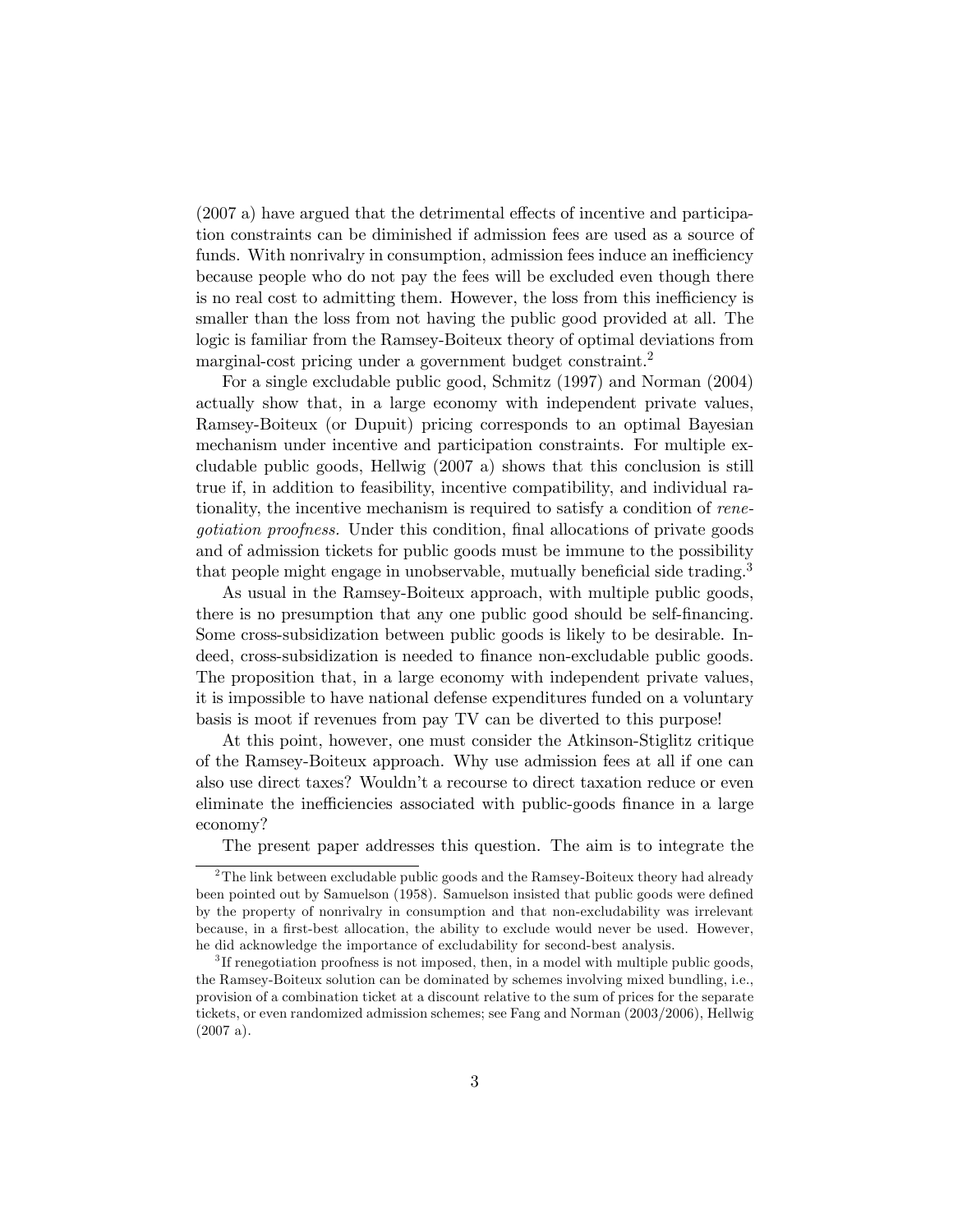theory of income taxation with the mechanism design approach to the provision of public goods. For public-goods finance, the question is how the availability of income taxation as a source of funds affects the provision and admission pricing of public goods under private information. For distributive policies, the question is how the interaction of income taxation and public-goods provision affect the choice of distortionary instruments for redistribution.

Underlying these questions is a multidimensional mechanism design problem. Atkinson and Stiglitz (1976) had assumed that people differ only with respect to their earning abilities; in the public-good provision problem, people also differ with respect to their preferences for public versus private goods.<sup>4</sup> Differences in public-goods preferences are an automatic consequence of the independent-private-values specification for the incentive problem of public-goods provision theory.

As yet, we do not have the tools to solve a mechanism design problem with multidimensional hidden characteristics in full generality.<sup>5</sup> As in Hellwig (2007 a), I therefore impose an additional requirement of *renegotiation* proofness, i.e., the requirement that final allocations of private goods and of admission tickets for excludable public goods must not provide participants with an incentive to engage in (incentive-compatible) side trading. In a large economy, this condition is satisfied if and only if the final allocation of private goods and of admission tickets for public goods is Walrasian. For a quasi-linear specification of public-goods preferences, it follows that final holdings of admission tickets for any public good depend *only* on the values of the preference parameter for that particular public good; in particular, they are independent of earning abilities.

Together with a standard single-crossing property on preferences, this independence property of the consumption side of the allocation yields a complementary independence property for the production side, namely, a person's labour supply and output provision depend *only* on this person's earning ability and are independent of his or her public-goods preferences. Incentive constraints for labour supply and output provision then take the same form as in the standard optimal-income-tax problem with unidimen-

<sup>&</sup>lt;sup>4</sup>Cremer et al. (2001) have pointed out that Atkinson and Stiglitz rely very heavily on earning abilities being the only source of heterogeneity. Allowing for heterogeneity in private-goods endowments as well as earning abilities, they obtain a rationale for redistributive indirect as well as direct taxation.

<sup>&</sup>lt;sup>5</sup>The problem is exacerbated by the fact that payoffs are not affine in earning abilities. For an account of the difficulties of multidimensional mechanism design with payoff functions that are not affine in the hidden characteristics, see Rochet and Choné (1998).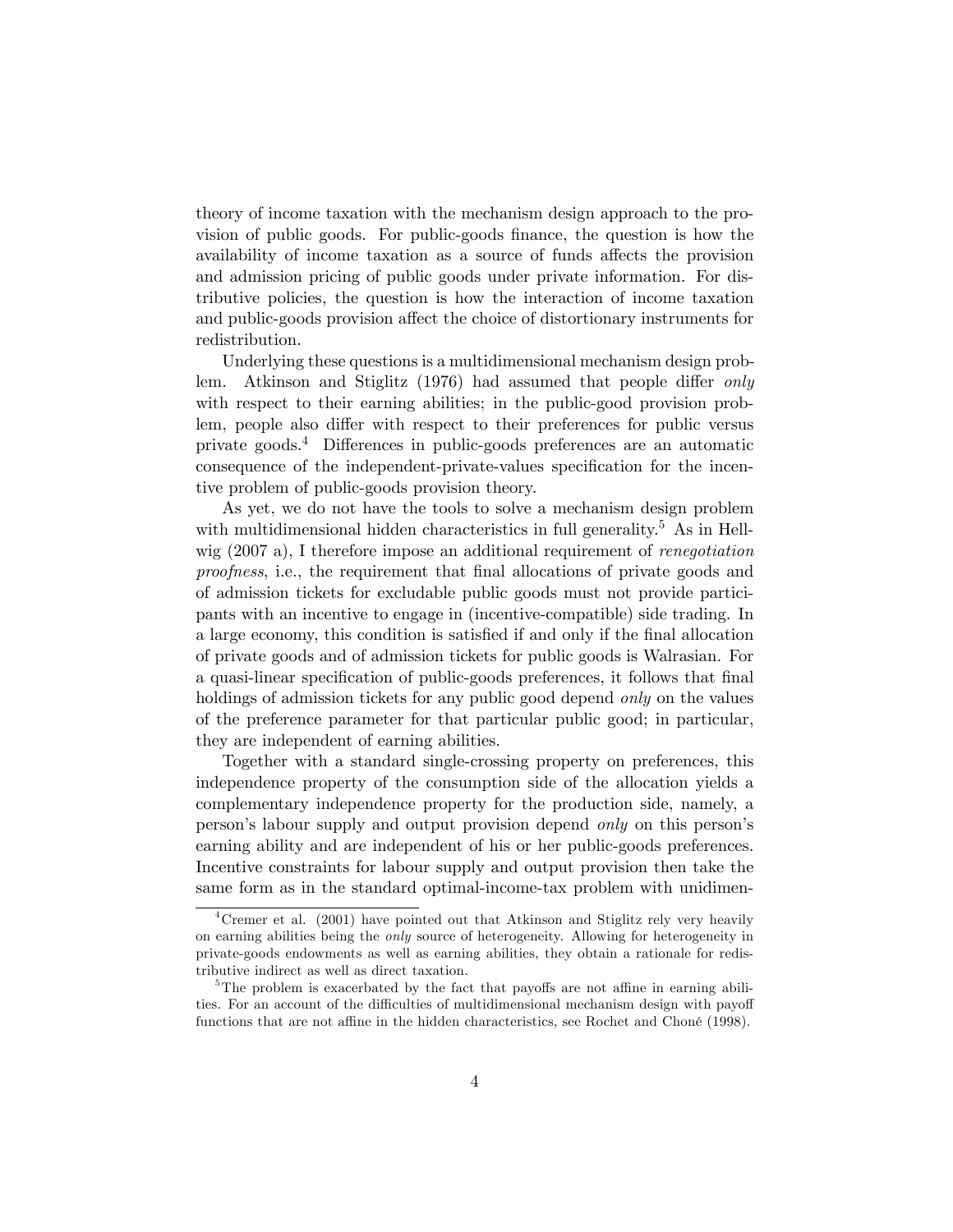sional hidden characteristics. The multidimensional mechanism design problem is thus reduced to a problem with multiple unidimensional incentive constraints.

Given this technical result, I study the role of direct taxation in public goods finance. Whereas Hellwig (2007 a) had shown that, in the absence of income taxation, the problem of optimal mechanism design under renegotiation proofness and participation constraints is equivalent to the Ramsey-Boiteux problem of determining optimal admission fees under a government budget constraint, I now show that, if direct taxation is available, some public-goods finance from direct taxaes is *always* desirable.

However, in contrast to Atkinson and Stiglitz (1976), the use of direct taxation as a source of funds does not always make it possible to achieve firstbest efficiency when there are no distributive concerns. First-best efficiency requires that public goods be financed by lump-sum payments. Incentive compatibility requires that these payments be the same for everybody. If the payments that are required to finance first-best provision levels for public goods are incompatible with participation constraints for some people, firstbest efficiency cannot be achieved.

The question then is what combination of distortionary financing instruments minimizes the total welfare loss from providing the requisite funds for public-goods provision. The optimum is characterized by a combination of Ramsey-Boiteux elasticities rules for admission fees and the Mirrlees formula for marginal income tax rates. In each of these conditions, the efficiency loss from increasing a distortion at the margin is compared to the revenue effects from a higher fee or higher marginal tax rate. At an optimum, the ratio of the two effects is the same for all instruments.

The optimal income tax schedule is nonlinear: it involves a zero marginal tax rate at the top and positive marginal tax rates at all income levels below the top. Given the nonlinearity of the tax schedule, the income tax is not redundant and cannot be replaced by an equivalent system of indirect taxes and public-sector prices. Whereas the Ramsey-Boiteux approach has traditionally focussed on the greater flexibility provided by differential commodity taxation where distortionary margins can be adapted to differences in demand elasticities, the analysis here shows that the additional flexibility provided by the nonlinearity of the income tax schedule is also useful. A second-best system of public-goods finance under participation constraints makes active use of both kinds of flexibility.

The second part of the substantive analysis considers the interaction of income taxation and public-goods provision in dealing with distributive concerns. As is well known, inequality aversion provides a rationale for distor-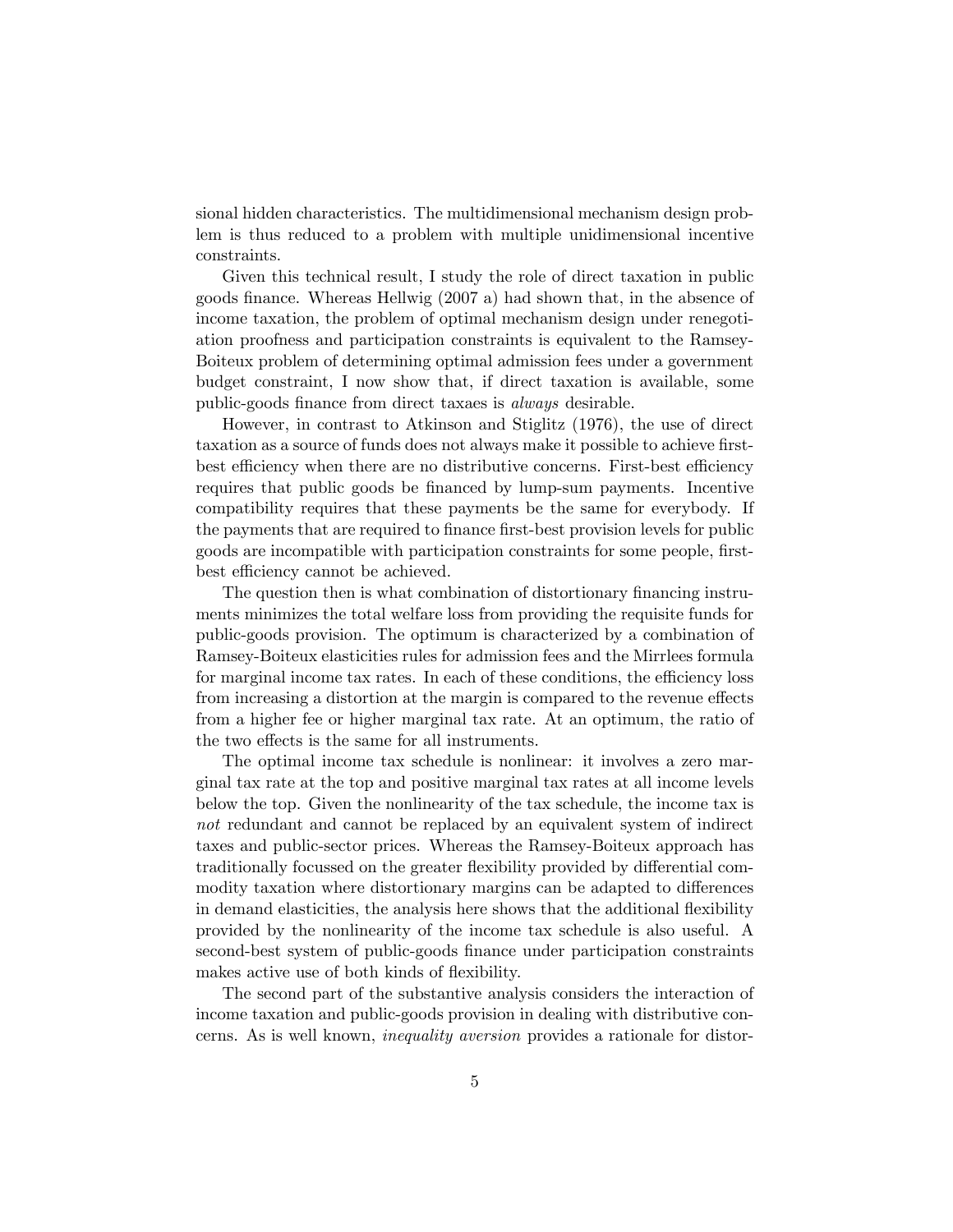tionary taxation and pricing even when there no participation constraints. Thus, in Atkinson and Stiglitz (1976), as in Mirrlees (1971), inequality aversion gives rise to distortionary income taxation as a tool of redistribution from people with high earning abilities to people with low earning abilities. In Hellwig (2005), differences in the enjoyment that people draw from public goods give rise to distributive concerns; these concerns can justify the use of admission fees as a device for redistribution from people who benefit a lot from the public good to people who do not care for the public good at all.

Whereas Atkinson and Stiglitz (1976) did not allow for any heterogeneity other than differences in earning abilities and Hellwig (2005) did not allow for heterogeneity in earning abilities and for redistribution through income taxation, the analysis here allows for multidimensional heterogeneity and investigates the simultaneous use of income taxes and public-goods admission fees as redistribution devices. With multidimensional heterogeneity, one must worry about correlations between the different parameters. Some correlations will neutralize distributive concerns, others will reinforce them. The paper shows that, if the different productivity and taste parameters are *affiliated*, i.e., independent or positively correlated, then the distributive concerns that are attached to the different parameters do not neutralize each other. The findings from unidimensional analyses are then confirmed or, in the case of positive corrleations, even enhanced.

The paper shows that the traditional alignment of optimal nonlinear income taxation with utilitarian concerns for distribution and of public-goods provision and pricing with government budget constraints and Önance is inappropriate. Nonlinear income taxation is important for covering government Önancing needs, and the pricing of public goods can be important for utilitarian redistribution. Private information about public-goods preferences plays a role in both contexts. The conceptual and mathematical structure of conditions for optimal income tax rates and optimal publicgoods admission fees is independent of whether one looks at a problem of public-goods Önance under a government budget constraint or at a roblem of utilitarian redistribution.

The appropriate dividing line is not between instruments used for redistribution and instruments used for finance, but between instruments that are vulnerable to arbitrage through side-trading and instruments that are not vulnerable to such arbitrage. We should therefore start thinking in terms a new alignment of linear schemes with renegotiation proofness constraints and nonlinear schemes with an absence of such constraints, of government budget constraints with participation constraints, and of redistribution concerns with inequality aversion in welfare assessments.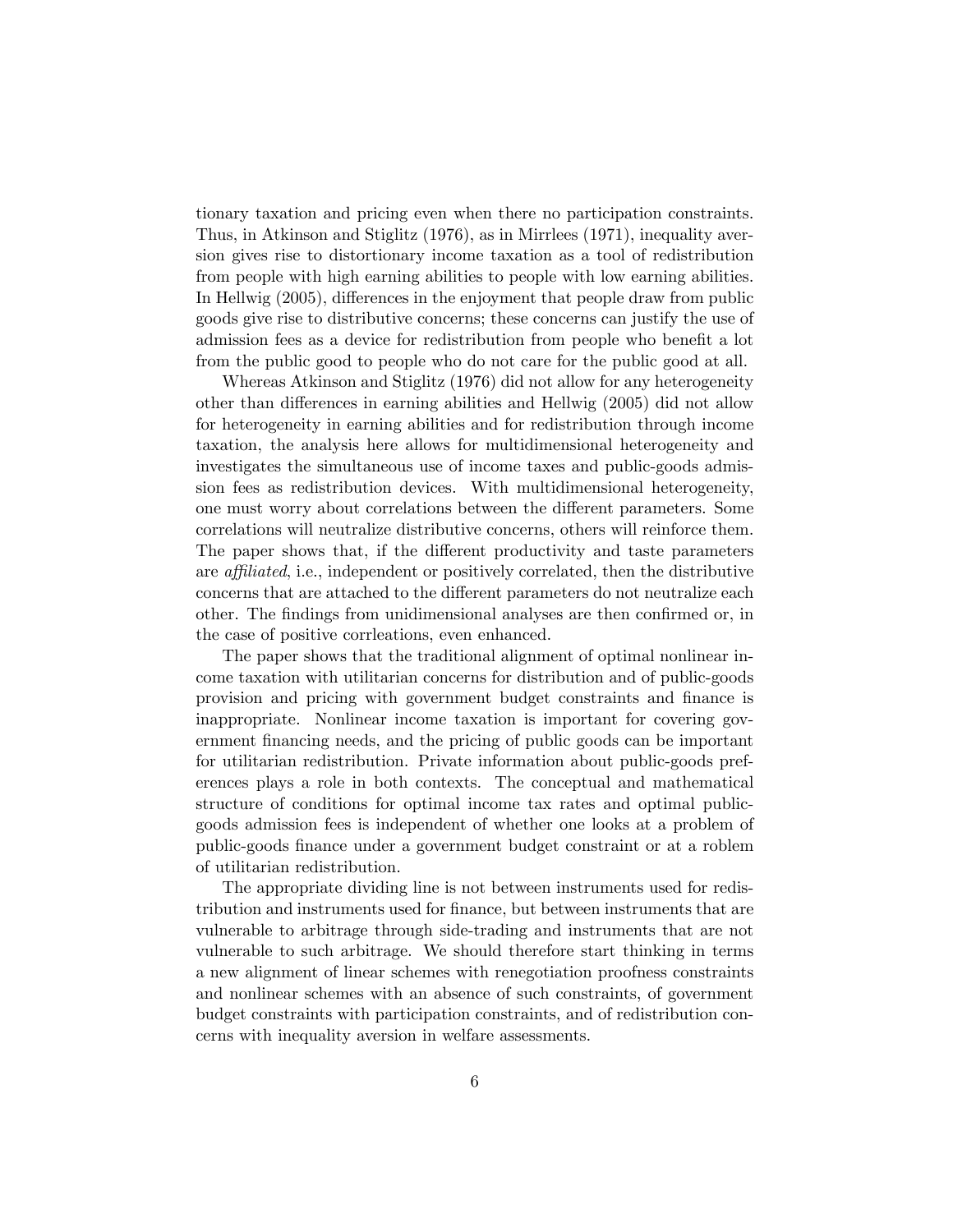In the following, Section 2 lays out the basic model. Section 3 introduces the notion of renegotiation proofness and explains its implications for incentive compatibility and feasibility constraints. Section 4 studies the use of income taxes and admission fees for public-goods Önance under participation constraints, Section 5 the use of income taxes and admission fees for redistribution. Proofs are given in the Appendix and in the Supplementary Material.

# 2 A Model with Multiple Public Goods and Endogenous Production

I study a large economy with one private good, m public goods and labour. Some of the public goods are excludable, some are non-excludable. The sets of excludable and non-excludable public goods are denoted as  $J<sup>e</sup>$  and  $J<sup>ne</sup>$ . For each individual  $h$  in the economy, an allocation must determine how much of the private good the individual consumes, which public goods he is admitted to and how much labour input he provides. Let  $Q_1, ..., Q_m$  be the levels at which public goods  $1, \ldots, m$  are provided. Individual h with taste parameters  $\theta_i^h$ ,  $i = 1, ..., m$ , obtains the utility

$$
c^h + \sum_{i \in J^h} \theta_i^h Q_i - \gamma(y^h, n^h). \tag{2.1}
$$

if he has private-good consumption  $c^h$ , if he is admitted to the enjoyment of public goods  $i \in J^h$ , and if he works the amount  $\gamma(y^h, n^h)$  to provide the output  $y^h \geq 0$ . In (2.1), no distinction is made between excludable and nonexcludable public goods - the individual only cares whether he is actually excluded or not. Trivially though, one must have  $J^{ne} \subset J^h$ .

The function  $\gamma$  in (2.1) is assumed to be twice continuously differentiable, as well as strictly increasing and strictly convex in  $y<sup>h</sup>$  and nonincreasing in  $n^h$ . Moreover,  $\gamma(0, n^h) = 0$ ,  $\lim_{y^h \downarrow 0} \gamma_y(y^h, n^h) = 0$  for all  $n^h$ , and  $\gamma_{yn}(y^h, n^h) < 0$  for all  $y^h$  and  $n^h$ .

The productivity and taste parameters  $n^h$  and  $\theta_1^h, ..., \theta_m^h$  differ across agents. The cross-section distribution of the vector  $(n^h, \theta_1^h, ..., \theta_m^h)$  over the different agents in the economy is denoted as  $F$ , with marginal distributions  $F^n$  for the productivity parameter  $n^h$  and  $F^i$  for the taste parameter  $\theta_i^h$ ,  $i = 1, ..., m$ . The distributions  $F, F^n, F^i, i = 1, ..., m$ , have strictly positive, continuously differentiable densities  $f, f^n$  and  $f^i$ .

An allocation is an array that specifies a nonnegative vector  $\mathbf{Q} = (Q_1, ..., Q_m)$ of public-good provision levels and, for each agent  $h$ , a level  $c<sup>h</sup>$  of private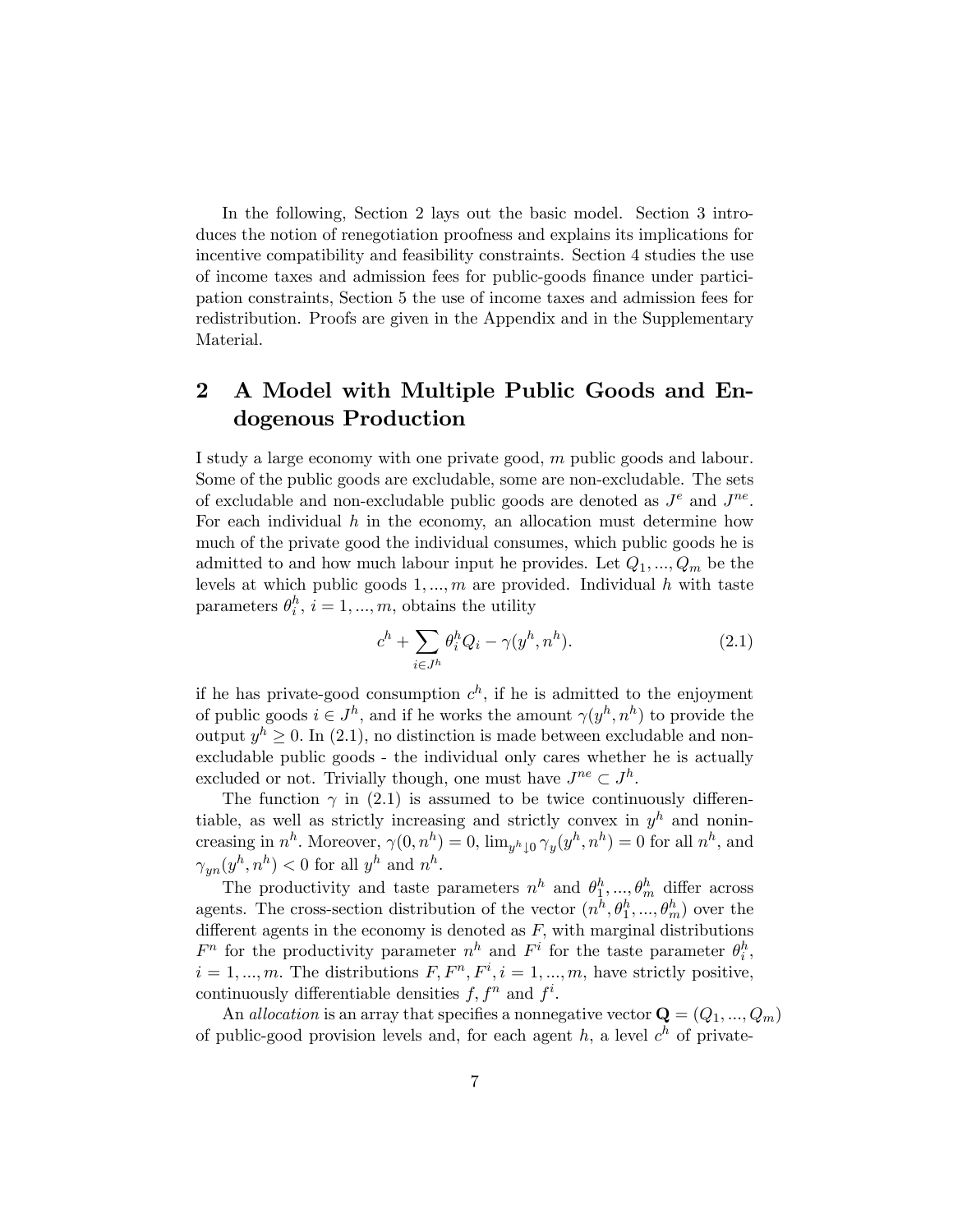good consumption, a set  $J<sup>h</sup>$  of public goods to which the agent is admitted, and a level  $y^h \geq 0$  of output that the agent is required to produce. The analysis will be restricted to allocations that satisfy an anonymity condition. Under this condition,  $c^h$ ,  $J^h$ , and  $y^h$  depend on h only through the productivity parameter  $n^h$  and the vector  $\boldsymbol{\theta}^h = (\theta_1^h, ..., \theta_m^h)$  of taste parameters. Thus, an allocation can be written in the form

$$
(\mathbf{Q}, c(\cdot, \cdot), y(\cdot, \cdot), \chi_1(\cdot, \cdot), \dots, \chi_m(\cdot, \cdot)),
$$
\n(2.2)

where **Q** is the vector of public-good provision levels, and, for each  $(n, \theta) \in$  $[0, 1]^{m+1}$ ,  $c(n, \theta)$  and  $y(n, \theta)$  are the levels of private-good consumption and output provision for an agent with characteristics  $(n, \theta)$ ;  $\chi_i(n, \theta)$  is an indicator variable that takes the value one if the agent is admitted to public good i and the value zero if he is not admitted to public good i.

Allocations are assessed according to the welfare functional

$$
\int_{[0,1]^{m+1}} W\left(c(n,\boldsymbol{\theta}) + \sum_{i=1}^m \chi_i(n,\boldsymbol{\theta}) \theta_i Q_i - \gamma(y(n,\boldsymbol{\theta}), n)\right) dF(n,\boldsymbol{\theta}), \quad (2.3)
$$

where  $W(\cdot)$  is twice continuously differentiable, strictly increasing, and concave. The mechanism design problem will be to choose an allocation that maximizes the welfare functional  $(2.3)$  over a set of *admissible* allocations.<sup>6</sup> Admissibility will be defined with reference to conditions of *feasibility*, *in*centive compatibility, renegotiation proofness, and, in part of the analysis, individual rationality.

An allocation is said to be *feasible* if it satisfies

$$
\chi_i(n,\boldsymbol{\theta}) \equiv 1 \tag{2.4}
$$

for  $i \in J^{ne}$  and

$$
\int_{[0,1]^{m+1}} c(n,\theta)dF(n,\theta) + \sum_{i=1}^{m} K_i(Q_i) \le \int_{[0,1]^{m+1}} y(n,\theta)dF(n,\theta). \tag{2.5}
$$

These conditions ensure that non-excludable public goods are in fact treated as non-excludable and that aggregate production suffices to provide the resources needed for private consumption and public-goods provision. Publicgoods provision costs are assumed to be additively separable. For  $i =$ 

 $6$ With this formulation, I follow the utilitarian tradition of Mirrlees (1971) and Atkinson (1973). By contrast to the Paretian approach to mechanism design, as embodied in the concept of interim efficiency studied by Ledyard and Palfrey (1999, 2007), the utilitarian approach involves explicit interpersonal utility comparisons and redistribution, as well as concerns about allocative efficiency. The difference is particularly relevant for the analysis of redistributive policies in Section 5 of this paper.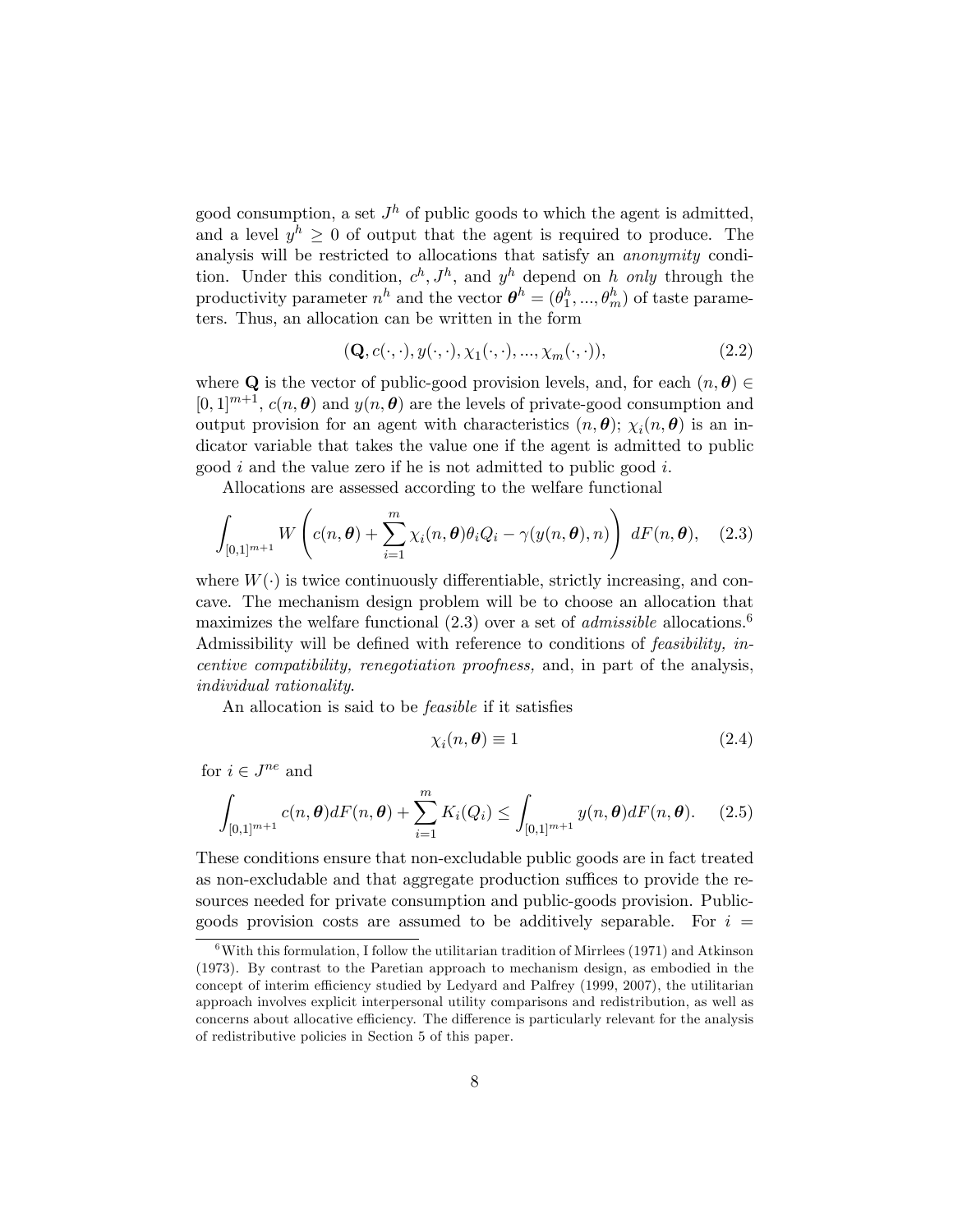$1, ..., m, K<sub>i</sub>(Q<sub>i</sub>)$  indicates the amount of is the cost of per capita privategood consumption that has to be foregone in order to provide the amount  $Q_i$  of public good i. The function  $K_i(\cdot)$  is strictly increasing, strictly convex and twice continuously differentiable, with  $K(0) = K'_i(0) = 0$  and  $\lim_{Q_i \to \infty} K_i(Q_i) = \infty.$ 

An allocation is said to be *incentive-compatible* if it satisfies

$$
v(n,\theta) \ge c(n',\theta') + \sum_{i=1}^{m} \chi_i(n',\theta')\theta_i Q_i - \gamma(y(n',\theta'),n)
$$
 (2.6)

for all  $(n, \theta)$  and  $(n', \theta')$  in  $[0, 1]^{m+1}$ , where

$$
v(n,\boldsymbol{\theta}) := c(n,\boldsymbol{\theta}) + \sum_{i=1}^{m} \chi_i(n,\boldsymbol{\theta}) \theta_i Q_i - \gamma(y(n,\boldsymbol{\theta}),n)
$$
 (2.7)

is the payoff attained by an agent with productivity and preference parameters  $(n, \theta)$ . Each agent h is assumed to have private information about his characteristics  $n^h$  and  $\theta^h$ .<sup>7</sup> Thus, if  $(n^h, \theta^h) = (n, \theta)$ , there is nothing to prevent him from claiming that  $(n^h, \theta^h) = (n', \theta')$  in order to obtain the outcome  $c(n', \theta'), \chi_i(n', \theta'), i = 1, ..., m, y(n', \theta'),$  instead of the outcome  $c(n, \theta), \chi_i(n, \theta), i = 1, ..., m, y(n, \theta)$ . Incentive compatibility requires that the agent has nothing to gain from such a claim.<sup>8</sup>

# 3 Renegotiation Proofness

In addition to incentive compatibility, I impose a condition of renegotiation proofness. This condition requires that the allocation should not leave any

 $^{7}$  For the reader who cares about the underlying stochastic specification: We may think of  $(n^h, \theta^h)$  as the realization of a random vector  $(\tilde{n}^h, \tilde{\theta}^h)$ , which is defined on some underlying probability space  $(\Omega, \mathcal{F}, P)$  and which has the *ex ante* probability distribution F, regardless of h. If h is the only person to observe  $(n^h, \theta^h)$  and if the random variables  $(\tilde{n}^h, \tilde{\boldsymbol{\theta}}^h)$  for different agents are mutually independent, nobody other than h knows anything about  $(\tilde{n}^h, \tilde{\theta}^h)$ , apart from the fact that  $(\tilde{n}^h, \tilde{\theta}^h)$  has the distribution F. If, in addition, the random variables  $(\tilde{n}^h, \tilde{\theta}^h)$  for the different agents in the continuum economy satisfy a law of large numbers, the cross-section distribution of these random variables is almost surely equal to F: As discussed by Judd (1985), such a law of large numbers is consistent with, though not implied by stochastic independence. A large-economy specification with independence in which the law of large numbers holds as a theorem is provided by Al-Najjar (2004).

<sup>8</sup>Along the lines of Mirrlees (1971) and the subsequent literature on optimal income taxation, this treatment of incentive compatibility presumes that  $\gamma(y(n, \theta), n)$  is unobservable.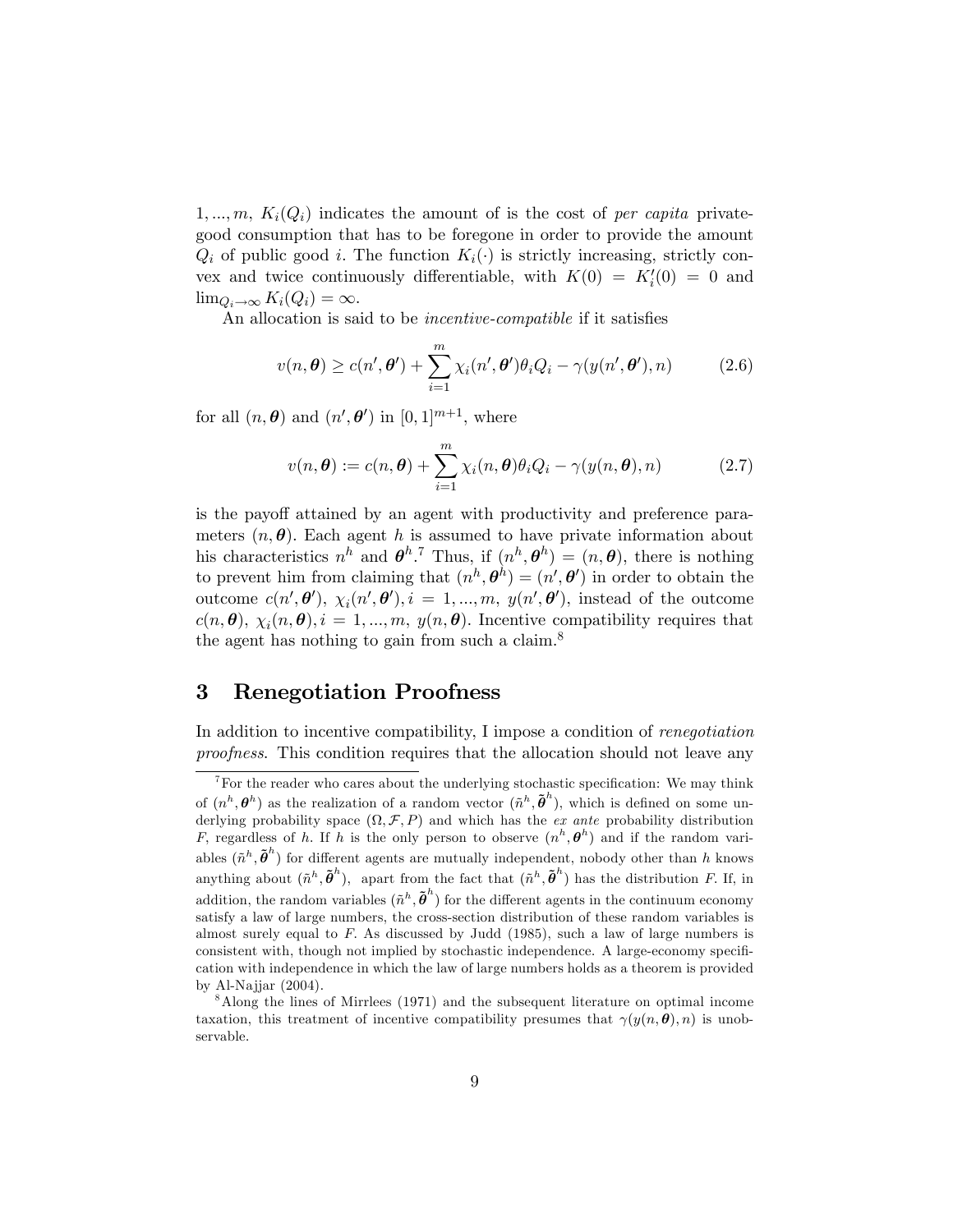room for mutually beneficial trading of public-goods admission tickets and of the private good among the participants. As in Hammond (1979, 1987), Guesnerie (1995), and Hellwig (2007 a), the mechanism designer is assumed to be unable to prevent people from such side trading. If the allocation the he stipulates leaves room for a Pareto improvement through such side trading, people will make use of this opportunity, and the initial allocation will not actually be the Önal allocation. Side tading will come to an end when when a renegotiation-proof allocation has been reached. If the mechanism designer is aware of the possibility of renegotiation and if he cares about the allocation that is Önally reached rather than the one that is initially stipulated, his choice may be directly expressed in terms of the Önal renegotiation-proof allocation. Indeed, if he chooses a renegotiation-proof allocation from the beginning, this initial allocation will also be the final allocation.

For a formal treatment, I introduce the concept of a *net-trade alloca*tion for private-good consumption and public-good admission tickets as an array  $(z_c(.,.), z_1(.,.),.., z_m(.,)))$  such that for each  $(n, \theta), z_c(n, \theta)$  and  $z_1(n, \theta), \ldots, z_m(n, \theta)$  are the net additions to private-good consumption and admission ticket holdings for public goods of a consumer with productivity parameter n and preference parameter vector  $\theta$ . Given an initial allocation, a net-trade allocation  $(z_c(.,.), z_1(.,.),.., z_m(.,.))$  is *feasible* if

$$
\chi_i(n,\boldsymbol{\theta}) + z_i(n,\boldsymbol{\theta}) \in \{0,1\} \tag{3.1}
$$

for  $i = 1, ..., m$  and all  $(n, \theta) \in [0, 1]^{m+1}$ , and, moreover,

$$
\int_{[0,1]^{m+1}} z_i(n,\boldsymbol{\theta}) dF(n,\boldsymbol{\theta}) = 0
$$
\n(3.2)

for  $i = c, 1, ..., m$ . Condition (3.1) reflects the fact that admission indicators are binary variables: One either is admitted to a public good or not.<sup>9</sup> Condition (3.2) reflects aggregate resource constraints.

Given an initial allocation, the net-trade allocation  $(z_c(.,.), z_1(.,.),.., z_m(.,.))$ is incentive-compatible if

$$
z_c(n,\boldsymbol{\theta}) + \sum_{i=1}^m z_i(n,\boldsymbol{\theta})\theta_i Q_i \ge z_c(n',\boldsymbol{\theta}') + \sum_{i=1}^m z_i(n',\boldsymbol{\theta}')\theta_i Q_i \qquad (3.3)
$$

<sup>&</sup>lt;sup>9</sup>In order to eliminate the interdependence of labour input provision and public-good consumption that arises when people with low labour incomes are unable to pay for the admission tickets to the public goods I allow private-good consumption to take negative values.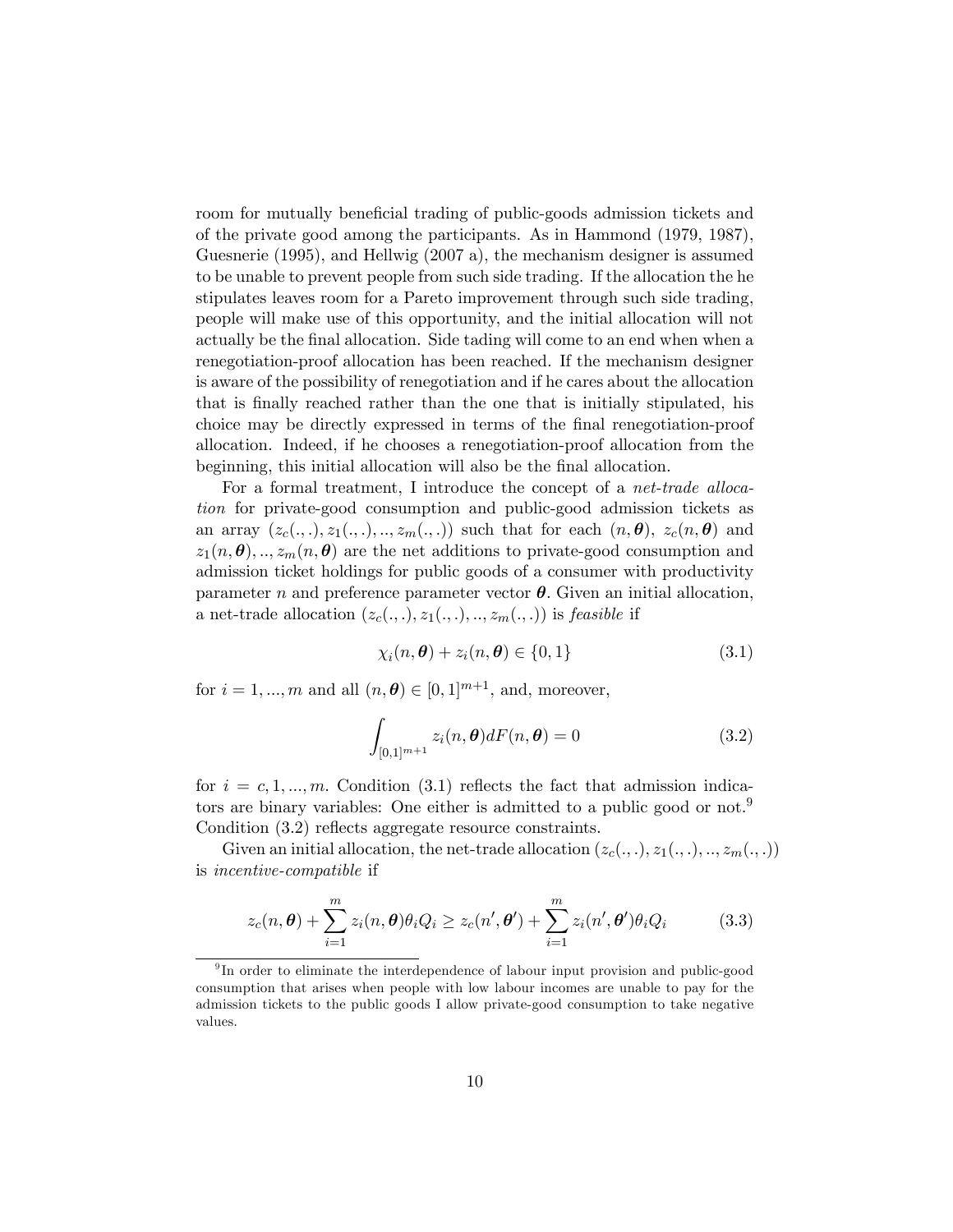for all  $(n, \theta)$  and  $(n', \theta')$  in  $[0, 1]^{m+1}$  for which  $\chi_i(n, \theta) + z_i(n', \theta') \in \{0, 1\}$ for all *i*. Neither the holdings  $(c(n, \theta), \chi_1(n, \theta), ..., \chi_m(n, \theta))$  of privategood consumption and public-goods admission tickets nor the characteristics  $(n, \theta)$  of a given agent are known by anybody else.<sup>10</sup> If the agent claims that his characteristics are  $(n', \theta')$ , he obtains the net trade corresponding to these characterictics: Incentive compatibility of the net-trade allocation requires that such a claim must not provide the agent with an improvement over the net trade that is stipulated for him.

An initial allocation is said to be *renegotiation-proof*<sup>11</sup> if, starting from this allocation, there is no feasible and incentive-compatible net-trade allocation which provides a Pareto improvement in the sense that for all  $(n, \theta) \in$  $[0,1]^{m+1}$ , the utility gain from the net trade  $(z_c(n, \theta), z_1(n, \theta), ..., z_m(n, \theta))$ is nonnegative, i.e.

$$
z_c(n,\boldsymbol{\theta}) + \sum_{i=1}^m z_i(n,\boldsymbol{\theta})\theta_i Q_i \ge 0,
$$
\n(3.4)

and the aggregate utility gain is strictly positive, i.e.

$$
\int_{[0,1]^{m+1}} \left[z_c(n,\boldsymbol{\theta}) + \sum_{i=1}^m z_i(n,\boldsymbol{\theta})\theta_i Q_i\right] dF(n,\boldsymbol{\theta}) > 0.
$$
 (3.5)

Renegotiation proofness implies, in particular, that the initial allocation is Pareto efficient. As shown in Hellwig  $(2007 a)$ , therefore, the fundamental

 $10$ One might argue that the renegotiation mechanism designer knows the consumer's actual holdings, and therefore the incentive constraints may be loosened. Such loosening of incentive constraints would tend to enhance the scope for renegotiations and make the condition of renegotiation proofness even more restrictive. In the large economy considered here, it does not actually make a difference because the characterization of renegotiation proofness that is given below remains valid. In a finite economy, there would be a difference.

<sup>&</sup>lt;sup>11</sup>A referee has asked how renegotiation proofness is related to the concept of coalition proofness that was introduced by Laffont and Martimort (1997, 2000). Both concepts rely on the notion that coalition formation in the economy imposes constraints on the design of incentive mechanisms. Whereas Laffont and Martimort have coalitions manipulating the information that serves as an input into the overall incentive mechanism, renegotiation proofness allows for coalitions modifying the outcomes stipulated by the incentive mechanism. Only modifications of outcomes that can be reached by voluntary sidetrading are considered. In the absence of sidetrading of labour, renegotiation proofness does not concern output provision levels. By contrast, the manipulations of information that are considered by Laffont and Martimort can, in principle, affect all outcome dimensions. Moreover, if the coalition in their analysis is a subcoalition of the whole, the implications of its intervention may well be detrimental to people outside that subcoalition, i.e., manipulations are not limited to Pareto improvements.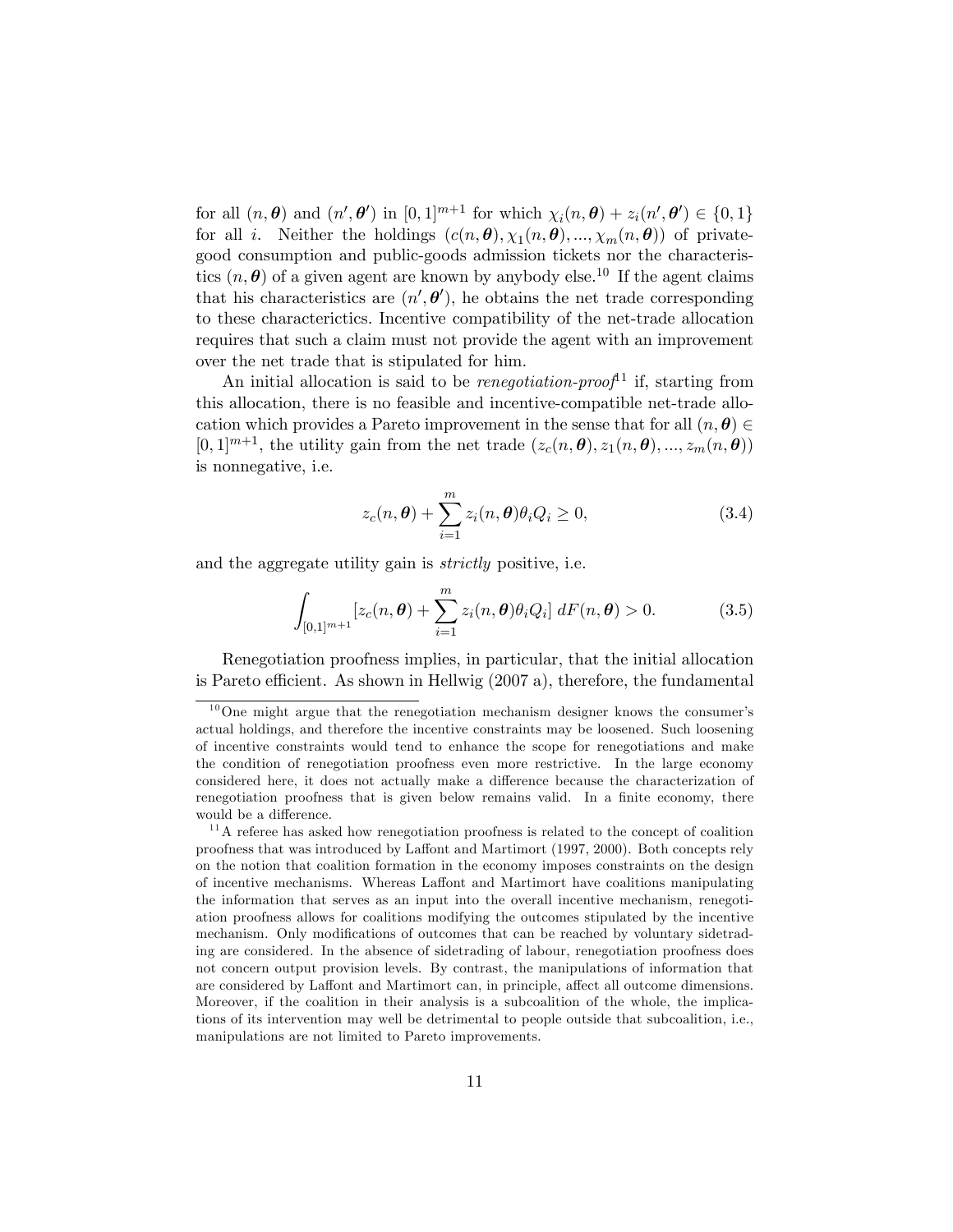theorems of welfare economics imply that an allocation is renegotiationproof if and only if the allocation of private-good consumption and publicgoods admission tickets corresponds is a competitive-equilibrium allocation for a system of markets for the private-good and for public-goods admission tickets. This yields a characterization of such allocations in terms of prices.

Lemma 3.1 An allocation is renegotiation-proof if and only if there exist prices  $p_1, ... p_m$  such that for  $i = 1, ..., m$ , and almost all  $(n, \theta) \in [0, 1]^{m+1}$ , one has

$$
\chi_i(n,\boldsymbol{\theta}) = 0 \quad \text{if} \quad \theta_i Q_i < p_i \tag{3.6}
$$

and

$$
\chi_i(n,\boldsymbol{\theta}) = 1 \quad \text{if} \quad \theta_i Q_i > p_i. \tag{3.7}
$$

#### 3.1 Implications for Incentive Compatibility

The price characterization of renegotiation-proof allocation can be used to provide an analytically tractable characterization of incentive-compatible allocations that are also renegotiation proof. With renegotiation proofness, the  $m+1$ -dimensional incentive constraints can actually be decomposed into  $m + 1$  unidimensional constraints.

Proposition 3.2 An allocation is renegotiation-proof and incentive-compatible if and only if there exist prices  $p_1, ... p_m$  and functions  $\hat{y}(\cdot), \hat{c}(\cdot), \bar{v}(\cdot)$  from  $[0, 1]$  into  $\mathbb{R}_+$  such that the following conditions hold:

(a) the expected payoff function  $v(\cdot)$  takes the form

$$
v(n, \theta_1, ..., \theta_m) \equiv \bar{v}(n) + \sum_{i=1}^{m} \max(\theta_i Q_i - p_i, 0);
$$
 (3.8)

(b) for all  $(n, \theta) \in [0, 1]^{m+1}$ , the admission indicators  $\chi_i(n, \theta)$ ,  $i =$  $1...$ , m, satisfy

 $\chi_i(n,\boldsymbol{\theta}) = 0 \ \ \ if \ \ \theta_i Q_i < p_i \ \ \ and \ \ \chi_i(n,\boldsymbol{\theta}) = 1 \ \ \ if \ \ \theta_i Q_i > p_i$  $(3.9)$ 

consumption of the private good satisfies

$$
c(n, \theta) = \bar{v}(n) + \gamma(y(n, \theta), n) - \sum_{i=1}^{m} p_i \chi_i(n, \theta); \qquad (3.10)
$$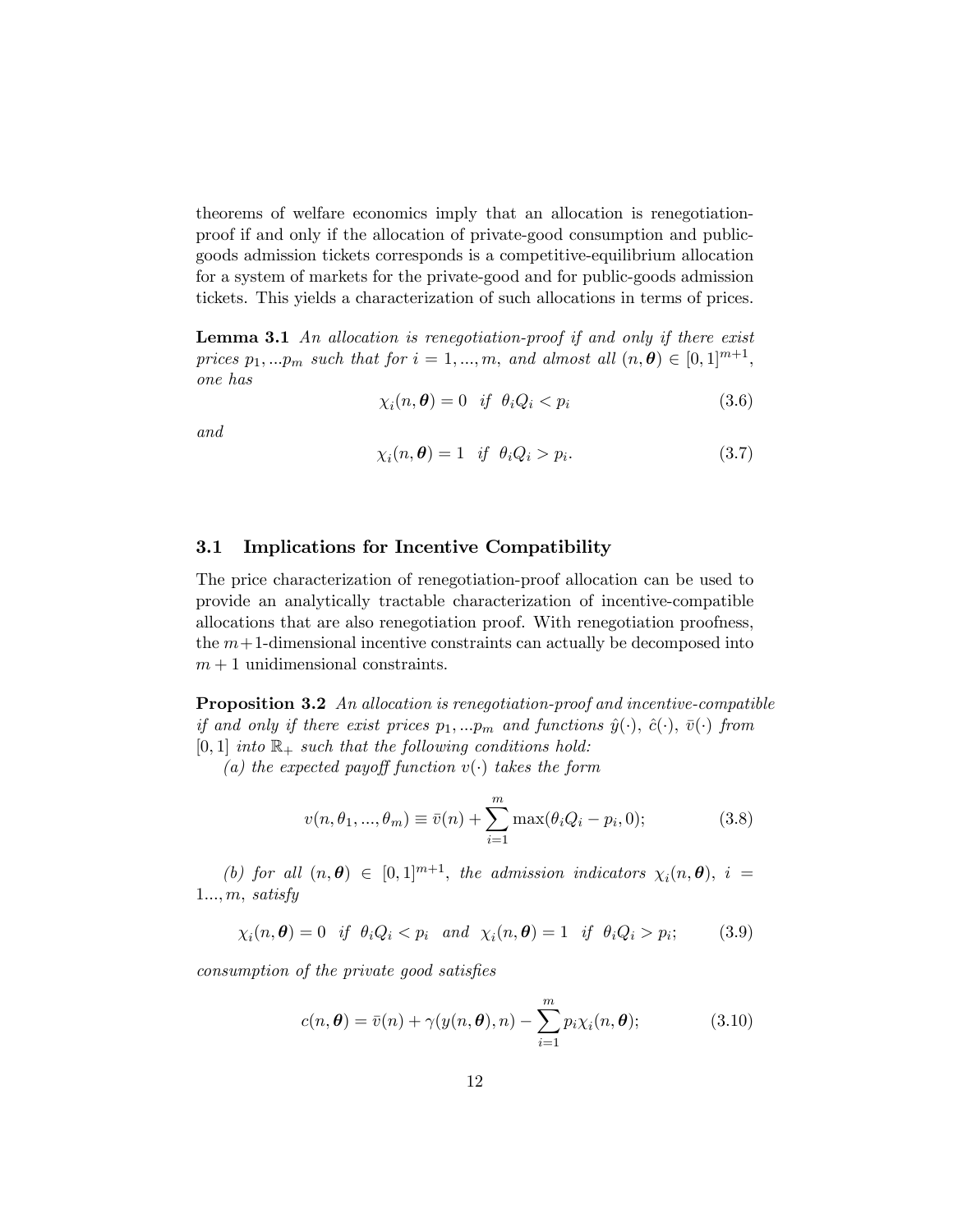(c) for all  $\theta \in [0, 1]^m$ , the output provision function  $y(\cdot, \theta)$  is nondecreasing and satisfies

$$
y(n, \theta) \equiv \hat{y}(n) \tag{3.11}
$$

for almost all  $n \in [0, 1]$ ; for any such n, one also has

$$
c(n, \theta) = \hat{c}(n) - \sum_{i=1}^{m} p_i \chi_i(n, \theta); \qquad (3.12)
$$

(d) the functions  $\hat{y}(\cdot), \hat{c}(\cdot)$ , and  $\bar{v}(\cdot)$  satisfy

$$
\bar{v}(n) = \hat{c}(n) - \gamma(\hat{y}(n), n) \tag{3.13}
$$

and

$$
\bar{v}(n) \ge \hat{c}(\hat{n}) - \gamma(\hat{y}(\hat{n}), n) \tag{3.14}
$$

for all n and  $\hat{n}$  in  $[0, 1]$ .

In interpreting this result, it is useful to go back to Hellwig (2007 a). For a model with exogenous production, the main result of that paper showed that an allocation is renegotiation-proof and incentive-compatible if and only if there exist prices  $p_1, \ldots, p_m$  such that admission rules satisfy (3.9) and private-good consumption satisfies (3.12) with  $\hat{c}(n)$  replaced by the exogenously given endowment Y. The prices  $p_1, \ldots, p_m$  can be thought of as admission fees. If people can choose whether they want to pay the fee  $p_i$ and be admitted to public good  $i$  or whether they prefer to forego the enjoyment from public good i and instead consume more of the private good, they will in fact implement the admission rule (3.9), retaining the surplus  $\max(\theta_i Q_i - p_i, 0)$  as an information rent.<sup>12</sup>

Proposition 3.2 extends this result to the case of endogenous production. It also shows that, once the implications of renegotiation proofness and incentive compatibility for the consumption side of the economy are taken into account, the implications of incentive compatibility for the production side can be studied without regard for the taste parameters  $\theta_1, ..., \theta_m$ . Output provision levels are independent of  $\theta_1, ..., \theta_m$  (except possibly on a null set). The output  $\hat{y}(n)$  entitles an agent to the equivalent of  $\hat{c}(n)$  units of the private good, which is also independent of  $\theta_1, ..., \theta_m$ . He can choose how

 $12$  Without renegotiation proofness, the information rent might be smaller. In this case, admission rules involving mixed bundling or randomized admissions can be used to extract additional surplus, which can be used, e.g., to provide more of the public-good; see Fang and Norman (2003/2006) or Hellwig (2007 a),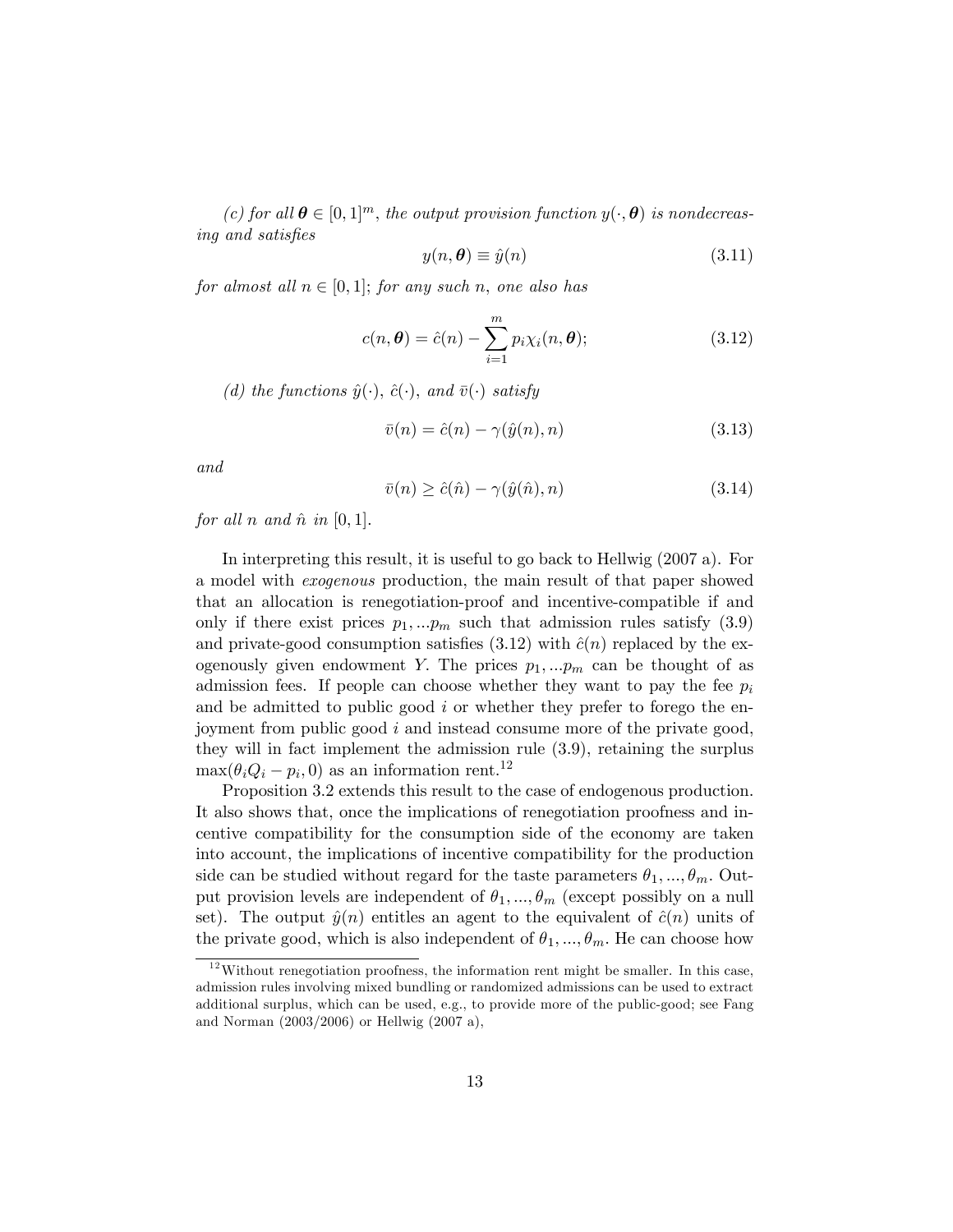much of this entitlement he wants to spend on admission tickets for excludable public goods and how much on consumption of the private good His consumption of the private good is equal to the difference between the entitlement  $\hat{c}(n)$  and the amount he spends on admission tickets for excludable public goods. Because output provision levels and consumption entitlements are independent of  $\theta_1, ..., \theta_m$ , incentive compatibility for the production side of the economy reduces to the unidimensional condition that

$$
\hat{c}(n) - \gamma(\hat{y}(n), n) \ge \hat{c}(\hat{n}) - \gamma(\hat{y}(\hat{n}), n)
$$

for all n and  $\hat{n}$  in [0, 1].

The fact that  $\hat{y}(n)$  is independent of  $\theta_1, ..., \theta_m$  is remarkable because the requirement of renegotiation proofness as such does not concern the production side of the economy. In principle, therefore, one could imagine  $y(n, \theta)$  depending on  $\theta$  as well as n even though renegotiation proofness is imposed.

The result rests on two arguments. The first argument combines Lemma 3.1 with incentive compatibility to show that the expected-payoff function v must have the additively separable form  $(3.8)$ , i.e., that  $\theta_1, ..., \theta_m$  affect payoffs only through the surplus  $\sum_{i=1}^{m} \max(\theta_i Q_i - p_i, 0)$ 

The second argument uses incentive compatibility and the single-crossing condition  $\gamma_{ny} < 0$  to show that, for any  $\theta$ , one must have  $y(n, \theta) = y(n, 0)$ for almost all n. Incentive compatibility requires that, for any  $\theta$ , one has

$$
v(n, \theta) - v(\hat{n}, \theta) \ge -\gamma(y(\hat{n}, \theta), n) + \gamma(y(\hat{n}, \theta), \hat{n}) \tag{3.15}
$$

for all n and  $\hat{n}$ . By standard arguments, this requires that

$$
v(n,\boldsymbol{\theta}) - v(\hat{n},\boldsymbol{\theta}) = -\int_{\hat{n}}^{n} \gamma_n(y(n',\boldsymbol{\theta}),n')dn'
$$
 (3.16)

for all n and  $\hat{n}$ . By (3.8), it follows that

$$
\bar{v}(n) - \bar{v}(\hat{n}) = -\int_{\hat{n}}^{n} \gamma_n(y(n', \theta), n') dn'
$$
\n(3.17)

for all n and  $\hat{n}$ . The function  $\bar{v}(\cdot)$  is thus absolutely continuous, and  $-\gamma_n(y(\cdot, \theta), \cdot)$ is a version of the Radon-Nikodym derivative of  $\bar{v}(\cdot)$ , regardless of  $\theta$ . Therefore,  $-\gamma_n(y(n, \theta), n) = -\gamma_n(y(n, 0), n)$  for almost all n. Because  $\gamma_{ny} < 0$ , it follows that  $y(n, \theta) = y(n, 0)$  for almost all n, regardless of  $\theta$ .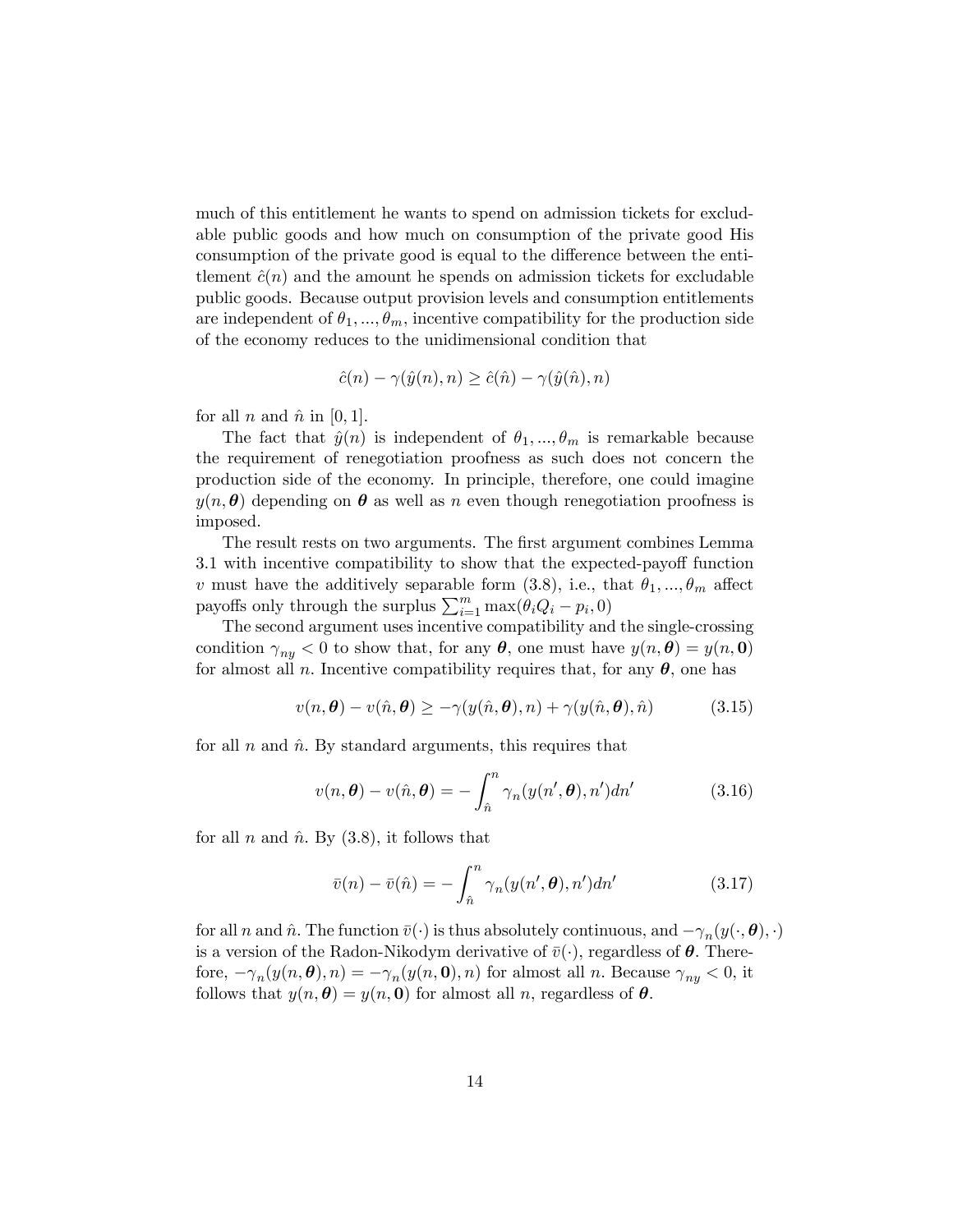### 3.2 Implications for Feasibility: The Government Budget Constraint

For an allocation that is renegotiation-proof and incentive-compatible, Proposition 3.2 implies that the feasibility conditions (2.4) and (2.5) take the form

$$
p_i = 0 \quad \text{for} \quad i \in J^{ne} \tag{3.18}
$$

and

$$
\sum_{i=1}^{m} K_i(Q_i) \le \int_0^1 [\hat{y}(n) - \hat{c}(n)] \, dF^n(n) + \sum_{i=1}^{m} p_i(1 - F^i(\hat{\theta}_i)), \tag{3.19}
$$

where, for any  $i, \hat{\theta}_i, p_i, Q_i$  are related by the equation

$$
\hat{\theta}_i Q_i = p_i. \tag{3.20}
$$

The first term on the right-hand side of  $(3.19)$  can be interpreted as aggregate net revenue from direct taxation. By the taxation principle of Hammond (1979) and Guesnerie (1995), the integrand in this term is a function of the output  $\hat{y}(n)$  and can be interpreted as an income tax. Formally, there exists a function  $T : \mathbb{R}_+ \to \mathbb{R}$  such that the functions  $\hat{c}(\cdot)$  and  $\hat{y}(\cdot)$  in Proposition 3.2 satisfy

$$
\hat{y}(n) - \hat{c}(n) = T(\hat{y}(n))
$$
\n(3.21)

for all n, and the constraint  $(3.19)$  takes the form

$$
\sum_{i=1}^{m} K_i(Q_i) \le \int_0^1 T(\hat{y}(n)) \, dF^n(n) + \sum_{i=1}^{m} p_i (1 - F^i(\hat{\theta}_i)). \tag{3.22}
$$

The second term on the right-hand side of (3.19) or (3.22) corresponds to the aggregate revenue from admission fees. Given the fees  $p_1, ..., p_m$ , for any *i*, there are  $(1 - F^{i}(\hat{\theta}_{i}))$  participants asking for admission to public good *i*. Aggregate admission fee revenue from public good *i* is therefore  $p_i(1 - F^i(\hat{\theta}_i))$ , which is positive if  $p_i \in (0, Q_i)$  and zero if  $p_i = 0$ . Aggregate admission fee revenues from *all* public goods are obtained by summing over all  $i = 1, ..., m$ .

For a renegotiation-proof and incentive-compatible allocations, the feasibility constraint thus takes the form of a government budget constraint that requires the cost  $\sum_i K_i(Q_i)$  to be covered by total revenues from direct taxes and from admission fees for public goods.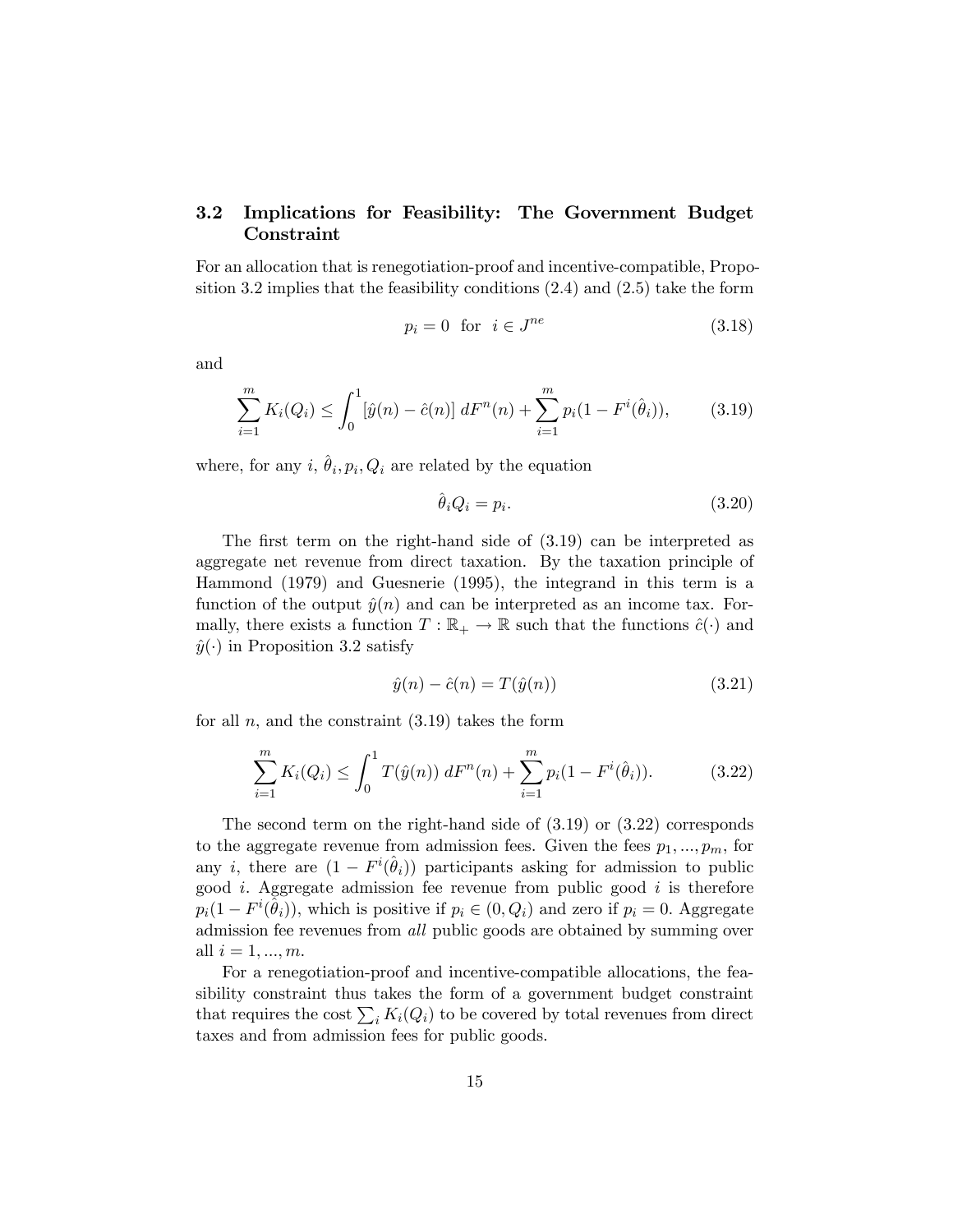# 4 Income Taxes and Public-Goods Finance

#### 4.1 The Problem

In this section, I abstract from distributive concerns and assume that the welfare function  $W(\cdot)$  is affine, i.e., that  $W''(v) = 0$  for all v. The welfare functional (2.3) then is ordinally equivalent to the aggregate surplus

$$
\int_{[0,1]^{m+1}} [c(n,\boldsymbol{\theta}) + \sum_{i=1}^m \chi_i(n,\boldsymbol{\theta}) \theta_i Q_i - \gamma(y(n,\boldsymbol{\theta}), n)] \, dF(n,\boldsymbol{\theta}), \tag{4.1}
$$

and the cross-section distribution of utility levels is of no concern. I will study allocations that maximize the aggregate surplus (4.1) over the set of admissible allocations where, in addition to feasibility, incentive compatibility, and renegotiation proofness, admissibility also involves a requirement of interim individual rationality. The purpose is to understand the role of direct taxation as a source of *public-goods finance*. Whereas in Hellwig (2007) a), I had assumed that all public-goods finance comes from admission fees, I now take account of the Atkinson-Stiglitz objection that direct taxes should also be allowed for.

To specify participation constraints, I assume that people's outside options are worth zero.<sup>13</sup> An allocation is said to be *individually rational* if the induced payoff function satisfies

$$
v(n, \theta) \ge 0 \tag{4.2}
$$

for all  $(n, \theta) \in [0, 1]^{m+1}$ . If the allocation is incentive-compatible and renegotiation proof,  $v(\cdot, \cdot)$  is nondecreasing, and (4.2) reduces to the inequality

$$
\bar{v}(0) \ge 0,\tag{4.3}
$$

where  $\bar{v}(0) = \hat{c}(0) - \gamma(\hat{y}(0), 0)$ , as specified in Proposition 3.2.

For simplicity, I will refer to an allocation that maximizes the aggregate surplus (4.1) over the set of feasible, incentive-compatible, renegotiationproof and individually rational allocations as an optimal admissible allocation. By Proposition 3.2, renegotiation proofness and incentive compatibility

 $13$  If one person vetoes the allocation, no alternative scheme is put into place, no production activity occurs, and no public goods are provided. If, instead, outside options allow people to retain surplus from production or to enjoy public goods provided by others, participation constraints would be more restrictive yet. The participation constraint specified in  $(4.2)$  is about the weakest that one could imagine in this setting.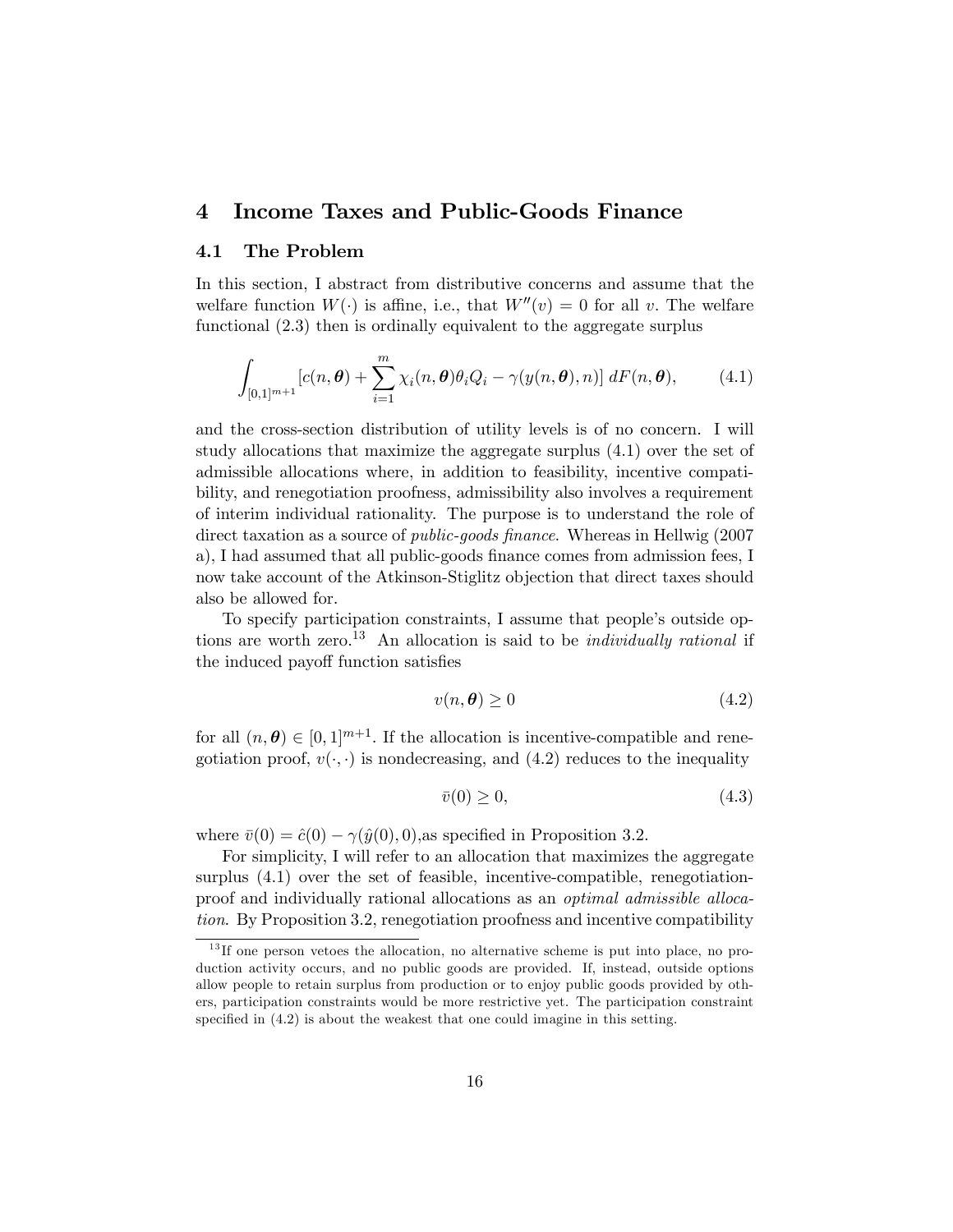imply that for any such allocation, the surplus (4.1) can be written in the form

$$
\int_0^1 \bar{v}(n) f^n(n) dn + \sum_{i=1}^m \int_{\hat{\theta}_i}^1 (\theta_i Q_i - p_i) \, dF_i(\theta_i), \tag{4.4}
$$

where  $\hat{\theta}_i, p_i, Q_i$  are related by (3.20). The public-goods provision levels  $Q_1, ..., Q_m$ , the admission fees  $p_1, ... p_m$ , the thresholds  $\hat{\theta}_1, ..., \hat{\theta}_m$ , and the functions  $\hat{y}(\cdot), \hat{c}(\cdot)$ , and  $\bar{v}(\cdot)$  that are associated with an optimal admissible allocation must therefore be a solution to the problem of maximizing (4.4) subject to the feasibility constraints (3.18) and (3.19), equations (3.20) and (3.13), the incentive compatibility condition (3.14) and the participation constraint (4.3).

In studying this problem, it is convenient to replace  $p_i$  and  $\hat{c}(n)$  by  $\theta_iQ_i$ and  $\bar{v}(n) + \gamma(\hat{y}(n), n)$ , using (3.20) and (3.13). The objective function (4.4) and the feasibility constraint (3.19) then take the form

$$
\int_0^1 \bar{v}(n) f^n(n) dn + \sum_{i=1}^m \int_{\hat{\theta}_i}^1 (\theta_i - \hat{\theta}_i) Q_i \, dF_i(\theta_i) \tag{4.5}
$$

and

$$
\sum_{i=1}^{m} K_i(Q_i) \le \int_0^1 [\hat{y}(n) - \gamma(\hat{y}(n), n) - \bar{v}(n)] f^n(n) dn + \sum_{i=1}^{m} \hat{\theta}_i Q_i (1 - F^i(\hat{\theta}_i)).
$$
\n(4.6)

As is well known, the incentive compatibility condition (3.14) can also be replaced by the two conditions that the function  $\bar{v}(\cdot)$  be absolutely continuous, with a Radon-Nikodym derivative given as

$$
\bar{v}'(n) = -\gamma_n(\hat{y}(n), n) \tag{4.7}
$$

for almost all  $n$ , and that

$$
\hat{y}(\cdot)
$$
 is a nondecreasing function. (4.8)

Given (4.8), the requirement that  $\hat{y}(n)$  be nonnegative for all n reduces to the boundary condition

$$
\hat{y}(0) \ge 0. \tag{4.9}
$$

One is thus left with the problem of choosing  $Q_i$  for  $i = 1, ..., m, \theta_i$  for  $i \in J<sup>e</sup>$ , and the functions  $\hat{y}(\cdot)$  and  $\bar{v}(\cdot)$  so as to maximize (4.5) subject to  $(4.6), (4.7), (4.3), (4.8), \text{ and } (4.9).$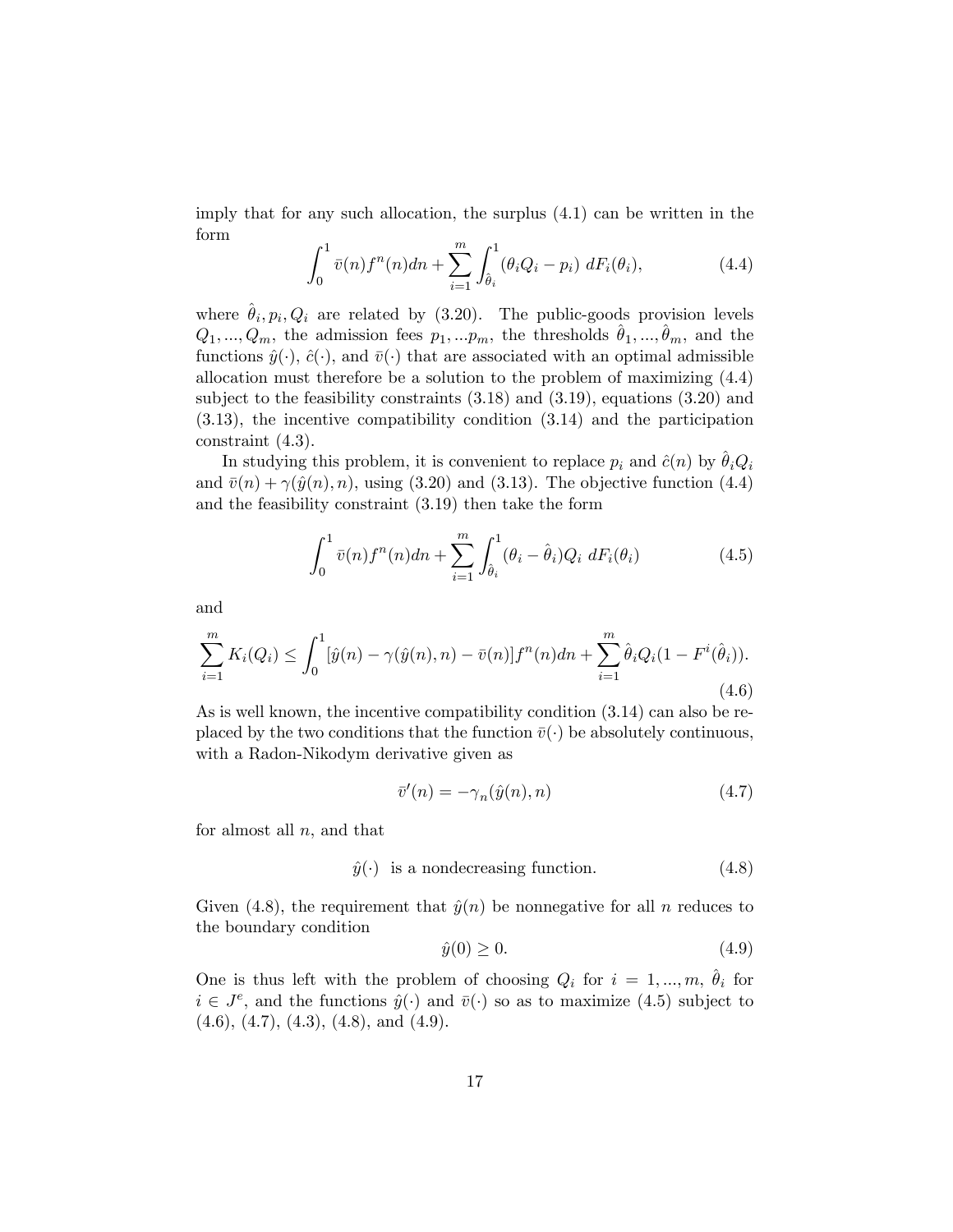#### 4.2 Optimality Conditions

The following lemma provides a basis for characterizing optimal admissible allocations.

**Lemma 4.1** Consider an optimal admissible allocation. Let  $p_1, \ldots, p_m$  be the associated admissions prices, and let  $\hat{y}(\cdot)$  and  $\bar{v}(\cdot)$  be the associated output provision and payoff functions as given by Proposition 3.2. Further, let  $\hat{\theta}_1,...,\hat{\theta}_m$  be such that  $\hat{\theta}_iQ_i = p_i$  for all i. Then there exists a constant  $\lambda \geq 0$  and there exist absolutely continuous functions  $\varphi$  and  $\psi$  such that the following statements hold:

(a) for  $i = 1, ..., m$ ,

$$
\int_{\hat{\theta}_i}^1 (\theta_i - \hat{\theta}_i) dF_i(\theta_i) + \lambda \hat{\theta}_i (1 - F_i(\hat{\theta}_i)) = \lambda K_i'(Q_i)
$$
\n(4.10)

(b) for  $i \in J^e$ ,

$$
(\lambda - 1)(1 - F_i(\hat{\theta}_i)) - \lambda \hat{\theta}_i f_i(\hat{\theta}_i) = 0 \qquad (4.11)
$$

(c) for almost all  $n$ ,

$$
\varphi'(n) = -(1 - \lambda)f^{n}(n); \qquad (4.12)
$$

moreover,

$$
\varphi(0) \le 0, \quad \varphi(0)\bar{v}(0) = 0, \text{ and } \varphi(1) = 0;
$$
\n(4.13)

(d) for almost all  $n$ ,

$$
\psi'(n) = -\lambda (1 - \gamma_y(\hat{y}(n), n)) f^n(n) + \varphi(n) \gamma_{ny}(\hat{y}(n), n)); \qquad (4.14)
$$

moreover,

$$
\psi(0) \le 0, \quad \psi(0)\hat{y}(0) = 0, \text{ and } \psi(1) = 0;
$$
\n(4.15)

(e) for all n,  $\psi(n) \leq 0$ ; moreover,  $\psi(n) = 0$  if  $\hat{y}(\cdot)$  is strictly increasing at  $\it n.$ 

Statements (a) and (b) provide the usual first-order conditions for  $Q_i$ and  $\hat{\theta}_i$ . Statements (c) and (d) characterize the costate variables  $\varphi$  and  $\psi$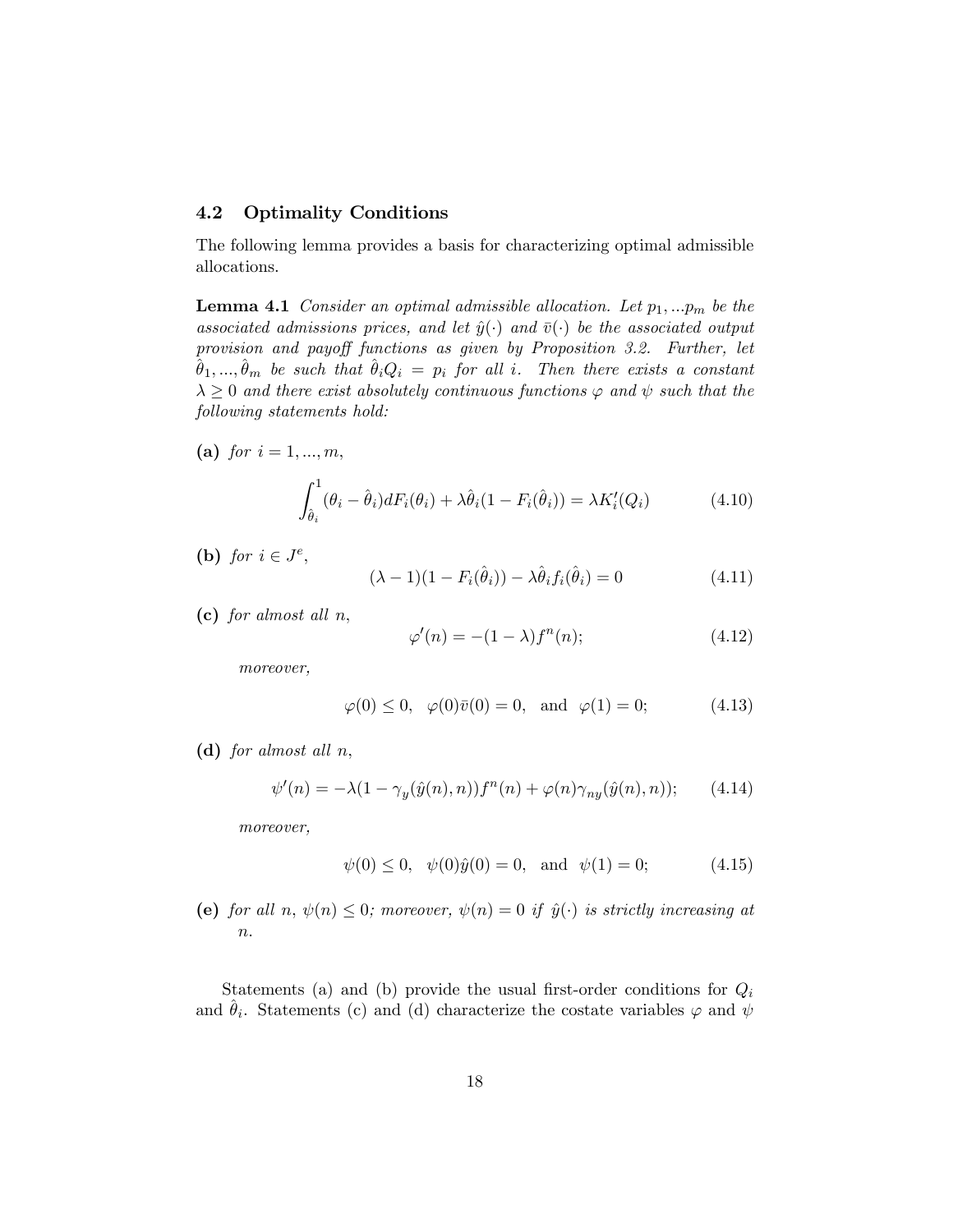that are associated with the state variables  $\bar{v}$  and  $\hat{y}$ . Statement (e) reflects the maximum principle applied to the choice of the "slope" of  $\hat{y}(\cdot)$ .<sup>14</sup>

It is convenient to eliminate the costate variables  $\varphi$  and  $\psi$  from these conditions. Given the transversality condition  $\varphi(1) = 0$ , integration of (4.12) yields

$$
\varphi(n) = -(\lambda - 1)(1 - F^n(n))
$$
\n(4.16)

for all *n*. Given the transversality condition  $\psi(1) = 0$  and (4.16), integration of (4.14) yields

$$
\psi(n) = \int_{n}^{1} \left[ \lambda (1 - \gamma_y(\hat{y}(n'), n')) f^n(n') + \gamma_{ny}(\hat{y}(n'), n') (\lambda - 1) (1 - F^n(n')) \right] dn' \tag{4.17}
$$

for all  $n.$  Now, statement (e) of the lemma implies that

$$
\int_{n}^{1} \left[ \lambda (1 - \gamma_y(\hat{y}(n'), n')) f^n(n') + \gamma_{ny}(\hat{y}(n'), n') (\lambda - 1) (1 - F^n(n')) \right] dn' \le 0
$$
\n(4.18)

for all n. If the inequality in (4.17) is strict, then  $\hat{y}(\cdot)$  is constant, i.e., there is bunching, on a neigbourhood of n. If  $\hat{y}(\cdot)$  is strictly increasing at n, the inequality in (4.17) must hold as an equation. If  $\hat{y}(\cdot)$  is strictly increasing on a neighbourhood of  $n$ , the derivative of the integral at  $n$  is equal to zero, and one must have

$$
\lambda(1 - \gamma_y(\hat{y}(n), n)) f^n(n) = (-\gamma_{ny}(\hat{y}(n), n))(\lambda - 1)(1 - F^n(n)). \tag{4.19}
$$

#### 4.3 The Main Result

The qualitative properties of optimal admissible allocations depend on the value of the Lagrange multiplier of the feasibility constraint: By (4.16) and the transversality condition  $\varphi(0) \leq 0$ , one cannot have  $\lambda < 1$ . If  $\lambda$  were less than one, the value of the Lagrangian could always be increased by adding a constant to the function  $\bar{v}(\cdot)$ , raising people's private-good consumption at the expense of the government, i.e., the Lagrangian would not have a stationary point.

Whether one has  $\lambda = 1$  or  $\lambda > 1$  depends on whether first-best levels of public-good provision can be Önanced by lump-sum taxes without violating

<sup>&</sup>lt;sup>14</sup>Given that  $\hat{y}(\cdot)$  is allowed to be discontinuous, the term "slope" should be taken with a grain of salt. If  $\hat{y}(\cdot)$  were known to be piecewise smooth, statement (e) would coincide with the corresponding condition in Ebert (1992), Brunner (1993), or Hellwig (2007 b). The results in Hellwig (2008) imply that statement (e) characterizes the relation between  $\hat{y}(\cdot)$  and  $\psi(\cdot)$ , even if piecewise smoothness is not imposed.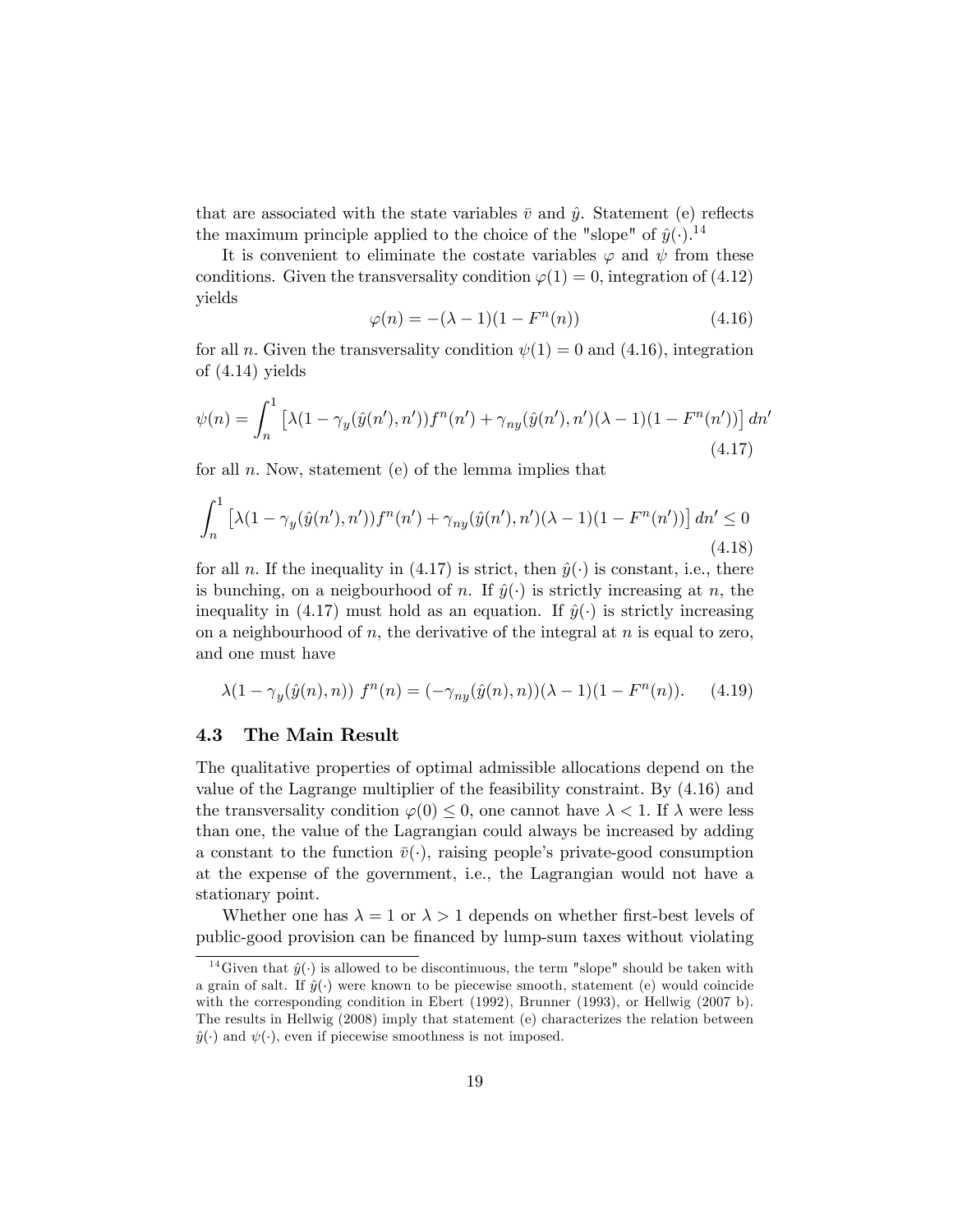the participation constraint. First-best public-good provision levels are defined by the condition that the marginal cost *per capita* cost of increasing the provision level of any public good  $i$  be equal to the cross-section average marginal benefit, i.e., that

$$
\int_0^1 \theta_i dF^i(\theta_i) = K'_i(Q_i^*), \text{ for } i = 1, ..., m.
$$
 (4.20)

If a lump-sum payment  $\sum_i K(Q_i^*)$  by everybody is compatible with individual rationality, the optimal admissible allocation is first-best in the sense that it maximizes (4.1) subject to feasibility only. In this case, one has  $\lambda = 1$ , and there are no distortions in public-good provision levels, admissions, or output levels. However, if a lump-sum payment  $\sum_i K(Q_i^*)$  by everybody is incompatible with individual rationality, one has  $\lambda > 1$ , and the optimal admissible allocation involves distortions in public-good provision levels, admissions, and output levels. Formally, one obtains:

**Proposition 4.2** Consider an optimal adissible allocation. Let  $p_1, \ldots, p_m$  be the associated admissions prices, and let  $\hat{y}(\cdot)$  and  $\bar{v}(\cdot)$  be the associated output provision and payoff functions. Further, let  $\hat{\theta}_1, ..., \hat{\theta}_m$  be such that  $\theta_iQ_i = p_i$  for all i.

(a) If  $\sum_i K(Q_i^*) \le \max_y [y - \gamma(y, 0)],$  then  $Q_i = Q_i^*$  and  $p_i = 0$  for all i: Output provision levels satisfy

$$
\hat{y}(n) = \arg \max_{y} [y - \gamma(y, n)] \tag{4.21}
$$

for all n.

(b) If  $\sum_i K(Q_i^*)$  > max<sub>y</sub>[y -  $\gamma(y, 0)$ ], then

$$
0 < Q_i < Q_i^* \tag{4.22}
$$

for all i. Moreover,  $\hat{\theta}_i > 0$  and

 $0 < p_i < Q_i$  (4.23)

for all  $i \in J<sup>e</sup>$ . Output provision levels satisfy

$$
\hat{y}(n) < \arg\max_{y} [y - \gamma(y, n)] \tag{4.24}
$$

for all  $n \in [0, 1)$  and

$$
\lim_{n \uparrow 1} \hat{y}(n) = \arg \max_{y} [y - \gamma(y, 1)]. \tag{4.25}
$$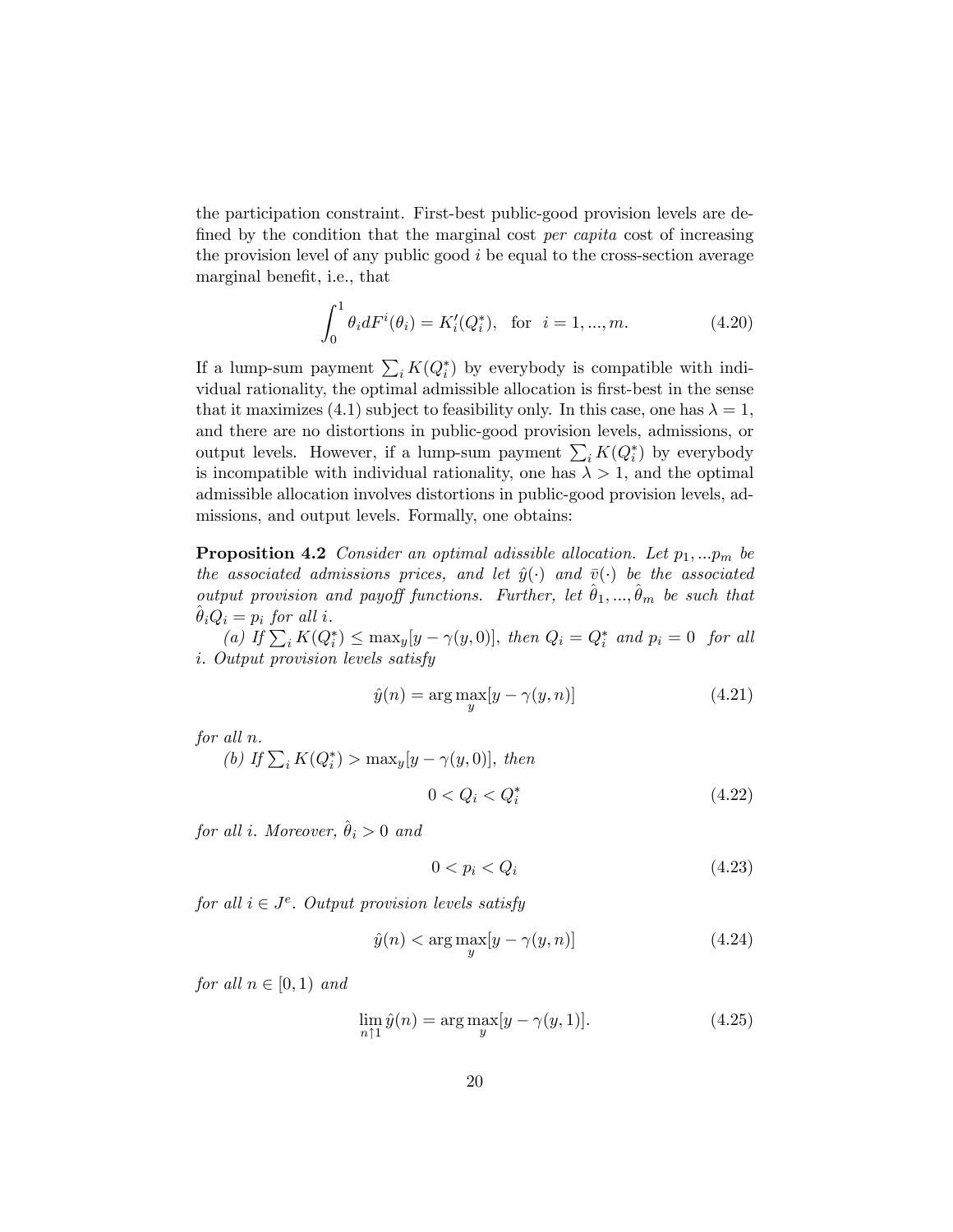**Corollary 4.3** (a) If  $\sum_i K(Q_i^*) \le \max_y [y - \gamma(y, 0)],$  the tax schedule  $T(\cdot)$ that is associated with the optimal admissible allocation in Proposition  $4.2$ satisfies  $T(y) \equiv \sum_i K(Q_i^*)$ . (b) If  $\sum_i K(Q_i^*) > \max_y [y - \gamma(y, 0)],$  the tax schedule  $T(\cdot)$  is strictly increasing on the range of  $\hat{y}(\cdot), i.e., \hat{y}(n) > \hat{y}(\bar{n})$ implies  $T(\hat{y}(n)) > T(\hat{y}(\bar{n}))$ . If  $n < 1$  is such that, on a neighbourhood of n,  $\hat{y}(\cdot)$  is continuous and strictly increasing,  $^{15}$  then, on this neighbourhood, the tax schedule  $T(\cdot)$  is continuously differentiable, with

$$
T'(\hat{y}(n')) = 1 - \gamma_y(\hat{y}(n'), n') \in (0, 1); \tag{4.26}
$$

moreover,

$$
\lim_{y \uparrow \hat{y}(1)} T'(y) = 0 \tag{4.27}
$$

If a lump-sum tax  $\sum_i K(Q_i^*)$  for everybody is compatible with individual rationality, the Atkinson-Stiglitz critique of the neglect of direct taxation in the Ramsey-Boiteux approach is fully confirmed: In this case, optimal admission fees and marginal income tax rates are zero, and public goods are provided at first-best levels.

If a lump-sum tax  $\sum_i K(Q_i^*)$  for everybody is incompatible with individual rationality, the Atkinson-Stiglitz critique is partly confirmed and partly refuted: On the one hand, it is desirable to rely on direct taxation as a source of funds. On the other hand, it is undesirable to rely *only* on direct taxes for public-goods finance. The optimal marginal income tax is positive at all incomes below the maximum. To reduce the distortionary impact of income taxation, admission fees on excludable public goods should also be positive.

#### 4.4 Interpretation of the Optimality Conditions

The conditions for an optimal admissible allocation combine elements of the Ramsey-Boiteux and Mirrlees approaches. Except for the value of the Lagrange multiplier  $\lambda$ , conditions (4.10) and (4.11) are identical to the corresponding conditions for the Ramsey-Boiteux problem studied in Hellwig (2007 a). Equation (4.10) is the relevant version of the Lindahl-Samuelson condition for equality of the social marginal benefits and social marginal costs of an increase in  $Q_i$ . With  $\lambda > 1$ , the left-hand side of (4.10), i.e., the

<sup>&</sup>lt;sup>15</sup>If  $|\gamma_{yn}|$  is nonincreasing in y, equation (4.19) has no more than one solution for any n; by standard arguments, this implies that  $\hat{y}(\cdot)$  is continuous. For  $\hat{y}(\cdot)$  to be strictly increasing, it is then sufficient that the hazard rate  $f^{n}/(1-F^{n})$  and the ratio  $\gamma_{yn}/(1-\gamma_{y})$ be nondecreasing in  $n$ .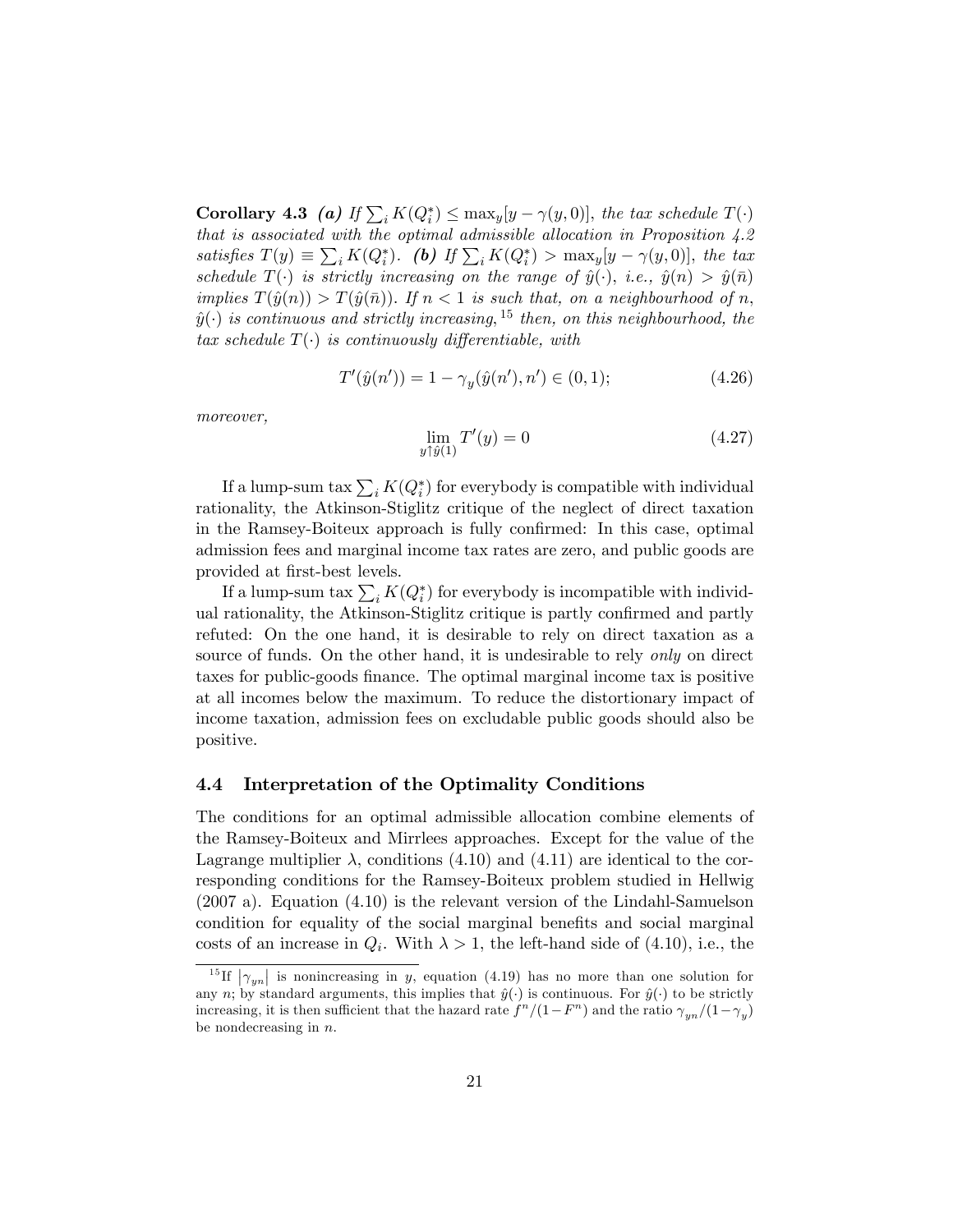social marginal benefit of an increasse in  $Q_i$ , is strictly less than  $\lambda$  times  $\int_0^1 \theta_i dF^i(\theta_i)$ ; one therefore has underprovision relative to the first-best level  $Q_i^*.$ 

Condition (4.11) corresponds to the degenerate form that the Ramsey-Boiteux elasticities rule takes when marginal costs of use are equal to zero as they are for a public good exhibiting nonrivalry in consumption. In terms of the admission fee  $p_i$ , this condition requires that

$$
\lambda p_i \ f_i(\frac{p_i}{Q_i}) \ \frac{1}{Q_i} = (\lambda - 1)(1 - F_i(\frac{p_i}{Q_i})). \tag{4.28}
$$

The term  $1-F_i(\frac{p_i}{Q_i})$  $\frac{p_i}{Q_i}$  on the right-hand side of (4.28) indicates the level of aggregate demand for admissions to public good  $i$  when the price is  $p_i$  and the "quality", i.e. the provision level, is  $Q_i$ . The term  $f^i(\frac{p_i}{Q_i})$  $\frac{p_i}{Q_i}$ )  $\frac{1}{Q_i^A}$  on the left-hand side of (4.28) indicates the absolute value of the derivative of this demand with respect to  $p_i$ . Equation (4.28) requires that the elasticity of demand with respect to  $p_i$  be equal to  $\frac{\lambda-1}{\lambda}$ , regardless of  $i^{16}$ 

As is well known, equation (4.28) calls for a balance between the distributive and the allocative effects of a small change in  $p_i$ . If  $p_i$  is raised by a small amount  $\Delta$ , there is a distributive effect because people who still ask for admission to the public good now have to pay more; there also is an allocative effect because people who previously were on the margin of indifference now no longer want to pay for admission. The fraction of the population that is affected by the distributive effect is equal to  $(1-F^i(\frac{p_i+\Delta}{Q_i})$  $(\frac{i+\Delta}{Q_i})$ , the fraction for which the allocative effect matters is approximately  $f_i(\frac{p_i}{Q_i})$  $\frac{p_i}{Q_i}$ )  $\frac{1}{Q}$  $\frac{1}{Q_i}$   $\Delta$ . On aggregate, therefore, the price increase redistributes approximately the amount  $\Delta \cdot (1 - F_i(\frac{p_i}{Q_i}))$  $\frac{p_i}{Q_i}$ ) from the private sector to the public budget; by the allocative effect, it also reduces government revenue by approximately  $p_i \cdot f_i(\frac{p_i}{Q_i}$  $\frac{p_i}{Q_i}$ )  $\frac{1}{Q}$  $\frac{1}{Q_i}$   $\Delta$ .

$$
(p_i - \frac{\partial K_i}{\partial U_i}) f_i(\frac{p_i}{Q_i}) \frac{1}{Q_i} = \frac{\lambda - 1}{\lambda} (1 - F_i(\frac{p_i}{Q_i})),
$$

$$
\frac{p_i - \frac{\partial K}{\partial U_i}}{p_i} = \frac{\lambda - 1}{\lambda} \cdot \frac{1}{\eta_i},
$$

 $1<sup>6</sup>$  In response to a question raised by a referee, I note that, if there was a cost of use, as well as an installation cost for the public goods, the characterization given in Lemma 4.1 and Proposition 4.2 would still be valid except that the optimality condition (4.11) would take the form

where  $U_i := \int \pi_i dF_i$  is the aggregate use of public good *i*, and  $\frac{\partial K_i}{\partial U_i}$  is the marginal cost of raising  $U_i$ . A rearrangement of terms now yields the standard form of the inverse-elasticities formula,

where  $\eta_i := p_i f_i \frac{1}{Q_i} / (1 - F_i)$  is the elasticity of demand. If  $\frac{\partial K}{\partial U_i} = 0$ , this reduces to the condition  $\eta_i = \frac{\lambda - 1}{\lambda}$ , which is discussed in the text.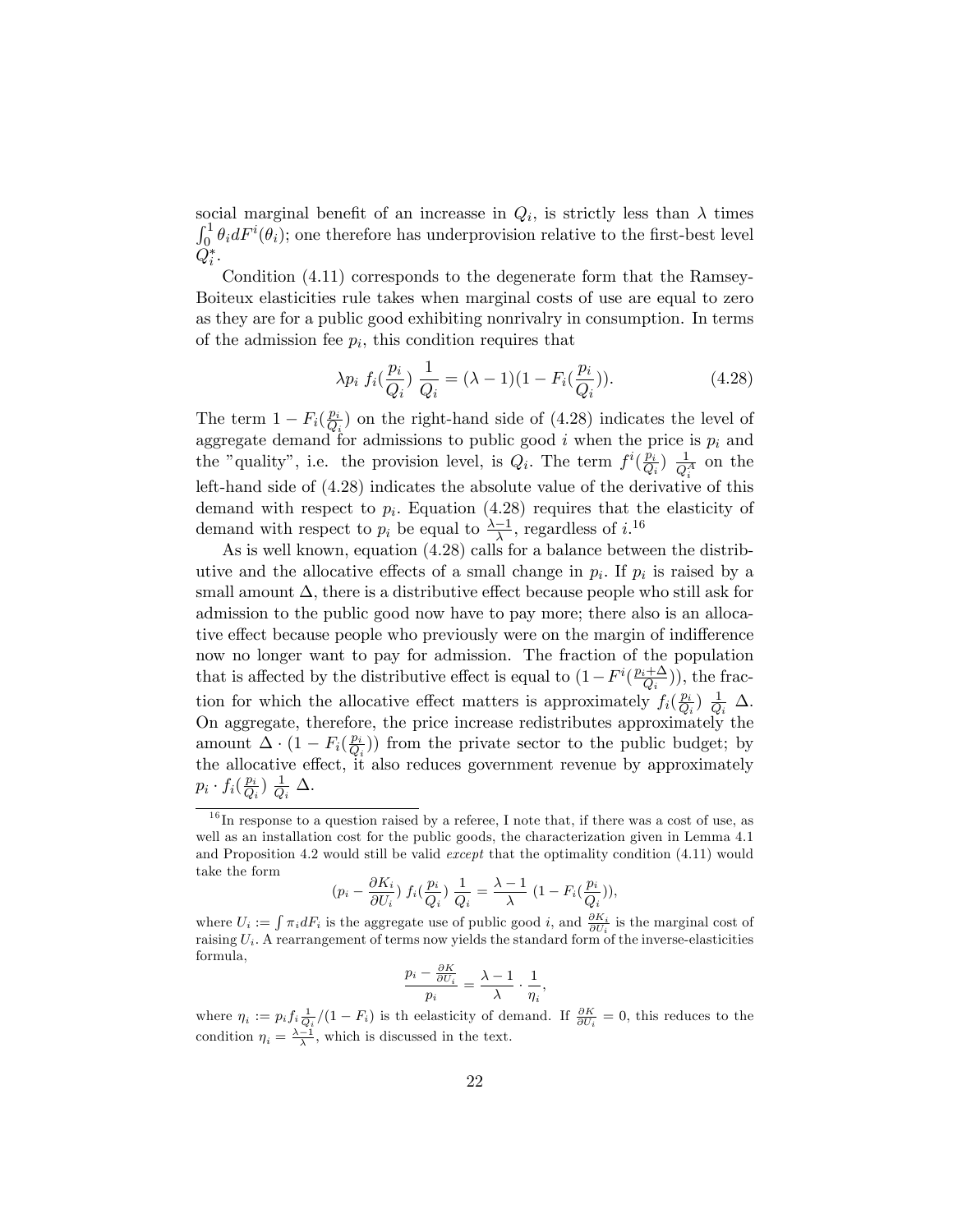The right-hand side of  $(4.28)$  represents the distributive effect, weighted by the difference  $\lambda - 1$  between the marginal values of funds in the public budget and in the private sector; the left-hand side represents the allocative effect, weighted by the marginal value  $\lambda$  of additional funds in the public budget. The difference in weights reflects the fact that, for the distributive effect, the government's gain is matched by a private-sector loss; for the allocative effect, the government's loss is not matched by any private-sector gain.

The conditions for optimal marginal income taxes are remarkably similar to the conditions for optimal admission fees. They have the same formal structure as in the Mirrlees approach, but their economic interpretation is in fact the same as the interpretation of the Ramsey-Boiteux conditions for optimal deviations from marginal-cost pricing.

If the function  $\hat{y}(\cdot)$  is continuously differentiable and strictly increasing on a neighbourhood of n, then, by  $(4.19)$  and  $(4.26)$ , the optimal marginal income tax at  $\hat{y}(n)$  satisfies

$$
\lambda T'(\hat{y}(n)) f^{n}(n) = (\lambda - 1)(-\gamma_{ny})(1 - F^{n}(n)). \tag{4.29}
$$

To interpret this condition, consider the effects of raising the marginal income tax for all y in a small interval  $(\hat{y}(n - \delta), \hat{y}(n + \delta))$  by an amount  $\Delta$ that is small, even relative to  $\delta$ . The marginal income tax at other output levels is left unchanged. Like an increase in an admission fee, this increase of the marginal income tax on a small interval has a distributive effect and an allocative effect.

The distributive effect concerns people with earning abilities  $n' > n + \delta$ . Their income tax payments rise from  $T(\hat{y}(n'))$  to  $T(\hat{y}(n')) + \Delta(\hat{y}(n + \delta) - \delta)$  $\hat{y}(n-\delta)$ ). If  $\hat{y}(\cdot)$  is continuously differentiable, the increase is approximately equal to  $\Delta \cdot 2\delta \cdot \frac{dj}{dn}(n)$  per person, or  $\Delta \cdot 2\delta \cdot \frac{dj}{dn}(n)\cdot(1-F^n(n))$  on aggregate.

The allocative effect concerns people with earning abilities  $n' \in (n \delta, n + \delta$ ). If  $\Delta$  is small,<sup>17</sup> their output provision levels under the modified tax schedule are given by the equation

$$
T'(\hat{y}(n', \Delta)) + \Delta = 1 - \gamma_y(\hat{y}(n', \Delta), n').
$$
 (4.30)

If the provision function  $\hat{y}(\cdot)$  is continuously differentiable, then, by (4.26), the marginal tax schedule  $T'(\cdot)$  is also continuously differentiable, and, by

<sup>&</sup>lt;sup>17</sup>Relative to  $n' - (n - \delta)$ , of course,  $\Delta$  is never small if n' is close to  $(n - \delta)$ . In this case, the reduction will only go to  $\hat{y}(n - \delta)$ . At  $\hat{y}(n - \delta)$ , the new income tax schedule exhibits a kink, with a left-hand derivative equal to  $T'(\hat{y}(n - \delta))$  and a right-hand derivative equal to  $T'(\hat{y}(n - \delta)) + \Delta$ . However, if  $\Delta$  is small relative to  $\delta$ , this complication concerns only a negligible subset of the interval  $(n - \delta, n + \delta)$ .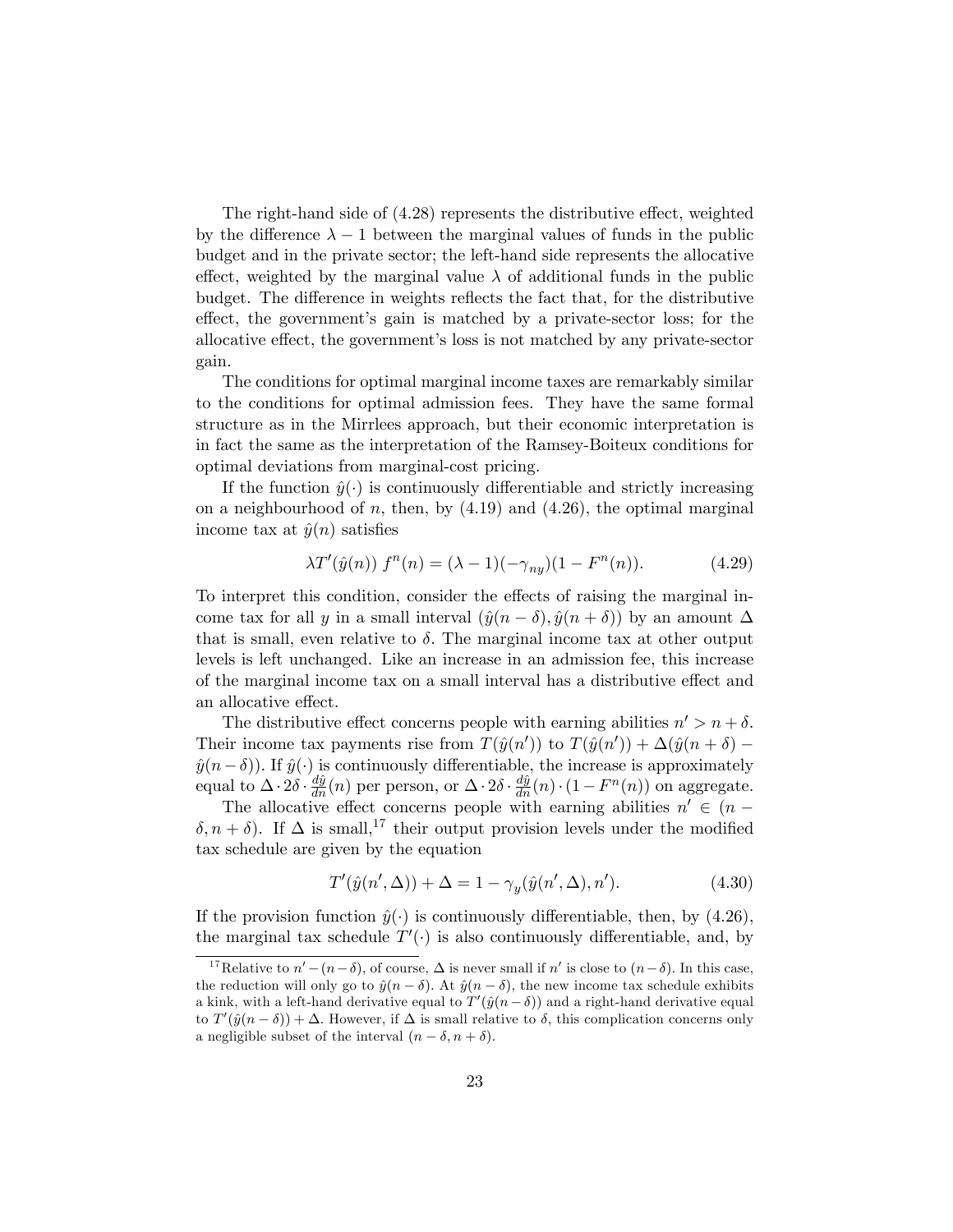the implicit function theorem, so is the function  $\hat{y}(\cdot, \cdot)$  in (4.30). The difference  $\hat{y}(n', \Delta) - \hat{y}(n')$  is then approximately equal to  $\Delta \cdot \frac{\partial \hat{y}}{\partial \Delta}$  $\frac{\partial y}{\partial \Delta}(n',0)$ . The impact on the government's tax revenue is approximately  $\Delta \cdot T'(\hat{y}(n')) \cdot \frac{\partial \hat{y}}{\partial \Delta}$  $\frac{\partial y}{\partial \Delta}(n',0).$ 

From (4.30), the derivatives  $\frac{d\hat{y}}{dn}$  and  $\frac{\partial\hat{y}}{\partial\Delta}$  are computed as

$$
\frac{\partial \hat{y}}{\partial n} = \frac{-\gamma_{yn}}{\gamma_{yy} + T''} \text{ and } \frac{\partial \hat{y}}{\partial \Delta} = \frac{-1}{\gamma_{yy} + T''}. \tag{4.31}
$$

Thus, if one multiplies the optimality condition (4.29) by  $\frac{1}{\gamma_{yy}+T''}$ , one can rewrite this equation as

$$
\lambda \cdot T'(\hat{y}(n)) \cdot \left| \frac{\partial \hat{y}}{\partial \Delta}(n,0) \right| \cdot f^{n}(n) = (\lambda - 1) \cdot \frac{\partial \hat{y}}{\partial n}(n) \cdot (1 - F^{n}(n)). \tag{4.32}
$$

The interpretation of this condition is now the same as the interpretation of the Ramsey-Boiteux formula: The right-hand side of (4.32) represents the redistribution effect of a small increase in the marginal tax rate on a small neighbourhood of  $\hat{y}(n)$ , weighted by the difference between the marginal values of additional funds in the public budget and in the private sector. The left-hand side of  $(4.32)$  represents the incentive effect of this increase on people behaviours and thereby on tax revenues, weighted by the marginal value of funds in the public budget.<sup>18</sup>

Equation  $(4.32)$  balances the incentive and redistribution effects of a small increase in marginal income tax rates in a neighbourhood of  $\hat{y}(n)$ ; just as equation  $(4.28)$  balances the incentive and redistribution effects of a small increase in  $p_i$ . In each case, the incentive effect is weighted by  $\lambda$ , and the redistribution effect is weighted by  $\lambda - 1$ . Equations (4.28) and (4.32) together imply that, at an optimal admissible allocation, the ratio of the incentive effects to the redistribution effects of small increases in marginal income tax rates and of small increases in admission fees must all be equal to the same ratio  $\frac{\lambda - 1}{\lambda}$ .

From (4.32), one immediately sees that, as in the utilitarian aproach of Mirrlees (1971), the optimal marginal income tax is zero at the top of the

 $^{18}$ In the context of the Mirrlees model, Roberts (2000) and Saez (2001) provide similar interpretations of the first-order condition for  $\hat{y}(\cdot)$  at a point at which there is no bunching. However, they both work with the distribution of income, i.e.  $\hat{y}(n)$ , rather than the hidden characteristic  $n$ . Roberts neglects the endogeneity of the income distribution and therefore overlooks the fact that, in  $(4.32)$ , the terms involving T'' cancel out. Saez recognizes the endogeneity of the income distribution and replaces the density of the actual income distribution at any point by the density of the income distribution that would obtain if the actual schedule  $T(\cdot)$  were replaced by the linear schedule tangent to  $T(\cdot)$  at the point under consideration.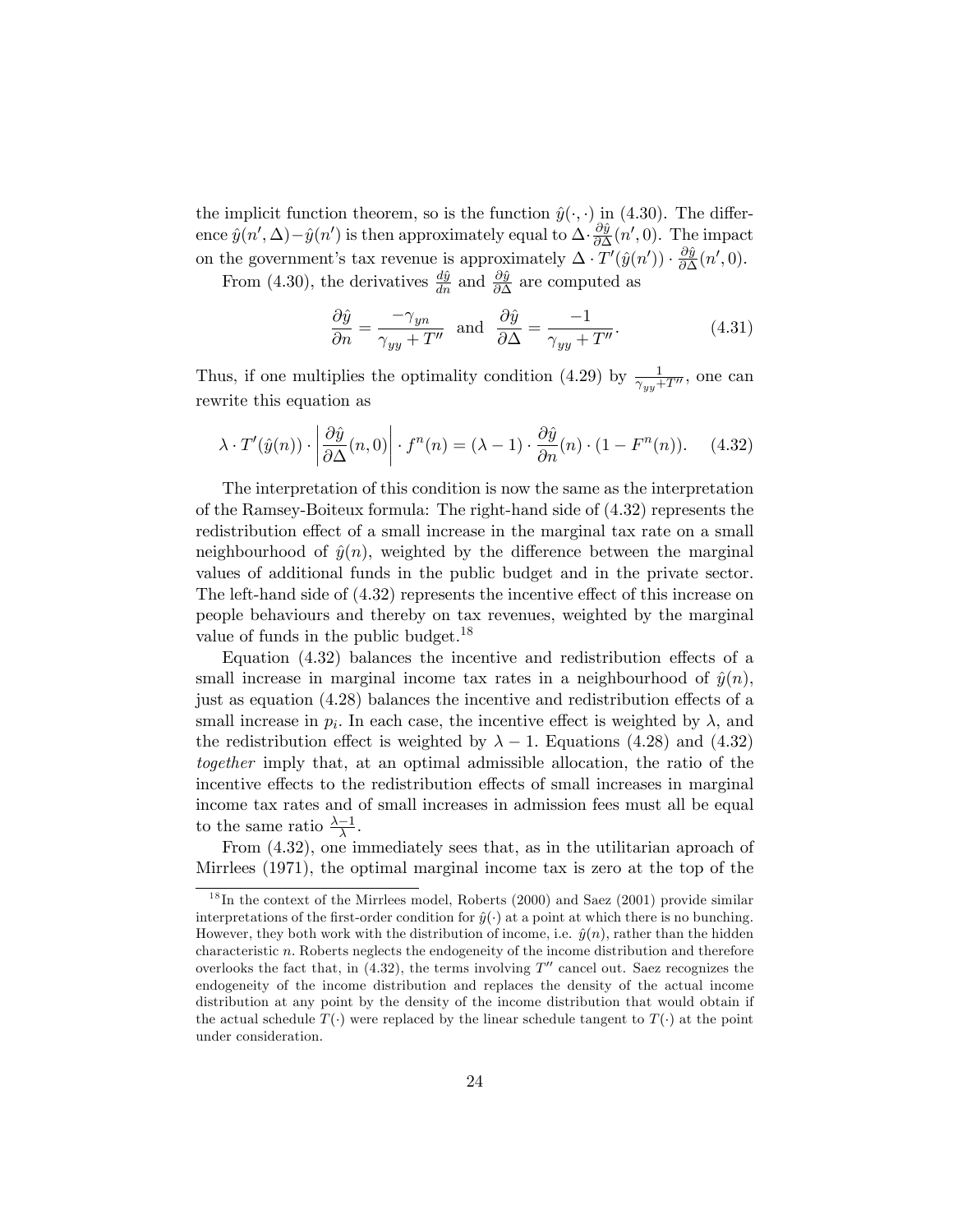relevant range. Because  $(1 - F<sup>n</sup>(n))$  is close to zero if *n* is close to one, the redistribution effect of a small increase in the marginal income tax in a small neighbourhood of  $n$  is negligible. In contrast, the optimal marginal income tax is not zero at the bottom of the relevant range. Whereas in the utilitarian aproach of Mirrlees  $(1971)$ , the weight given to the redistribution effect of a small increase in the marginal income tax in a small neighbourhood of  $n$  is close to zero if  $n$  is close to zero, here, the weight given to the redistribution effect is always  $\lambda - 1$ .

#### 4.5 Comparison to the Simple Ramsey-Boiteux Approach

How does the availability of income taxation as a source of funds affect the provision and admissions pricing of public goods? To answer this question, I compare the optimal admissible allocation in Proposition 4.2 to the optimal allocation in a simple Ramsey-Boiteux approach as studied in Hellwig (2007 a). In the simple Ramsey-Boiteux approach, the government budget constraint for public-goods provision levels and admission fees takes the form

$$
\sum_{i=1}^{m} K_i(Q_i) \le \sum_{i=1}^{m} \hat{\theta}_i (1 - F_i(\hat{\theta}_i)),
$$
\n(4.33)

where, for each i,  $\hat{\theta}_i Q_i = p_i$ . This corresponds to a specification of participation constraints so that people are entitled to keep the output they produce, i.e., that

$$
v(n, \theta) \ge y(n, \theta) - \gamma(y(n, \theta), n), \tag{4.34}
$$

rather than  $v(n, \theta) \geq 0$  for all n. For an allocation that is renegotiationproof and incentive-compatible, Proposition 3.2 implies that this stricter participation constraint is equivalent to the requirement that  $\hat{c}(n) \geq \hat{y}(n)$ for all  $n$  so that the contribution of direct taxation to public-goods finance, i.e., the first term on the right-hand side of  $(3.19)$ , is at best zero. There may be cross-subsidization between public goods, but there is no subsidization of public-goods provision from direct taxation.

**Proposition 4.4** Let  $Q_1, ..., Q_m$  and  $\hat{\theta}_1, ..., \hat{\theta}_m$  be the public-goods provision levels and critical thresholds for admissions that are associated with the optimal admissible allocation in Proposition 4.2. Further, let  $\bar{Q}_1, ..., \bar{Q}_m$  and  $\bar{\theta}_1, ..., \bar{\theta}_m$  be a solution to the problem of maximizing  $(4.5)$  subject to  $(4.33)$ . If, for  $i \in J^e$ ,  $\frac{\theta_i f_i(\theta_i)}{1 - F_i(\theta_i)}$  $\frac{\sigma_{i}j_{i}(\sigma_{i})}{1-F_{i}(\theta_{i})}$  is increasing in  $\theta_{i}$ , then

$$
Q_i > \bar{Q}_i \tag{4.35}
$$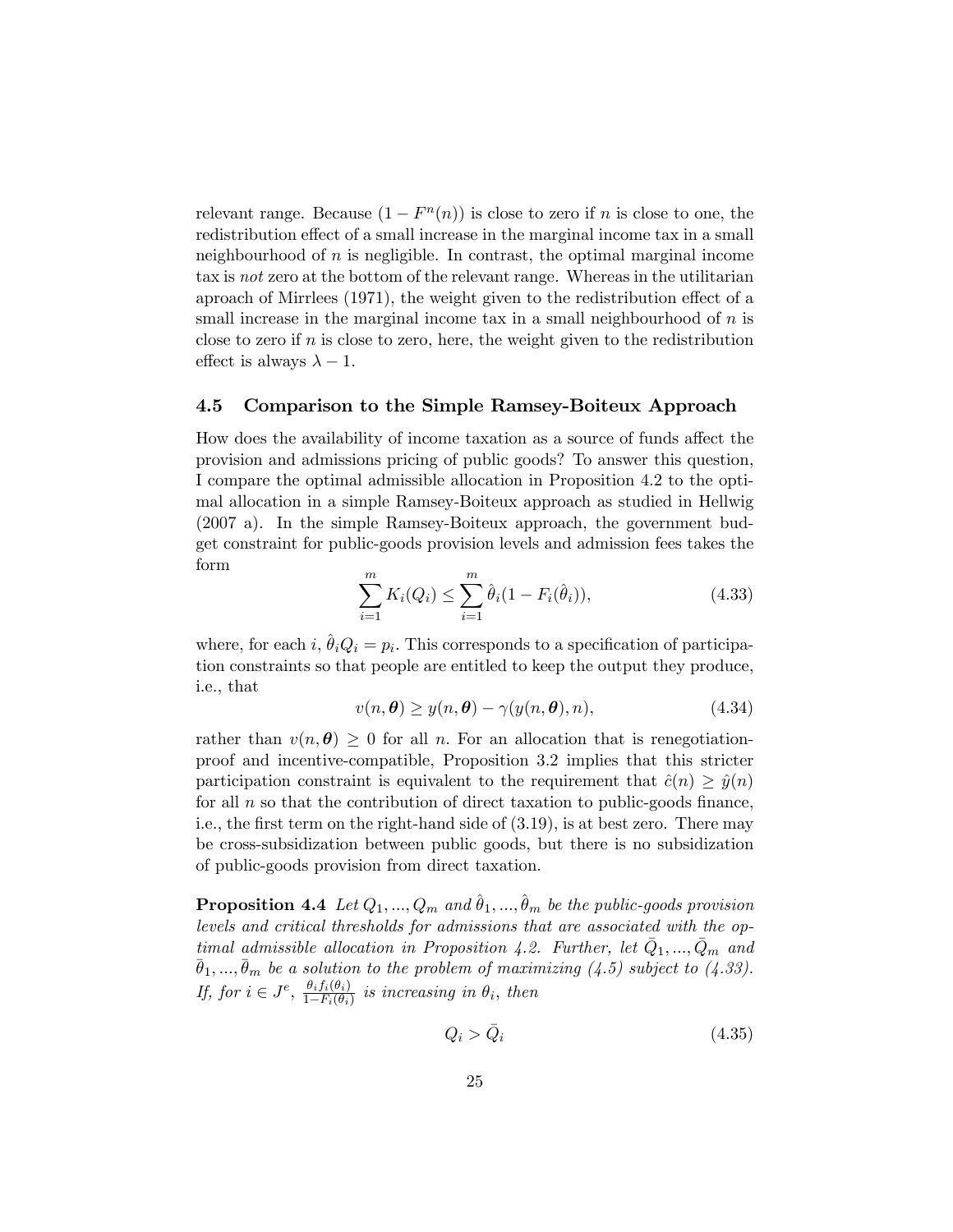for all i and

$$
\hat{\theta}_i < \bar{\theta}_i \tag{4.36}
$$

for  $i \in J^e$ .

The availability of income taxation as a source of funds makes it possible to raises public-goods provision levels or to lower the critical thresholds for admission to excludable public goods. If the elasticities  $\frac{\theta_i f_i(\theta_i)}{1-F_i(\theta_i)}$ ,  $i \in J^e$ , are increasing in  $\theta_i$ , both of these options are used, i.e., optimal provision levels are higher and optimal admission thresholds are lower when public-goods provision is partly financed by income taxes.

Whether the admission fees  $p_i = \theta_i Q_i$  are lower than the fees  $\bar{p}_i =$  $\bar{\theta}_i \bar{Q}_i$  in the absence of funding from the income tax depends on whether the difference in public-good provision levels outweighs the difference in admission thresholds or not. If the curryature of the cost function  $K_i$  is small, the difference between  $Q_i$  and  $\overline{Q}_i$  is large, and  $p_i$  exceeds  $\overline{p}_i$ . If the curvature of the cost function  $K_i$  is large, the difference between  $Q_i$  and  $\overline{Q}_i$ is small, and  $p_i$  is less than  $\bar{p}_i$ .

In practice, the wisdom of subsidizing excludable public goods from income taxes may be questionable because such subsidies can provide bad incentives for efficiency in the actual provision of such goods. Such incentive effects have been excluded from the analysis here. Developing a tractable model for studying them and for assessing the costs and benefits of subsidization and cross-subsidization of different activities is an important task for future research.

# 5 Utilitarian Redistribution

#### 5.1 Optimality Conditions

Turning to the roles of income taxes and admission fees as redistribution devices, in this section, I assume that the welfare function  $W(\cdot)$  is strictly concave so that *ceteris paribus* a more even distribution of individual payoffs is preferred to a more dispersed distribution. Following Atkinson (1973), I treat the relative curvature of  $W$ ,  $\rho_W(\cdot) = -\frac{W''(\cdot)}{W'(\cdot)}$  $\frac{W^{\alpha}(t)}{W'(t)}$ , as a measure of inequality aversion.

To abstract from the Önancing roles of income taxes and admission fees, I also assume that there are no partcipation constraints to be met. The problem now is to maximize the functional (2.3) over the set of feasible, incentive-compatible, and renegotiation-proof allocations. A solution to this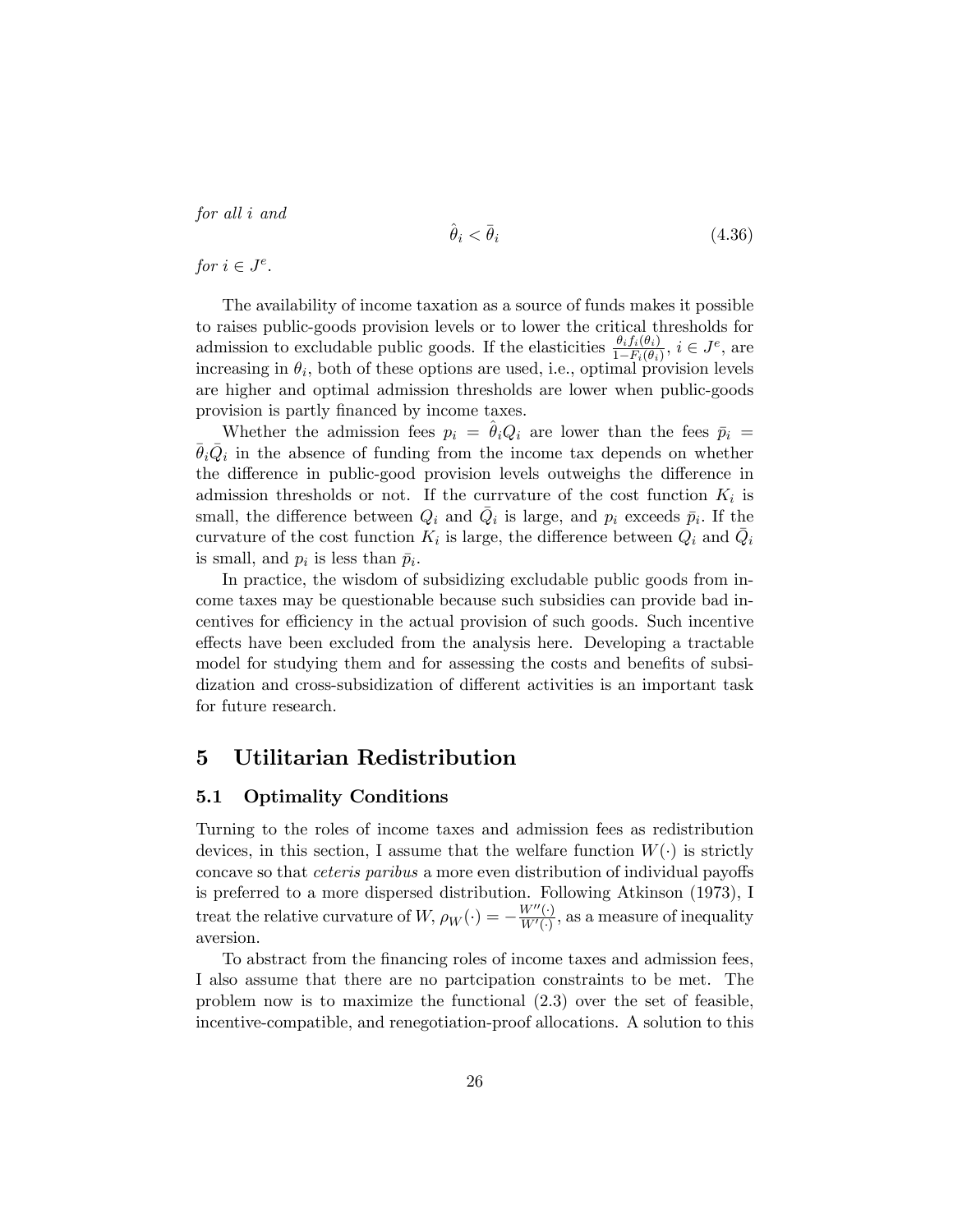problem will be referred to as an optimal utilitarian allocation. By the same reasoning as in the preceding section, the public-goods provision levels  $Q_1, ..., Q_m$ , the critical thresholds  $\hat{\theta}_1, ..., \hat{\theta}_m$ , and the output provision and payoff functions  $\hat{y}(\cdot)$  and  $\bar{v}(\cdot)$  that are associated with an optimal utilitarian allocation must maximize the functional

$$
\int_{[0,1]^{m+1}} W\left(\bar{v}(n) + \sum_{i=1}^m \max(\theta_i - \hat{\theta}_i, 0) Q_i\right) dF(n, \theta) \tag{5.1}
$$

subject to the feasibility constraints (3.18) and (4.6) and the incentive compatibility condition (3.14). The incentive compatibility condition (3.14) can again be replaced by conditions  $(4.7)$  and  $(4.8)$ . The problem then is to choose  $Q_1, ..., Q_m, \hat{\theta}_1, ..., \hat{\theta}_m, \hat{y}(\cdot)$ , and  $\bar{v}(\cdot)$  so as to maximize (5.1) subject to  $(4.6), (4.7), (4.8), \text{ and } (4.9).$ 

The following lemma provides the analogue of Lemma 4.1 for this optimization problem. In this lemma, the expression  $V(\bar{v}, n; Q_1, ..., Q_m; \hat{\theta}_1, ..., \hat{\theta}_m)$ refers to the conditional expectation of  $W\left(\bar{v}+\sum_{i=1}^m \max(\theta_i - \hat{\theta}_i,0)Q_i\right)$  given n; the partial derivative  $V_v$  of V with respect to the first argument is equal to the conditional expectation of the derivative  $W'\left(\bar{v}+\sum_{i=1}^m \max(\theta_i-\hat{\theta}_i,0)Q_i\right)$ given  $n$ .

**Lemma 5.1** Consider an an optimal utilitarian allocation. Let  $p_1,...p_m$ be the associated admissions prices, and let  $\hat{y}(\cdot)$  and  $\bar{v}(\cdot)$  be the associated output provision and payoff functions. Further, let  $\hat{\theta}_1, ..., \hat{\theta}_m$  be such that  $\theta_iQ_i = p_i$  for all i. Then there exists a constant  $\lambda \geq 0$  and there exist absolutely continuous functions  $\varphi$  and  $\psi$  such that the following statements hold:

(a) for  $i = 1, ..., m$ ,

$$
\int_{[0,1]^{m+1}} W' \left( \bar{v}(n) + \sum_{j=1}^{m} \max(\theta_j - \hat{\theta}_j, 0) Q_j \right) \max(\theta_i - \hat{\theta}_i, 0) dF(n, \theta)
$$

$$
+ \lambda \hat{\theta}_i (1 - F_i(\hat{\theta}_i)) = \lambda K'_i(Q_i)
$$
(5.2)

(b) for  $i \in J^e$ ,

$$
\lambda (1 - F_i(\hat{\theta}_i) - \hat{\theta}_i f_i(\hat{\theta}_i))
$$
  
= 
$$
\int_{\hat{\theta}_i}^{1} \int_{[0,1]^m} W' \left( \bar{v}(n) + \sum_{j=1}^{m} \max(\theta_j - \hat{\theta}_j, 0) Q_j \right) dF(n, \theta)
$$
 (5.3)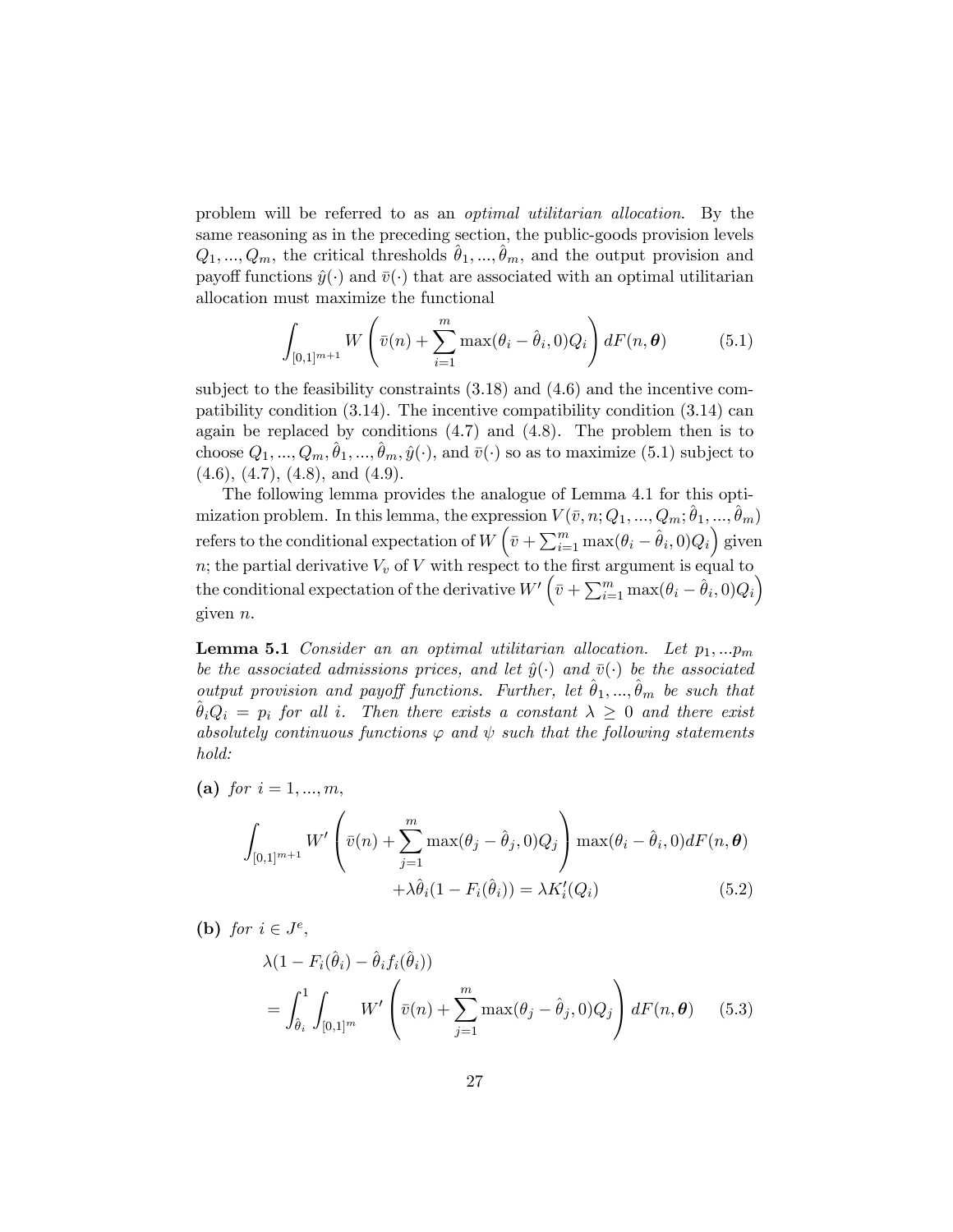(c) for almost all  $n$ ,

$$
\varphi'(n) = -(V_v - \lambda)f^n(n); \tag{5.4}
$$

moreover,

$$
\varphi(0) = \varphi(1) = 0; \tag{5.5}
$$

(d) for almost all n;

$$
\psi'(n) = -\lambda (1 - \gamma_y(\hat{y}(n), n)) f^n(n) + \varphi(n) \gamma_{ny}(\hat{y}(n), n)); \qquad (5.6)
$$

moreover,

$$
\psi(0) \le 0, \quad \psi(0)\hat{y}(0) = 0, \text{ and } \psi(1) = 0;
$$
\n(5.7)

(e) for all n,  $\psi(n) \leq 0$ ; moreover,  $\psi(n) = 0$  if  $\hat{y}(\cdot)$  is strictly increasing at  $\it n.$ 

The conditions in this lemma and in Lemma 4.1 differ in two respects. First, in  $(5.2)$  -  $(5.4)$ , the slope W' of the welfare function W comes in explicitly. In the corresponding conditions  $(4.10)$  -  $(4.12)$  in Lemma 4.1,  $W'$ does not appear explicitly because the maximand there corresponds to the specification  $W' \equiv 1$ .

Second, because there is no participation constraint, the transversality condition for  $\bar{v}(0)$  takes the form  $\varphi(0) = 0$ . In combination with (5.4) and the transversality condition for  $\varphi(1)$ , this gives rise to the equation

$$
\lambda = \int_{[0,1]^{m+1}} W' \left( \bar{v}(n) + \sum_{j=1}^{m} \max(\theta_j - \hat{\theta}_j, 0) Q_j \right) dF(n, \theta)
$$
(5.8)

for the Lagrange multiplier of the feasibility or government budget constraint.

As before, it is convenient to compute  $\varphi(n)$  and  $\psi(n)$  by integrating  $\varphi'$ and  $\psi'$  and using the transversality conditions. This yields

$$
\varphi(n) = \int_{n}^{1} (V_v - \lambda) dF^n(n')
$$
\n(5.9)

and

$$
\psi(n) = \int_0^1 [\lambda(1 - \gamma_y(\hat{y}(n'), n')) f^n(n') - \varphi(n') \gamma_{ny}(\hat{y}(n'), n'))] dn'. \quad (5.10)
$$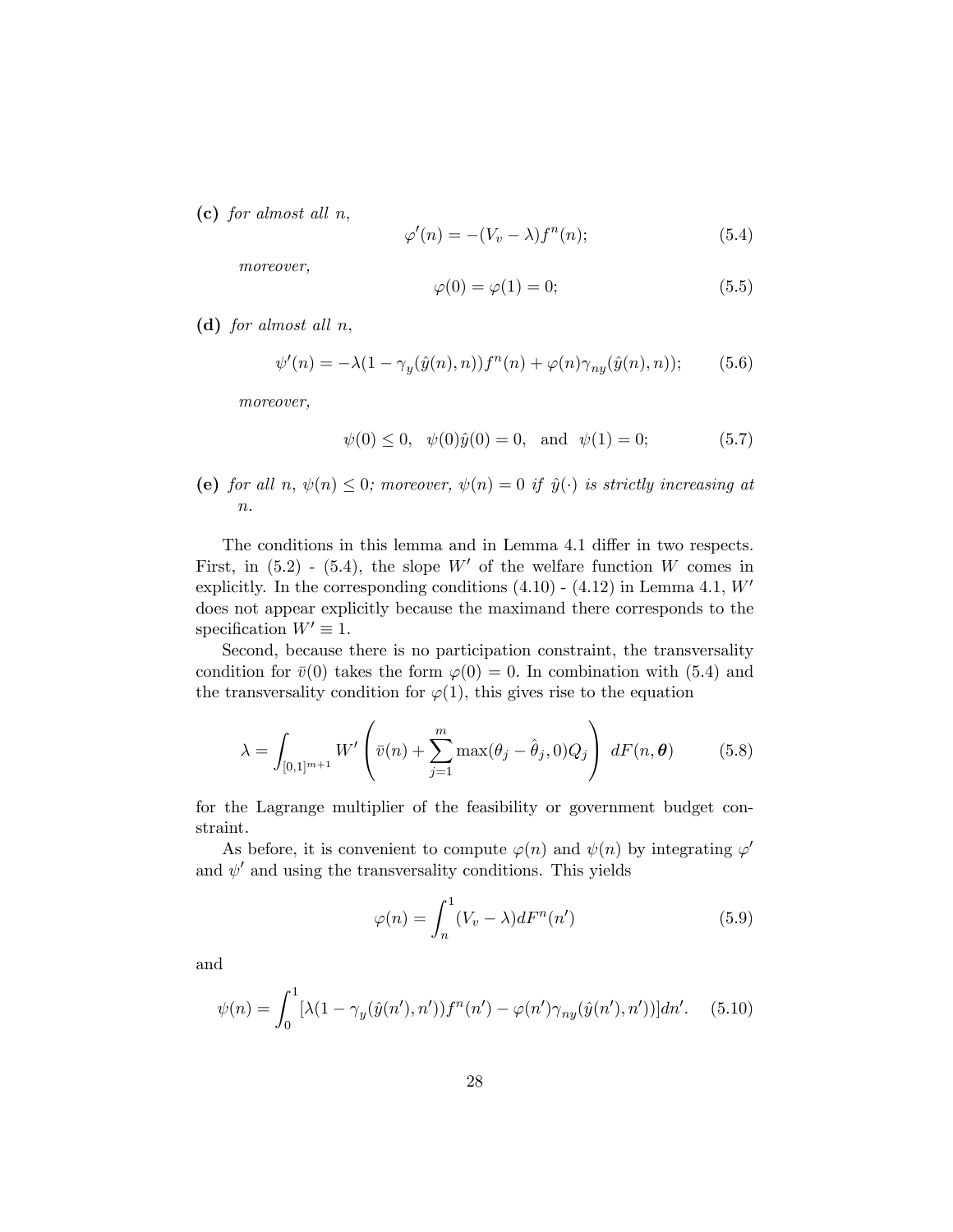Now, statement (e) of the lemma implies that

$$
\int_{n}^{1} \left[ \lambda (1 - \gamma_y(\hat{y}(n'), n')) f^n(n') - \gamma_{ny}(\hat{y}(n'), n') \varphi(n') \right] dn' \le 0 \qquad (5.11)
$$

for all n. If the inequality in (5.11) is strict, then  $\hat{y}(\cdot)$  is constant, i.e., there is bunching, on a neigbourhood of n. If  $\hat{y}(\cdot)$  is strictly increasing at n, the inequality in (5.11) must hold as an equation. If  $\hat{y}(\cdot)$  is strictly increasing on a neighbourhood of  $n$ , the derivative of the integral at  $n$  is equal to zero, and one must have

$$
\lambda(1 - \gamma_y(\hat{y}(n), n)) f^n(n) = \gamma_{ny}(\hat{y}(n), n)\varphi(n). \tag{5.12}
$$

These conditions are the same as conditions (4.18) and (4.19) above, except that  $\varphi(n)$  now is given by (5.9) rather than  $(\lambda - 1)(1 - F^n(n))$ .

#### 5.2 Affiliatedness

The optimality conditions in Lemma 5.1 have the same formal structure as the corresponding conditions in the unidimensional utilitarian public-good provision problem and the unidimensional utilitarian income tax problem.<sup>19</sup> The multidimensional nature of the problem does however appear in the terms representing the marginal social welfare that is attached to an additional unit of private-good consumption for a person with given productivity and taste parameters. These terms depend in a nontrivial way on *all* the parameters n and  $\theta_1, \dots, \theta_m$ . The conditions for public good i, i.e., (5.2) and (5.3) therefore require taking expectations with respect to those parameters that are not directly relevant for public good *i*, i.e., *n* and  $\theta_{-i}$ , i.e. with respect to n and  $\theta_{-i}$ ; similarly, (5.9) involves taking expectations with respect to the vector  $\boldsymbol{\theta}$  of parameters not directly relevant for labour-leisure choices.

If the different parameters are mutually independent, i.e. if  $F$  takes the form of a product  $F^n \times F^1 \times \dots \times F^m$ , this integration has no effect on the underlying tradeoffs, and the first-order conditions have  $\emph{exactly}$  the same structure as in the corresponding unidimensional problems. However, if the different parameters are *not* independent, the underlying tradeoffs are affected by the correlations.

To see why, consider the standard argument for the positivity of the optimal marginal income tax rate at  $\hat{y}(n)$  for  $n \in (0, 1)$ . If  $\hat{y}(\cdot)$  is strictly

 $19$ For the utilitarian income tax problem, see Mirrlees (1971, 1976), Seade (1977, 1982), Ebert (1992), Brunner (1993), and, most recently, Hellwig (2007 b). For the unidimensional utilitarian public-good provision problem, see Hellwig (2005).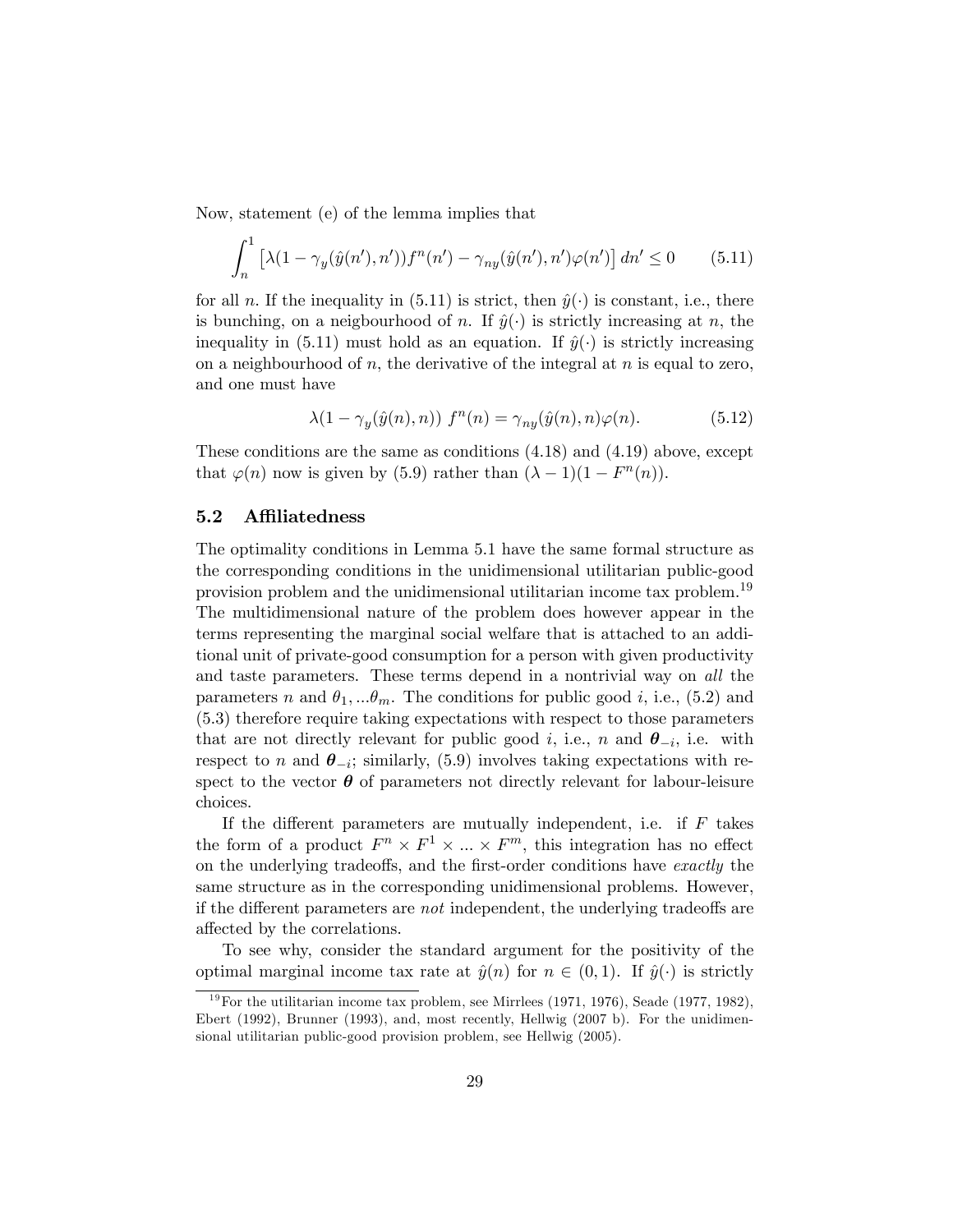increasing in a neighbourhood of  $n$ , then, by standard arguments,  $(5.12)$ implies  $\lambda T'(\hat{y}(n))f^{n}(n) = \gamma_{ny}(\hat{y}(n), n)\varphi(n)$ . Undere the single-crossing condition  $\gamma_{ny} < 0$ , it follows that  $T'(\hat{y}(n)) > 0$  if  $\varphi(n) < 0$ . For the unidimensional case, where  $V_v \equiv W'$ , negativity of  $\varphi(n)$  follows from (5.9) and the monotonicity of  $W'$ . In the multidimensional setting considered here, something more is needed. If one rewrites (5.9) in the form

$$
\varphi(n) = \int_n^1 \left[ \int_{[0,1]^m} W' \left( \bar{v}(n) + \sum_{j=1}^m \max(\theta_j - \hat{\theta}_j, 0) Q_j \right) dF(\theta | n') - \lambda \right] dF^n(n'),
$$

one sees that the monotonicity properties of the function  $n' \to \int_{[0,1]^m} W' dF(\boldsymbol\theta|n')$ depend not only on the monotonicity properties of  $W'(\cdot)$  and  $\bar{v}(\cdot)$ , but also on the behaviour of the conditional distribution  $F(\cdot | n')$ . The following, admittedly degenerate, example shows that this can make a difference for optimal tax policy.

**Example 5.2** Assume that, for some constant V, the distribution  $F$  is concentrated on the set

$$
\{(n,\theta)|\ \max_{y}[y-\gamma(y,n)]+\sum_{i=1}^{m}\theta_iQ_i^*=V\},\qquad(5.13)
$$

where  $Q_1^*,...,Q_m^*$  are the first-best public-good provision levels. Then any optimal utilitarian allocation satisfies  $Q_i = Q_i^*$  and  $\hat{\theta}_i = 0$  for all i and  $\hat{y}(n) = \arg \max_{y} [y - \gamma(y, n)]$  for all n. Public-goods finance is provided by a lump-sum tax.

In this example, *n* is negatively related to the taste parameters  $\theta_1, \ldots, \theta_m$ so that the differences in these parameters across people cancel out, all achieve the same utility level, and there is no reason for redistributive intervention. The example violates the assumption that the distribution  $F$  has a density and therefore is not quite legitimate. However, this is merely a matter of expositional simplicity. It is not difficult to construct a distribution with a density so that *n* is again negatively correlated with  $\theta_1, \ldots, \theta_m$  in such a way that the term  $V_v$  in the integrand in  $(5.9)$  is constant and everywhere equal to  $\lambda$ , and, therefore, the optimal marginal income tax is everywhere equal to zero.

To exclude this possibility, I will assume that the productivity and taste parameters n and  $\theta_1, \ldots, \theta_m$  are *affiliated* in the sense of Milgrom and Weber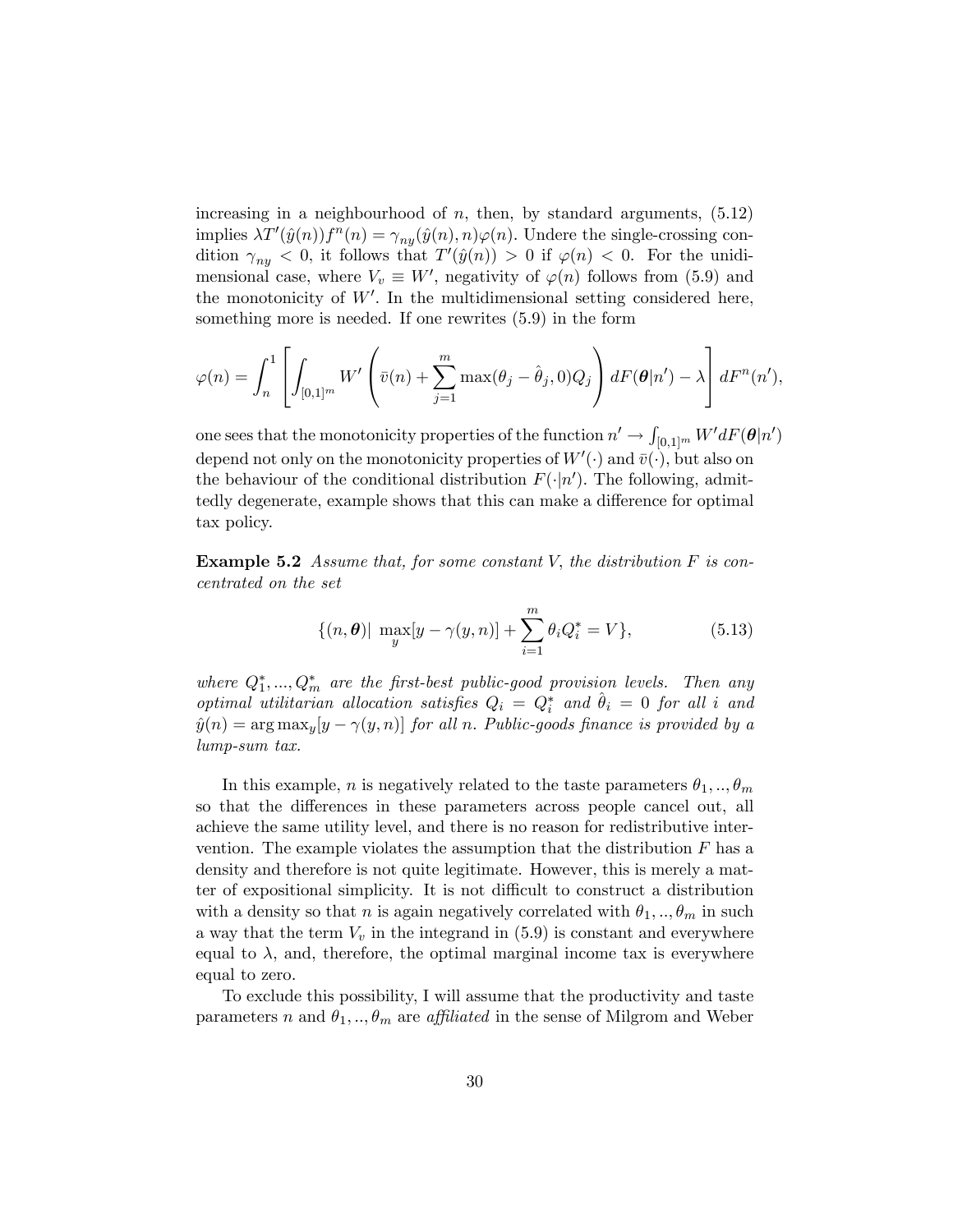(1982). Thus, I assume that the joint density f of n and  $\theta_1, \ldots, \theta_m$  satisfies the inequality

$$
f((n, \theta) \vee (n', \theta')) \cdot f((n, \theta) \wedge (n', \theta')) \ge f((n, \theta)) \cdot f((n', \theta'))
$$

for all  $(n, \theta)$  and  $(n', \theta')$  in  $[0, 1]^{m+1}$ , where  $(n, \theta) \vee (n', \theta')$  and  $(n, \theta) \wedge (n', \theta')$ refer to the vectors of component-wise maxima and component-wise minima of  $(n, \theta)$  and  $(n', \theta')$ . This assumption ensures that the parameters n and  $\theta_1, \ldots, \theta_m$  are independent or positively correlated. Its implications for social marginal valuations are given in:

**Proposition 5.3** Let  $W$  be strictly concave and assume that the productivity and taste parameters n and  $\theta_1, \ldots, \theta_m$  are affiliated. Then, if  $\bar{v}(\cdot)$  is a strictly increasing function, and, for  $i = 1, ..., m$ , let  $Q_i > 0$  and  $\hat{\theta}_i < 1$ , the maps

$$
n \to \int_{[0,1]^m} W' \left( \bar{v}(n) + \sum_{j=1}^m \max(\theta_j - \hat{\theta}_j, 0) Q_j \right) dF(\theta | \tilde{n} = n) \qquad (5.14)
$$

and

$$
\theta_i \to \int_{[0,1]^m} W' \left( \bar{v}(n) + \sum_{j=1}^m \max(\theta_j - \hat{\theta}_j, 0) Q_j \right) dF(n, \theta_{-i} | \tilde{\theta}_i = \theta_i), \tag{5.15}
$$

 $i = 1, ..., m$ , are stictly decreasing.

#### 5.3 Optimal Utilitarian Allocations under Affiliatedness

#### 5.3.1 Income Taxation

If productivity and taste parameters are affiliated, optimal utilitarian income tax schedules exhibit the same features as in traditional unidimensional models. The optimal marginal income tax is positive in the interior of the income range and zero at the top. By contrast to the optimal income tax in Section 4, in the present context, it can also be desirable to have the marginal income tax rate be zero at the bottom. The difference reflects the difference in roles of the Lagrange multipler  $\lambda$  in the different settings.

**Proposition 5.4** If the productivity and taste parameters n and  $\theta_1, \ldots, \theta_m$ are affiliated, the output provision function  $\hat{y}(\cdot)$  that is associated with an optimal utiliarian allocation satisfies

$$
\hat{y}(n) < \arg\max_{y} [y - \gamma(y, n)] \tag{5.16}
$$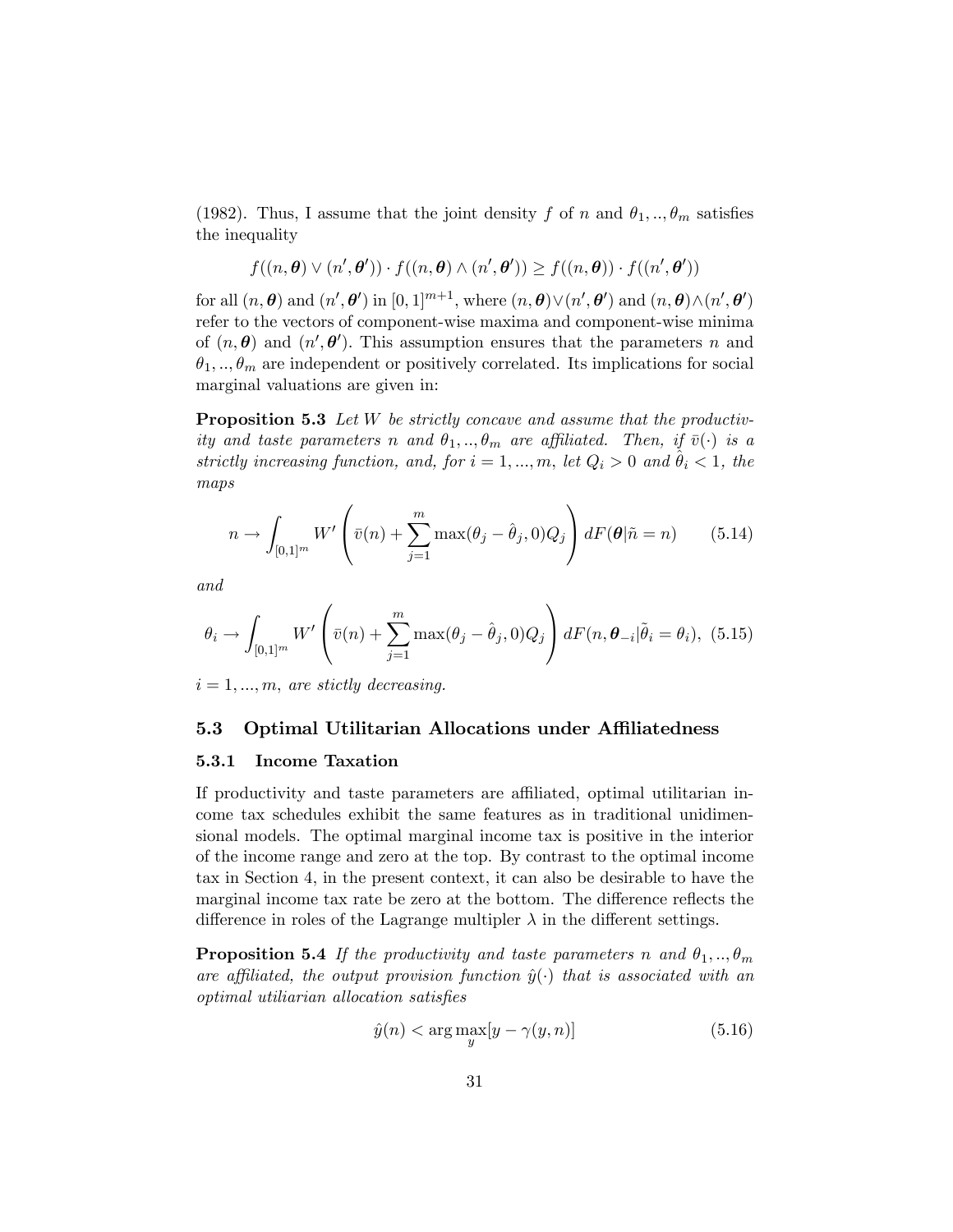for all  $n \in (0, 1)$  and

$$
\lim_{n \uparrow 1} \hat{y}(n) = \arg \max_{y} [y - \gamma(y, 1)]. \tag{5.17}
$$

Moreover,

$$
\lim_{n \downarrow 0} \hat{y}(n) = \arg \max_{y} [y - \gamma(y, 0)] \tag{5.18}
$$

unless the monotonicity constraint on  $\hat{y}(\cdot)$  is binding in a neighbourhood of  $n=0.$ 

**Corollary 5.5** The tax schedule  $T(\cdot)$  that is associated with the optimal utilitarian allocation in Proposition 5.4 is strictly increasing on the range of  $\hat{y}(\cdot),$  i.e.,  $\hat{y}(n) > \hat{y}(\bar{n})$  implies  $T(\hat{y}(n)) > T(\hat{y}(\bar{n}))$ . If n is such that, on a neighbourhood of n,  $\hat{y}(\cdot)$  is continuous and strictly increasing, then, on this neighbourhood, the schedule  $T(\cdot)$  is continuously differentiable, with

$$
T'(\hat{y}(n')) = 1 - \gamma_y(\hat{y}(n'), n') \in (0, 1)
$$
\n(5.19)

and,  $\lim_{y \uparrow \hat{y}(1)} T'(y) = 0$ ; moreover,  $\lim_{y \downarrow \hat{y}(0)} T'(y) = 0$  unless the monotonicity constraint on  $\hat{y}(\cdot)$  is binding in a neighbourhood of  $n = 0$ .

#### 5.3.2 Public-Goods Provision

With affiliatedness, an optimal utilitarian allocation also involves underprovision of public goods relative to a first-best allocation.

**Proposition 5.6** If the productivity and taste parameters n and  $\theta_1, \ldots, \theta_m$ are affiliated, an optimal utilitarian allocation satisfies

$$
0 < Q_i < Q_i^* \tag{5.20}
$$

for all *i*.

As in part (b) of Proposition 4.2,  $Q_i$  is less than  $Q_i^*$  because the social marginal benefits of an increase in  $Q_i$  are less than  $\lambda$  times  $\int_0^1 \theta_i dF^i(\theta_i)$ , the social marginal benefits in a first-best setting. The economic rationale is somewhat different though in the two cases. In part  $(b)$  of Proposition 4.2, the discrepancy between the social marginal benefits of an increase in  $Q_i$  and the product of  $\lambda$  and  $\int_0^1 \theta_i dF^i(\theta_i)$  is primarily due to the fact that  $\lambda$  is greater than one. Because the participation constraint is binding and public-goods provision is Önanced by distortionary instruments, the marginal costs of an increase in  $Q_i$  are given more weight than the marginal benefits. By contrast,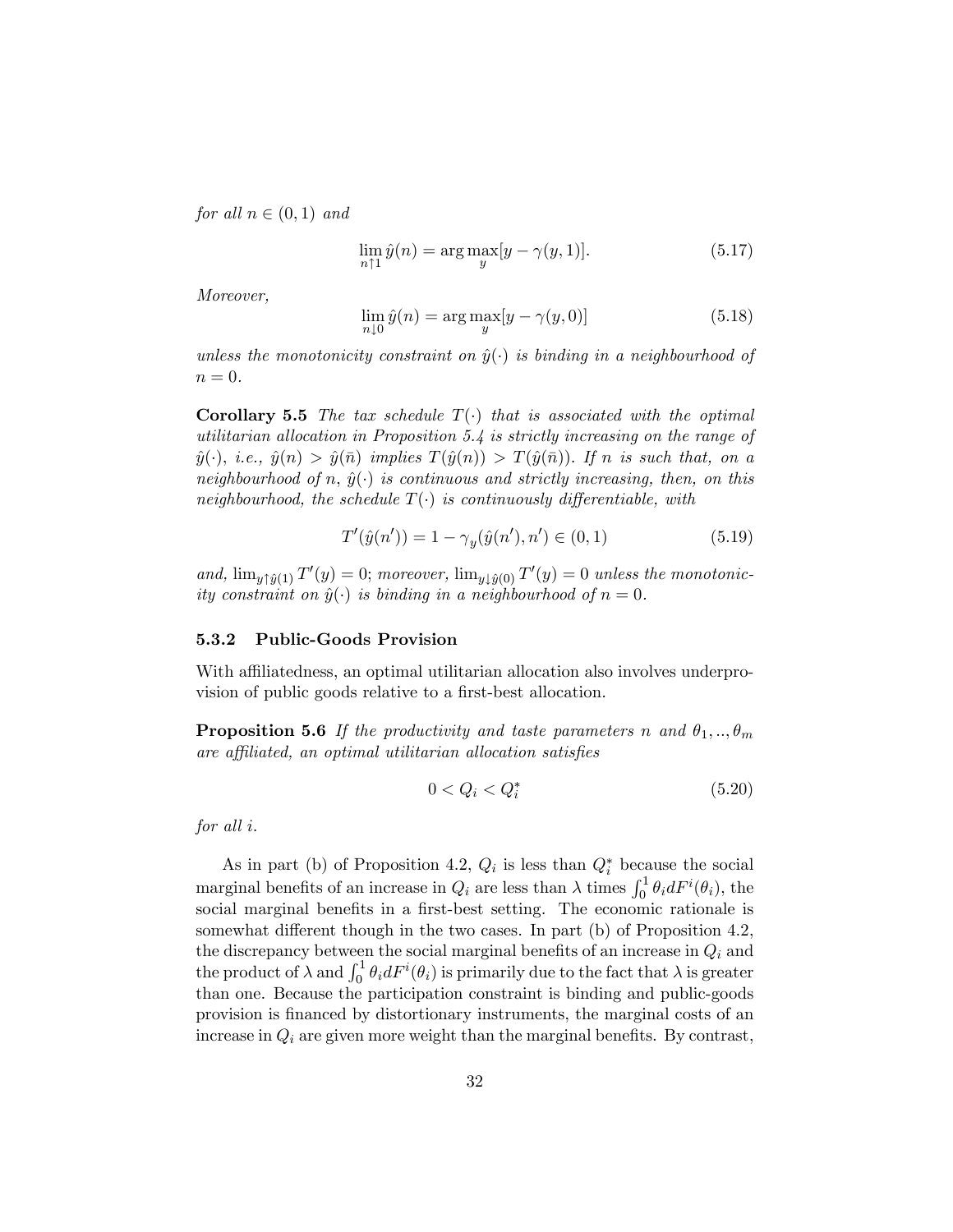in Proposition 5.6, the discrepancy between the social marginal benefits of an increase in  $Q_i$  and the product of  $\lambda$  and  $\int_0^1 \theta_i dF^i(\theta_i)$  is primarily<sup>20</sup> due to the fact that, with inequality aversion and affiliatedness, there is a negative correlation between the taste parameter  $\theta_i$  and the conditional expectation, given  $\tilde{\theta}_i$ , of the slope W' of the welfare function by which the marginal benefit of an increase in  $Q_i$  to a person with taste parameter  $\tilde{\theta}_i$  is weighted. This negative correlation implies that, as one aggregates across people with different tastes for the public good, high realizations of  $\ddot{\theta}_i$  receive relatively lower weights than low realizations of  $\tilde{\theta}_i$ <sup>21</sup>

#### 5.3.3 Admission Fees

If one rewrites the optimality condition (5.3) in the form

$$
\lambda p_i f_i(\frac{p_i}{Q_i}) \frac{1}{Q_i} = \lambda (1 - F_i(\frac{p_i}{Q_i})) - \int_{\frac{p_i}{Q_i}} \int_{[0,1]^m} W' \left( \bar{v}(n) + \sum_{j=1}^m \max(\theta_j Q_j - p_j, 0) \right) dF(n, \theta_{-i}, \theta_i),
$$
\n(5.21)

one sees that, here as in Section 4, the choice of admission fees for excludable public goods involves a tradeoff between an allocative effect and a distributive effect of a price increase. The allocative effect, which is represented by the left-hand side of (5.21), is the same as before, in condition (4.28). An increase in  $p_i$  induces people who are on the margin of indifference to cease asking for admission to the public good. The distributive effect arises because a price increase makes people with  $\theta_i > \frac{p_i}{Q_i}$  $\frac{p_i}{Q_i}$  pay more, and the additional proceeds can be used for redistribution; this effect is represented by the right-hand side of  $(5.21)$ . Whereas in  $(4.28)$  the distributive effect

<sup>&</sup>lt;sup>20</sup> If the admission fee  $p_i$  is positive, there is an additional effect. In this case, in *both*, Propositions 4.2 and Proposition 5.6, some of the discrepancy between the social marginal benefits of an increase in  $Q_i$  and the product of  $\lambda$  and  $\int_0^1 \theta_i dF^i(\theta_i)$  is due to the fact that people who do not pay the fee do not benefit from the increase in  $Q_i$ .

<sup>&</sup>lt;sup>21</sup>If  $\tilde{n}, \tilde{\theta}_1, ..., \tilde{\theta}_m$  are positively correlated, the negative correlation between  $\tilde{\theta}_i$  and W' also reflects the mechanism designer's aversion against inequality of payoffs induced by differences in earning abilities. As similar effect is discussed by Boadway and Keen (1993) for a model involving nonseparable utility functions. In the present model, with additively separable payoffs, correlations between the parameters  $\tilde{n}, \tilde{\theta}_1, ..., \tilde{\theta}_m$  take the place of nonseparabilities in Boadway and Keen (1993). Independence of  $\tilde{n}, \tilde{\theta}_1, ..., \tilde{\theta}_m$  corresponds to the separable specifications in Boadway and Keen (1993), as well as Christiansen (1981). However, because of the nondegeneracy of  $\tilde{\theta}^h_i$  and inequality aversion give rise to an additional distributive concern, independence does not yield first-best provision levels.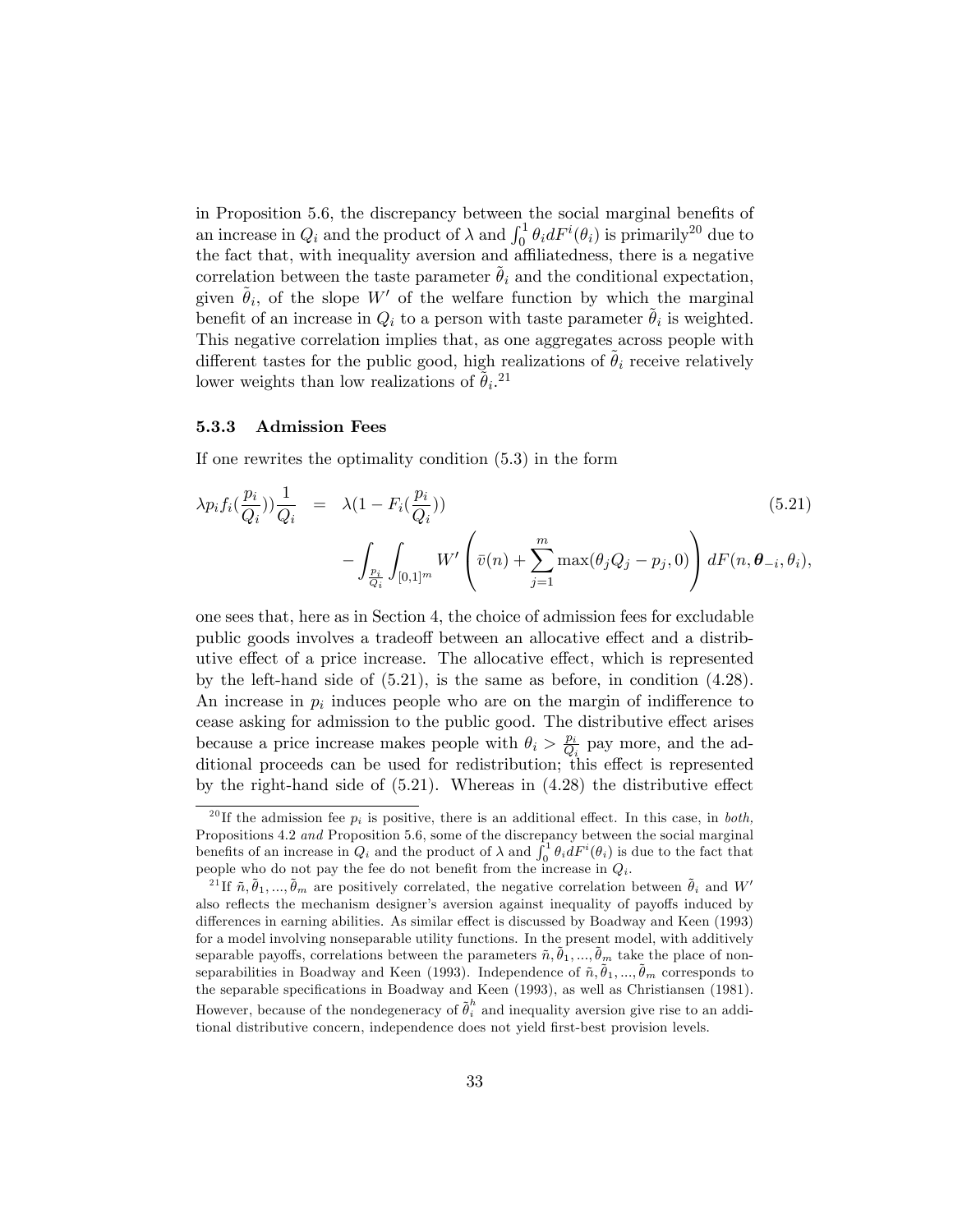was assessed merely in terms of the difference  $\lambda - 1$  and in terms of the number of people affected, now one has to take account of the fact that the payment increases of people with different  $\theta_i$  above  $\frac{p_i}{Q_i}$  receive different welfare weights  $W'\left(\bar{v}(n) + \sum_j \max(\theta_j Q_j - p_j, 0)\right)$ ; moreover, these welfare weights depend on n and  $\boldsymbol{\theta}_{-i}$  as well as  $\theta_i$ .

Equation  $(5.21)$  shows that the distributive effect involves a welfare gain rather than a welfare loss if the additional welfare attached to a marginal increase in private good consumption is lower, on average, for people with  $\theta_i > \frac{p_i}{Q_i}$  $\frac{p_i}{Q_i}$  than for the population as a whole. The affiliatedness assumption guarantees that this is the case. Under this assumption, the right-hand side of (5.21) is positive unless  $\hat{\theta}_i$  is zero or one, in which case it is zero.

Condition (5.21) does not necessarily call for a positive admission fee. As discussed in Hellwig (2005), this condition is always satisfied at  $p_i = \theta_i = 0$ when both the allocative and the distributive effect of a small price increase are zero, the allocative effect because the people who are turned away do not care for the public good anyway, the distributive effect because the set of people with  $\theta_i > \theta_i = 0$  coincides with the population as a whole. The desirability of positive admission fees cannot be assessed from firstorder conditions alone. If one looks at second-order conditions or, more generally, the global properties of the welfare functional  $(5.1)$ , one finds that positive admission fees are undesirable if inequality aversion, i.e. the curvature  $\rho_W(v) = -\frac{W''(v)}{W'(v)}$  $\frac{W^-(v)}{W'(v)}$  of the welfare function  $W(\cdot)$ , is uniformly small; in contrast, positive admission fees are desirable if inequality aversion is uniformly large.

**Proposition 5.7** If  $p_1, ..., p_m$  and  $\hat{\theta}_1, ..., \hat{\theta}_m$  are the admission fees and thresholds associated with an optimal utilitarian allocation, then:

(a) There exists a constant  $r > 0$  such that, if  $\rho_W(v) \in (0, r]$  for all v, then  $p_i = \theta_i = 0$  for all i.

(b) There exists a constant  $R > 0$  such that, if  $\rho_W(v) \ge R$ , then  $p_i > 0$ and  $\hat{\theta}_i > 0$  for all  $i \in J^e$ . More precisely, if  $\{W_k\}$  is any sequence of welfare functions such that  $\lim_{k\to\infty} \rho_{W_k}(v) = \infty$ , uniformly in v, then, for any associated sequence of optimal utilitarian allocations, the sequence  $\{Q_i^k, p_i^k\}$ of provision levels and admission fees for public good i converges to a limit  $(Q_i^{\infty}, p_i^{\infty})$  such that, for  $i \in J^e$ , the pair  $(Q_i^{\infty}, p_i^{\infty})$  is a solution to the monopoly problem  $\max_{Q_i, p_i} [p_i Q_i (1 - F_i(\frac{p_i}{Q_i}$  $\frac{p_i}{Q_i})$  –  $K_i(Q_i)$ , and, for  $i \in J^{ne}$ ,  $Q_i^{\infty} = p_i^{\infty} = 0.$ 

If inequality aversion is small, the allocative effects of admission fees outweigh the distribution effects, and, in the absence of participation con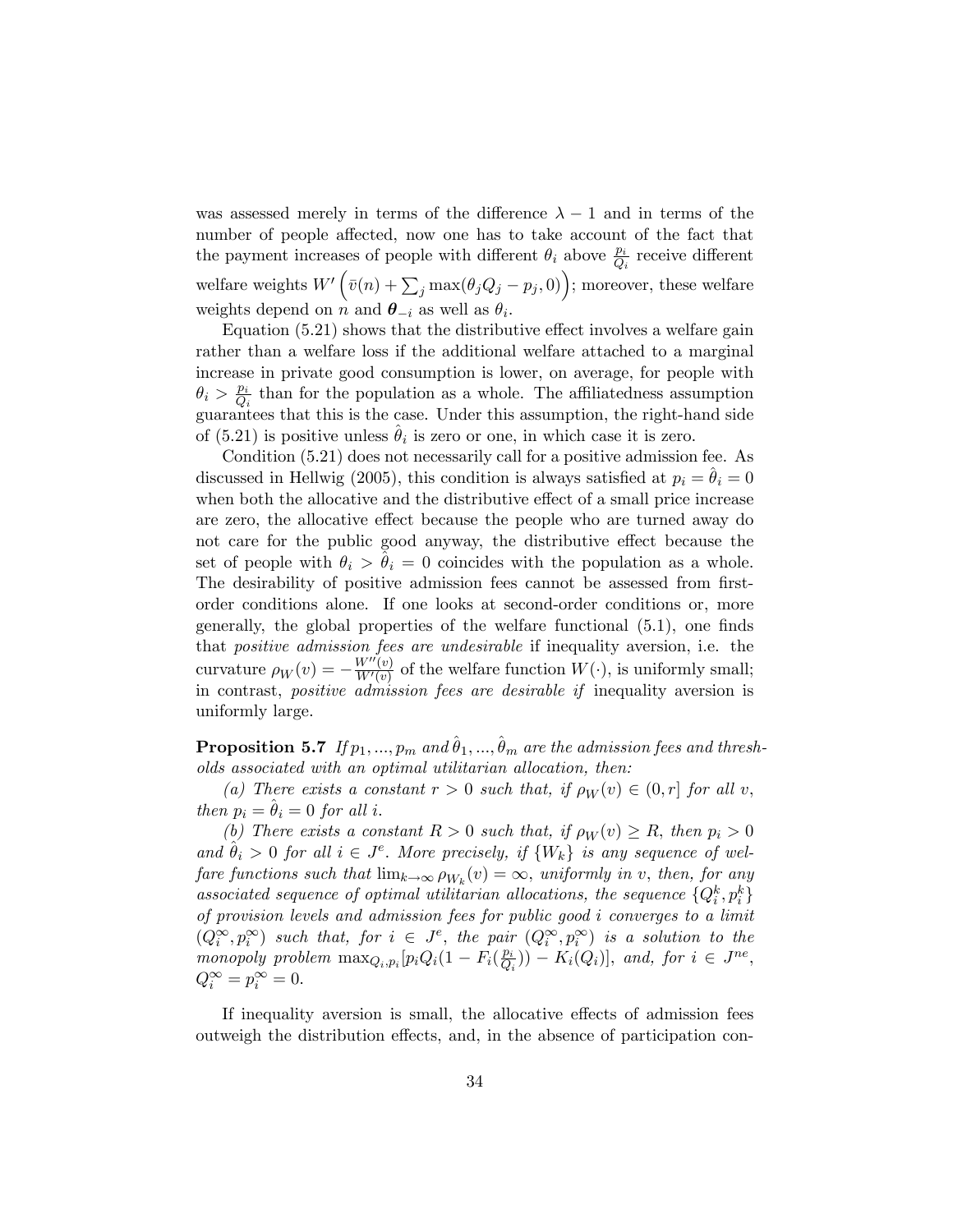straints, it is undesirable to have positive admission fees for excludable public goods.<sup>22</sup> If inequality aversion is large, optimal utilitarian allocations must be close to Rawlsian allocations, which maximize the payoff  $\bar{v}(0) = \hat{c}(0) - \gamma(\hat{y}(0), 0)$  of the worst-off person in the economy. In a Rawlsian allocation, public-goods provision is managed as a profit-maximizing monopoly so as to maximize the amount that is made available for redistribution to the people who are worst off.

Proposition 5.7 also shows that, in the absence of participation constraints, financing considerations play hardly any role for admission fees. If inequality aversion is small, they are zero, so all public-goods finance comes from direct taxes. If inequality aversion is large, admission fees are set so that public-goods provision earns a profit, which can be used for redistribution. The difference has to do with the tradeoff between distributive and allocative effects; the relation between the revenues from admission fees and the costs of public-goods provision is irrelevant.

#### 5.4 Utilitarian Redistribution with Participation Constraints

How are the preceding results affected if the inequality-averse mechanism designer has to respect a participation constraint? Equivalently, how are the results of Section 4 affected if the mechanism designer is inequality averse?

One easily sees that the addition of the participation constraint (4.3) affects the optimality conditions for utilitarian redistribution *only* through the transversality condition for the boundary value  $\bar{v}(0)$  of the state variable  $\bar{v}$ . In statement (c) of Lemma 5.1, the transversality condition  $\varphi(0) = 0$  is replaced by the conditions

$$
\varphi(0) \le 0 \quad \text{and} \quad \varphi(0)\bar{v}(0) = 0,\tag{5.22}
$$

which are familiar from statement  $(c)$  of Lemma 4.1. As a result of this change, one finds that the Lagrange multiplier of the feasibility/government budget constraint must satisfy the inequality

$$
\lambda \ge \int_{[0,1]^{m+1}} W' \left( \bar{v}(n) + \sum_{j=1}^m \max(\theta_j - \hat{\theta}_j, 0) Q_j \right) dF(n, \theta); \quad (5.23)
$$

 $2<sup>22</sup>A$  referee has pointed out that this result is not robust to a change in the assumption that, because of nonrivalry, the marginal cost of use is zero. If the marginal cost of use is positive, then, starting from a price that is equal to this marginal cost, the redistributive effect of small price increase will provide a first-order gain because, in this case, there is a significant difference between the population that pays the fee and the population that benefits from the redistribution. By standard arguments, this gain from the redistributive effect outweighs the efficiency loss from the price increase.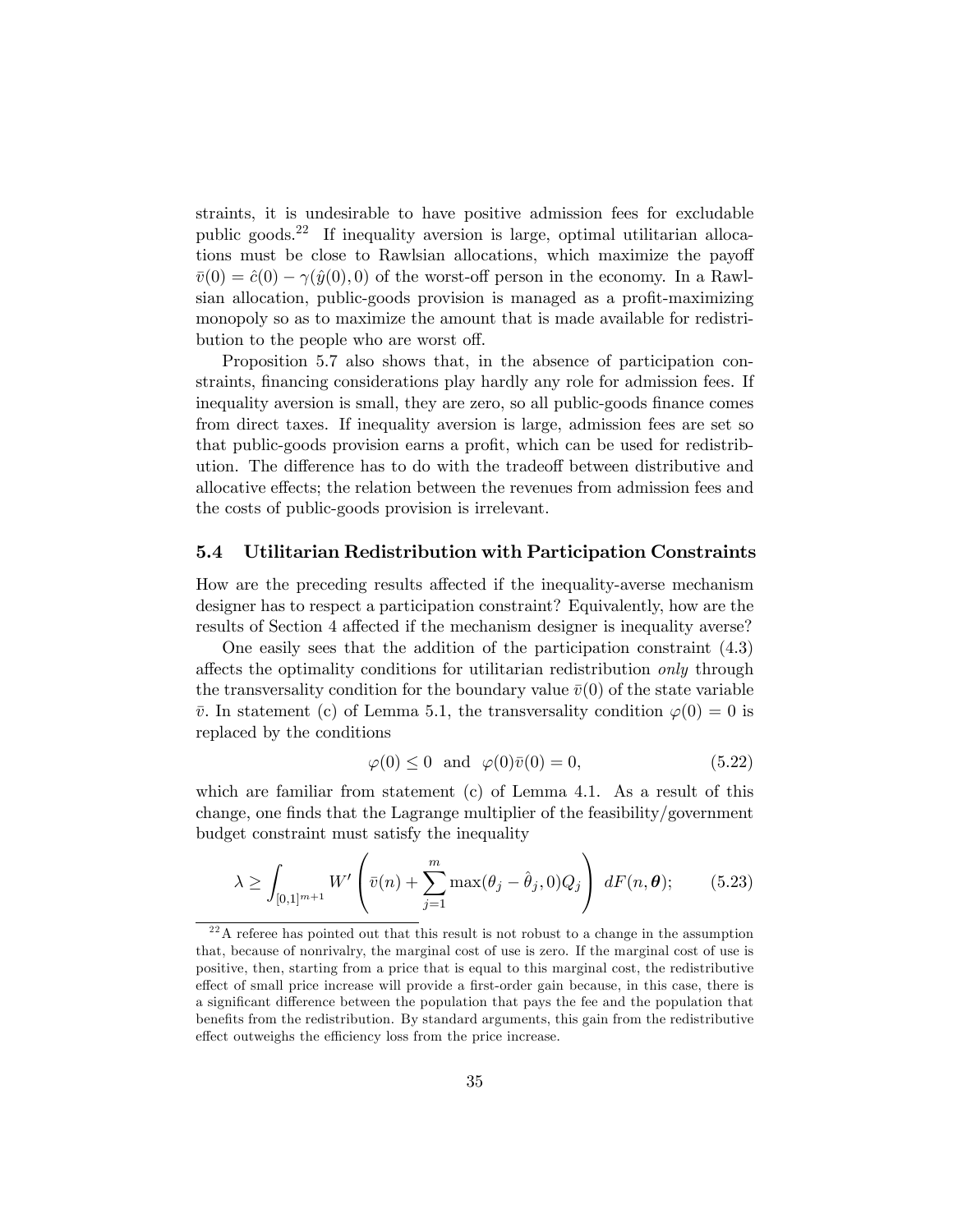moreover, the inequality in  $(5.23)$  is an equation if the participation constraint is not binding, i.e., if  $\bar{v}(0) > 0$ .

The properties of an optimal allocation now depend on whether condition (5.23) holds as an equation or as a strict inequality. If condition (5.23) holds as an equation, the allocation will coincide with the allocation that is optimal when there is no participation constraint, and will exhibit the same properties, as laid out in Propositions 5.6 - 5.4.

A little reflection shows that this will always be the case if  $\sum_i K_i(Q_i^*) \leq$  $\max_{y}[y-\gamma(y,0)],$  i.e., if, in the absence of inequality aversion, a first-best allocation is compatible with individual rationality. Since inequality aversion favours redistribution towards people with  $n = 0$ , an optimal allocation with inequality aversion is also compatible with with individual rationality.

Similarly, part (b) of Proposition 5.7 implies that condition (5.23) always holds as an equation if inequality aversion is uniformly large. In this case, admission fees are more than enough to cover the costs of public goods; moreover, profits from public-goods and income taxes are all used to redistribute resources towards people with  $n = 0$ . Given this redistribution, one must have  $\bar{v}(0) > 0$ .

By contrast, if  $\sum_i K_i(Q_i^*)$  >  $\max_y[y - \gamma(y, 0)]$  and if inequality aversion is uniformly small, the participation constraint must be binding and the inequality in (5.23) must be strict. In this case, the optimal utilitarian allocation of Propositions 5.6 - 5.4 involves zero admission fees, and the redistribution through income taxation is insufficient to raise the payoff of people with  $n = 0$  from  $\max_y [y - \gamma(y, 0)] - \sum_i K_i(Q_i^*)$  to zero.

If the inequality in (5.23) is strict, the optimal allocation will exhibit roughly the same properties as the optimal admissible allocation in Section 4. In particular, admission fees for excludable public goods will all be positive so that the efficiency losses from distortionary public-goods finance are spread as widely as possible.

However, with inequality aversion, the optimality condition for admission fees takes the form (5.3), for the appropriate value of  $\lambda$ , rather than  $(4.11)$ . The difference between these conditions corresponds to the difference between weighted and simple inverse-elasticities rules in the Ramsey-Boiteux approach; see, e.g., Diamond-Mirrlees (1971). Differences in admission fees across the different public goods reflect not only differences in demand elasticities, but also differences in the weights that are given to the resource losses of people who would be hit by increases in these prices.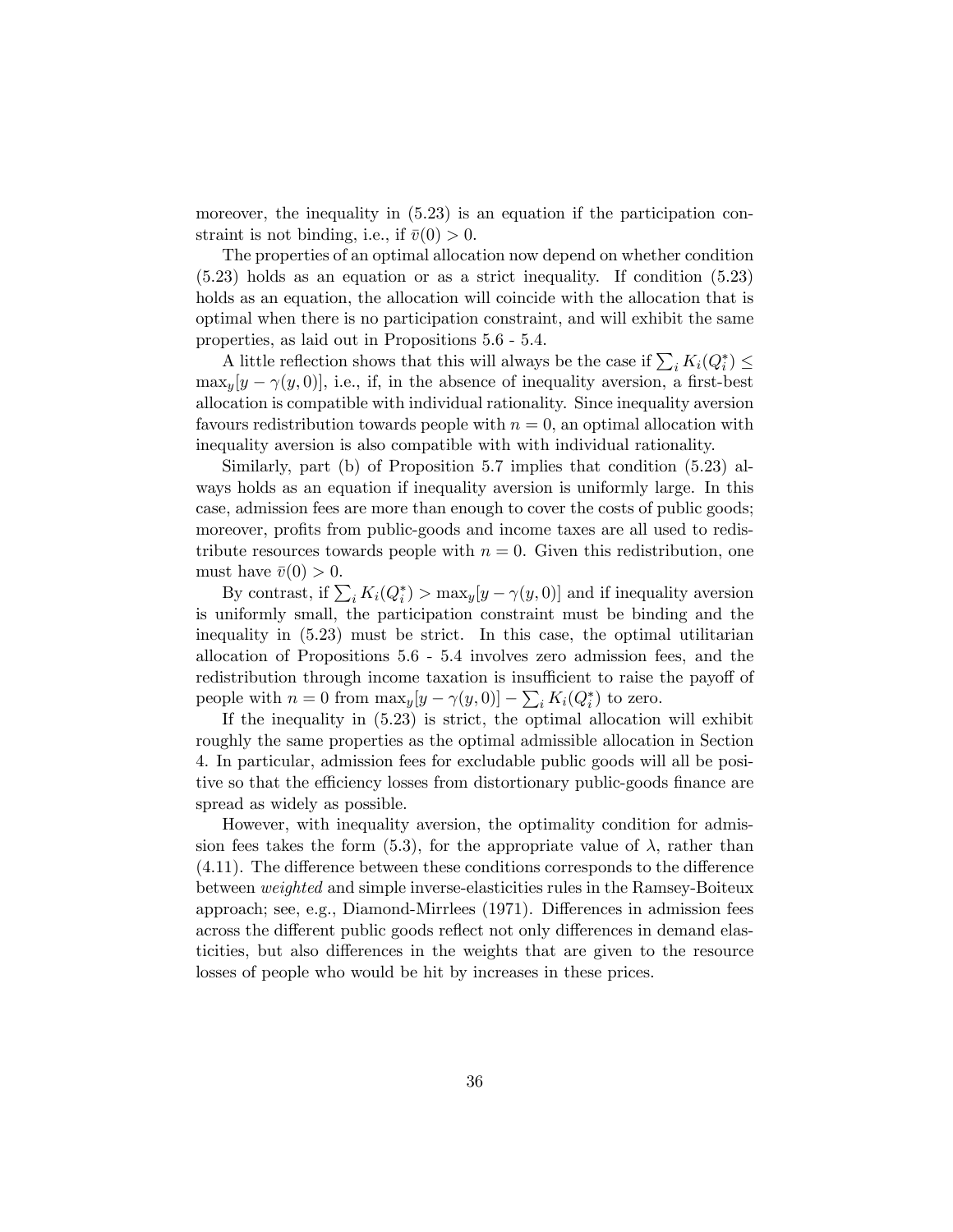# A Appendix: Proofs

Lemma 3.1 is practically the same as Lemma 3.1 in Hellwig (2007 a). Therefore the reader is referred to the proof given there.

Proof of Proposition 3.2. I first prove the "only if" part of the proposition. Suppose that the allocation  $(Q, c(.,.), y(.,.), \chi_1(.,.), ..., \chi_m(., .))$ is incentive-compatible and renegotiation proof. By standard arguments, due to Mirrlees (1976) and Rochet (1987), incentive compatibility implies that the expected-payoff function  $v(\cdot)$  is continuous. Moreover, for any n, the section  $v(n, \cdot)$  of  $v(\cdot)$  that is determined by n is continuous and convex and has partial derivatives  $v_i(\cdot)$  satisfying

$$
v_i(n, \theta) = \chi_i(n, \theta) Q_i \tag{A.1}
$$

for  $i = 1, ..., m$  and almost all  $\theta \in [0, 1]^m$ . For almost every  $n \in [0, 1]$ , (A.1) in combination with Lemma 3.1 implies that

$$
v_i(n, \theta) = 0 \quad \text{if} \quad \theta_i Q_i < p_i \tag{A.2}
$$

and

$$
v_i(n, \theta) = Q_i \quad \text{if} \quad \theta_i Q_i > p_i \tag{A.3}
$$

for  $i = 1, ..., m$  and almost all  $\theta \in [0, 1]^m$ . By integration, it follows that, for almost every  $n \in [0, 1]$ , one has

$$
v(n, \theta_1, ..., \theta_m) \equiv \bar{v}(n) + \sum_{i=1}^{m} \max(\theta_i Q_i - p_i, 0),
$$
 (A.4)

for all  $\theta \in [0, 1]^m$ , where  $\bar{v}(\cdot) := v(\cdot, 0)$ . Because  $v(\cdot)$  is continuous, (A.4) in fact holds for all  $n \in [0, 1]$  and all  $\boldsymbol{\theta} \in [0, 1]^m$ .

To prove statement (b), I note that, for every  $(n, \theta) \in [0, 1]^{m+1}$ , (A.4) implies that  $v_i(n, \theta)$  satisfies (A.2) and (A.3). Upon combining (A.2) and  $(A.3)$  with  $(A.1)$ , one obtains  $(3.9)$ . By the definition of  $v(\cdot)$ , i.e.,  $(2.7)$ , and statement (a) and (c), one also has

$$
c(n, \theta) - \gamma(y(n, \theta), n) = v(n, \theta) - \sum_{i=1}^{m} \chi_i(n, \theta) \theta_i Q_i
$$

$$
= \bar{v}(n) - \sum_{i=1}^{m} \chi_i(n, \theta) p_i
$$

for all n and  $\theta$ .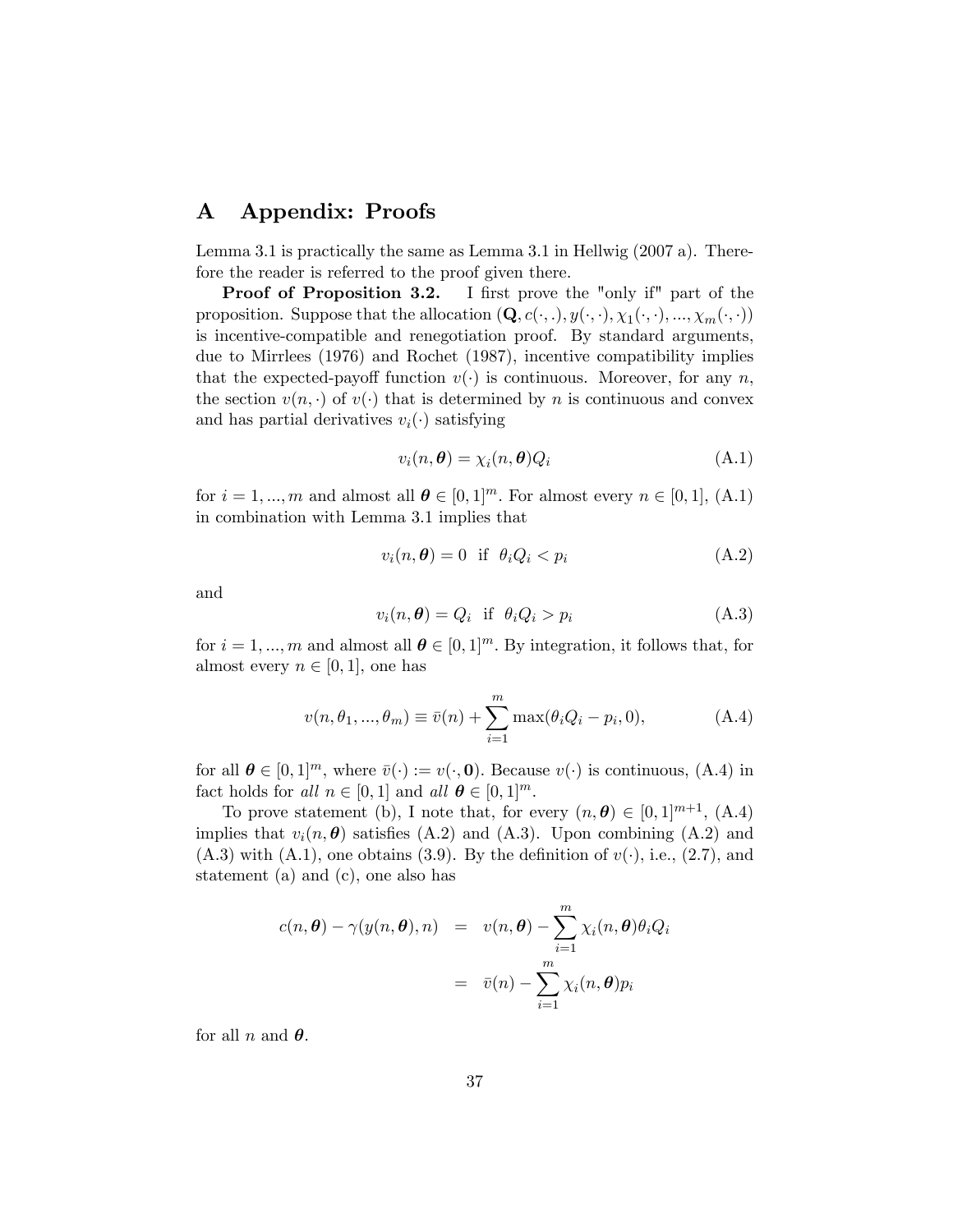For statement (c), I refer the reader to the  $a <$ rgument sketched in the text. By standard arguments, due to Mirrlees (1976), incentive compatibility implies that, for any  $\boldsymbol{\theta} \in [0, 1]^m$ , the function  $v(\cdot, \boldsymbol{\theta})$  is absolutely continuous, with Radon-Nikodym derivative  $-\gamma_n(y(\cdot, \theta), \cdot)$ . By (A.4), it follows that the function  $\bar{v}(\cdot)$  is also absolutely continuous, with Radon-Nikodym derivative  $-\gamma_n(y(\cdot,\boldsymbol{\theta}),\cdot)$ , regardless of  $\boldsymbol{\theta}$ . For any  $\boldsymbol{\theta}$ , one therefore has  $\gamma_n((y(n,\boldsymbol{\theta}),n)$  $\gamma_n((y(n, \mathbf{0}), n)$  for almost all n. Because  $\gamma_{ny} < 0$ , it follows that, for any  $\theta$ ,  $y(n, \theta) = y(n, 0)$  for almost all n. The desired result follows by setting  $\hat{y}(\cdot) := y(\cdot, \mathbf{0})$  and  $\hat{c}(\cdot) := c(\cdot, \mathbf{0}).$ 

Statement (d) follows directly from the definitions of  $\bar{v}(\cdot), \hat{y}(\cdot), \hat{c}(\cdot)$  and from the incentive compatibility of the allocation.

The second half of the proof establishes the "if" part of the proposition. Suppose that the allocation  $(\mathbf{Q}, c(\cdot, .), y(\cdot, \cdot), \chi_1(\cdot, \cdot), ..., \chi_m(\cdot, \cdot))$  satisfies statements (a) - (d). By Lemma 3.1, renegotiation proofness follows immediately from statement (b). To establish incentive compatibility, consider the payoff

$$
\hat{v}(\hat{n},\hat{\boldsymbol{\theta}}|n,\boldsymbol{\theta})=c(\hat{n},\hat{\boldsymbol{\theta}})+\sum_{i=1}^{m}\chi_{i}(\hat{n},\hat{\boldsymbol{\theta}})\theta_{i}Q_{i}-\gamma(y(\hat{n},\hat{\boldsymbol{\theta}}),n) \tag{A.5}
$$

that an agent with type  $(n, \theta)$  obtains if he claims to have type  $(\hat{n}, \theta)$ . By (3.10), one has

$$
\hat{v}(\hat{n},\hat{\boldsymbol{\theta}}|n,\boldsymbol{\theta}) = \bar{v}(\hat{n}) + \sum_{i=1}^{m} \chi_i(\hat{n},\hat{\boldsymbol{\theta}})(\theta_i Q_i - p_i) + \gamma(y(\hat{n},\hat{\boldsymbol{\theta}}),\hat{n}) - \gamma(y(\hat{n},\hat{\boldsymbol{\theta}}),n). \tag{A.6}
$$

By (3.9),

$$
\sum_{i=1}^{m} \chi_i(\hat{n}, \hat{\boldsymbol{\theta}})(\theta_i Q_i - p_i) \leq \sum_{i=1}^{m} \chi_i(n, \boldsymbol{\theta})(\theta_i Q_i - p_i).
$$
 (A.7)

By the monotonicity of  $y(\cdot, \hat{\boldsymbol{\theta}})$ , one has  $y(\hat{n}, \hat{\boldsymbol{\theta}}) \geq y(n', \hat{\boldsymbol{\theta}})$  as  $\hat{n} \geq n'$ . By the single-crossing condition  $\gamma_{ny} < 0$ , it follows that

$$
\gamma(y(\hat{n},\hat{\boldsymbol{\theta}}),\hat{n}) - \gamma(y(\hat{n},\hat{\boldsymbol{\theta}}),n) = \int_n^{\hat{n}} \gamma_n(y(\hat{n},\hat{\boldsymbol{\theta}}),n')dn' \le \int_n^{\hat{n}} \gamma_n(y(n',\hat{\boldsymbol{\theta}}),n')dn'.
$$
\n(A.8)

By the argument of Mirrlees (1976), statement (d) implies

$$
\bar{v}(\hat{n}) = \bar{v}(n) - \int_n^{\hat{n}} \gamma_n(\hat{y}(n'), n') dn'. \tag{A.9}
$$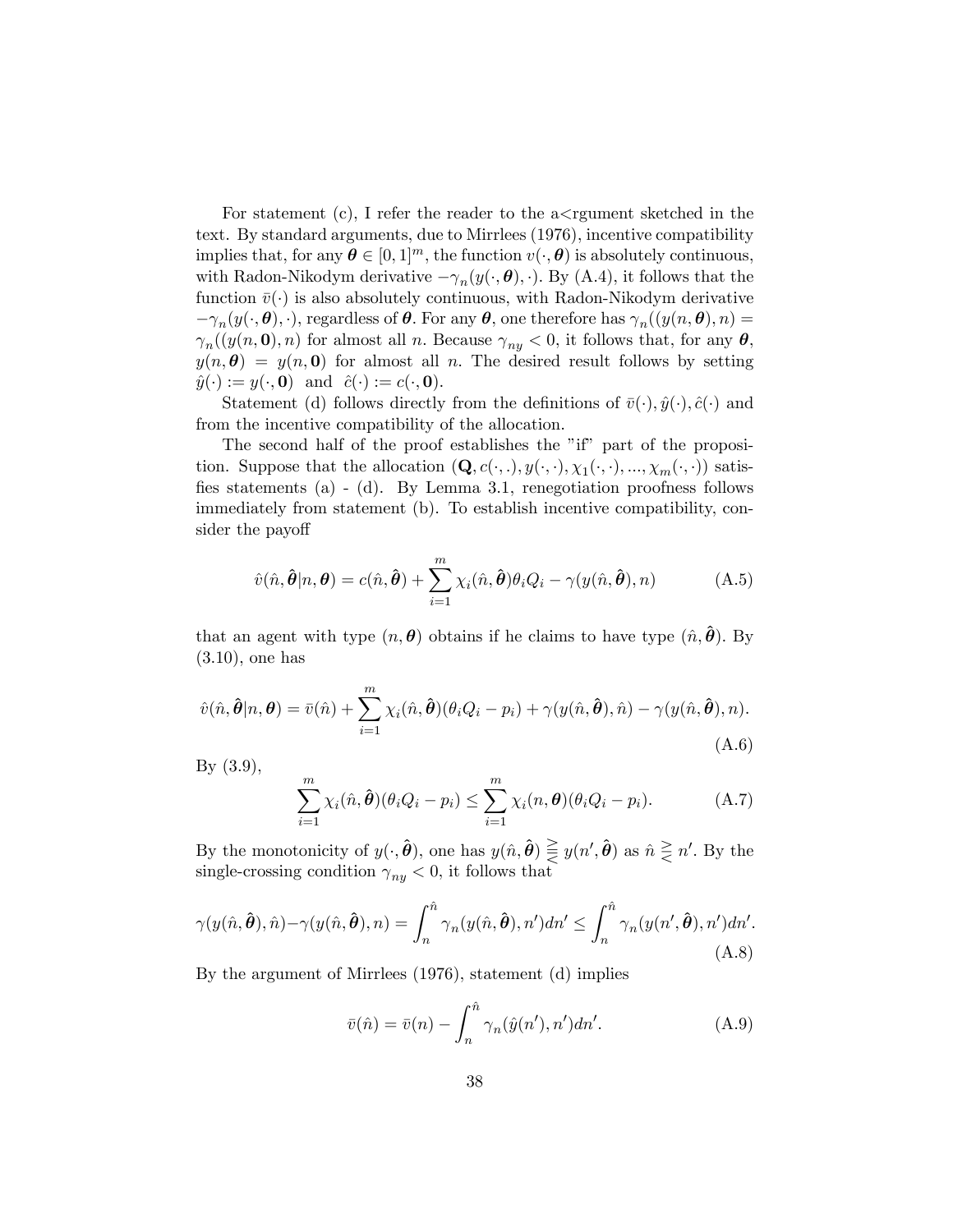Because  $y(n', \hat{\theta}) = \hat{y}(n')$  for almost all n', it follows that

$$
\bar{v}(\hat{n}) = \bar{v}(n) - \int_{n}^{\hat{n}} \gamma_n(y(n', \hat{\boldsymbol{\theta}}), n')dn'. \tag{A.10}
$$

Upon combining  $(A.6)$  with  $(A.7)$ ,  $(A.8)$ , and  $(A.10)$ , one obtains

$$
\hat{v}(\hat{n},\hat{\boldsymbol{\theta}}|n,\boldsymbol{\theta}) \leq \bar{v}(n) + \sum_{i=1}^{m} \chi_i(n,\boldsymbol{\theta})(\theta_i Q_i - p_i) = v(n,\boldsymbol{\theta}), \tag{A.11}
$$

which establishes incentive compatibility.  $\blacksquare$ 

To prove Lemma 4.1, I will need the following auxiliary result, which states that, at an optimal allocation, the provision level for at least one public good is positive. This result will be used to show that the Regularity Condition in Hellwig  $(2008)$  is satisfied.

**Lemma A.1** An optimal allocation satisfies  $Q_i > 0$  for at least one public good i:

**Proof.** Proceeding indirectly, suppose that the lemma is false and that one has  $Q_i = 0$  for all i. Then the aggregate surplus (4.1) and the feasibility constraint (4.6) take the form

$$
\int_0^1 W(\bar{v}(n))f^n(n)dn\tag{A.12}
$$

and

$$
\int_0^1 [\hat{y}(n) - \bar{v}(n) - \gamma(\hat{y}(n), n)] f^n(n) dn \ge 0; \tag{A.13}
$$

a maximum of (A.12) subject to (A.13) and incentive compatibility is achieved by setting

$$
\hat{y}(n) = \arg \max_{y} [y - \gamma(y, n)] \tag{A.14}
$$

and

$$
\bar{v}(n) = \hat{y}(n) - \gamma(\hat{y}(n), n) \tag{A.15}
$$

for all  $n$ , without any redistribution.

As an alternative, consider the allocation which is obtained if one sets  $Q_1 = \Delta > 0$ ,  $p_1 = 0$ , and if a linear income tax with tax rate  $t(\Delta)$  serves to finance the cost  $K(\Delta, 0)$ . People then choose output levels

$$
\hat{y}^{t(\Delta)}(n) = \arg \max_{y} [(1 - t(\Delta))y - \gamma(y, n)], \tag{A.16}
$$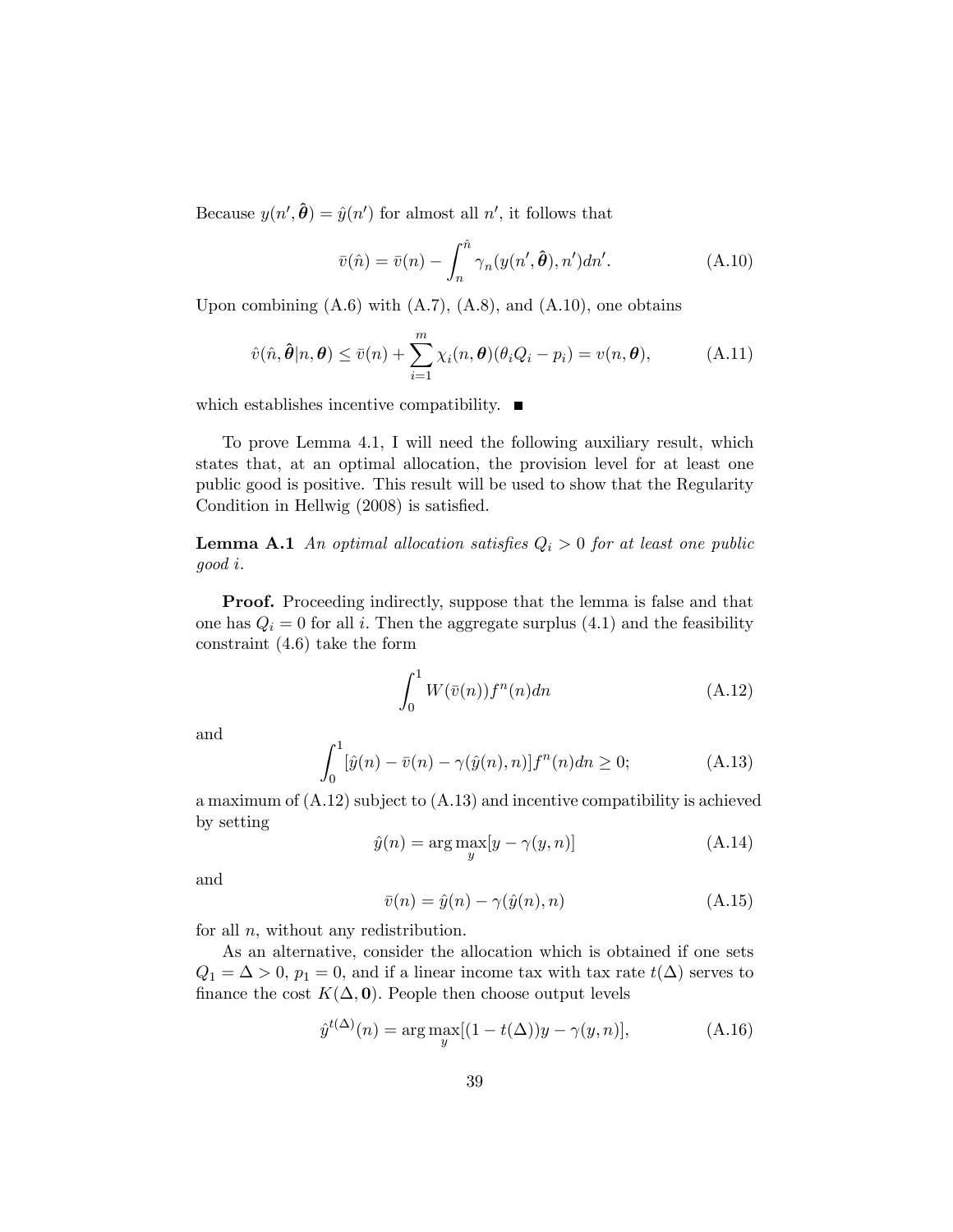for an aggregate surplus equal to

$$
\int_0^1 [(1 - t(\Delta))\hat{y}^{t(\Delta)}(n) - \gamma(\hat{y}^{t(\Delta)}(n), n)] f^n(n) dn + \int_0^1 \theta_1 \Delta f_1(\theta_1) d\theta_1
$$
 (A.17)

The dependence of  $t(\Delta)$  on  $\Delta$  is given implicitly by the equation

$$
t(\Delta) \int_0^1 \hat{y}^{t(\Delta)}(n) f^n(n) dn - K(\Delta, \mathbf{0}) = 0.
$$
 (A.18)

At  $\Delta = 0$ , a solution to (A.18) is given by  $t(\Delta) = 0$ . At  $t = 0$ , one has

$$
\frac{\partial}{\partial t}[t\int_0^1 \hat{y}^t(n)f^n(n)dn - K(\Delta, \mathbf{0})] = \int_0^1 \hat{y}^0(n)f^n(n)dn > 0. \tag{A.19}
$$

By the implicit function theorem, it follows that, on any sufficiently small neighbourhood of  $\Delta = 0$ , equation (A.18) defines a continuously differentiable function  $\Delta \to t(\Delta)$ , with

$$
\frac{dt}{d\Delta}(0) = \frac{K_1(0, \mathbf{0})}{\int_0^1 \hat{y}^0(n) f^n(n) dn}.
$$
\n(A.20)

Taking account of (A.18), (A.16), and (A.20), one computes

$$
\frac{d}{d\Delta} \left[ \int_0^1 [(1 - t(\Delta))\hat{y}^{t(\Delta)}(n) - \gamma(\hat{y}^{t(\Delta)}(n), n)] f^n(n) dn + \int_0^1 \theta_1 \Delta f_1(\theta_1) d\theta_1 \right] (0)
$$
\n
$$
= \frac{d}{d\Delta} \int_0^1 [\hat{y}^{t(\Delta)}(n) - \gamma(\hat{y}^{t(\Delta)}(n), n)] f^n(n) dn - K_1(0, \mathbf{0}) + \int_0^1 \theta_1 f_1(\theta_1) d\theta_1
$$
\n
$$
= \int_0^1 \theta_1 f_1(\theta_1) d\theta_1 > 0
$$
\n(A.21)

for the derivative of the aggregate surplus (A.17) with respect to  $\Delta$  at  $\Delta = 0$ . Thus, if  $Q_i = 0$  for all i, a small increase in  $Q_1$  that is financed by a linear income tax will raise aggregate surplus (without violating incentive compatibility of individual rationality) contrary to the assumption that  $Q_i =$ 0 for all i is optimal.  $\blacksquare$ 

Proof of Lemma 4.1. The lemma will be proved as an instance of Theorem 5.1 in Hellwig (2008). The bring the optimization problem in the form that is assumed in that theorem, I introduce the notation

$$
G_1(Q_1, ..., Q_m; \hat{\theta}_1, ..., \hat{\theta}_m) := \sum_{i=1}^m \int_{\hat{\theta}_i}^1 (\theta_i - \hat{\theta}_i) Q_i \, dF_i(\theta_i), \tag{A.22}
$$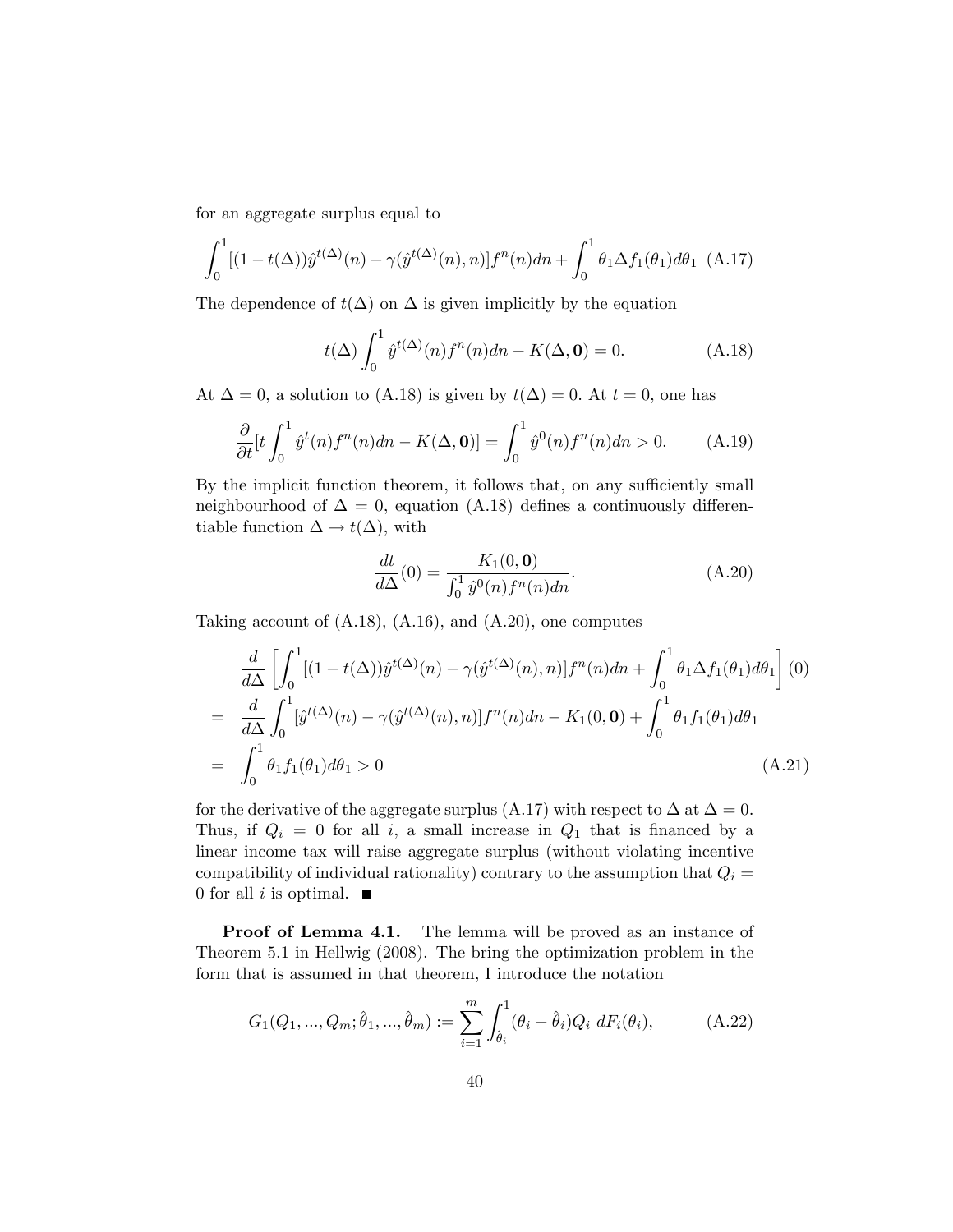$$
G_2(Q_1, ..., Q_m; \hat{\theta}_1, ..., \hat{\theta}_m) := \sum_{i=1}^m \hat{\theta}_i Q_i (1 - F^i(\hat{\theta}_i)) - K(Q_1, ..., Q_m). \tag{A.23}
$$

Given this notation, one easily verifies that the problem of maximizing  $(4.1)$ over the set of feasible, incentive-compatible, rengotiation proof, and individually rational allocations is equivalent to the problem of choosing functions  $Q_1(\cdot), ..., Q_m(\cdot), \hat{\theta}_1(\cdot), ..., \hat{\theta}_m(\cdot), \bar{v}(\cdot)$ , and  $\hat{y}(\cdot)$  on [0, 1] so as to maximize the objective

$$
\int_0^1 [\bar{v}(n) + G_1(Q_1(n), ..., Q_m(n); \hat{\theta}_1(n), ..., \hat{\theta}_m(n))] f^n(n) dn \qquad (A.24)
$$

subject to the constraints that

$$
\int_0^1 [\hat{y}(n) - \bar{v}(n) - \gamma(\hat{y}(n), n) + G_2(Q_1(n), ..., Q_m(n); \hat{\theta}_1(n), ..., \hat{\theta}_m(n))] f^n(n) dn \ge 0
$$
\n(A.25)

and, for almost all  $n$ ,

$$
Q_i'(n) = 0 \quad \text{for all } i,\tag{A.26}
$$

$$
\hat{\theta}'_i(n) = 0 \quad \text{for all } i,\tag{A.27}
$$

$$
\bar{v}'(n) = -\gamma_n(\hat{y}(n), n),\tag{A.28}
$$

that

$$
Q_i(0) \ge 0 \quad \text{for all } i,\tag{A.29}
$$

$$
\hat{\theta}_i(0) = 0 \quad \text{for all } i \in J^{ne}, \tag{A.30}
$$

$$
\bar{v}(0) \ge 0,\tag{A.31}
$$

$$
\hat{y}(0) \ge 0,\tag{A.32}
$$

and, Önally, that

$$
\hat{y}(\cdot)
$$
 is a nondecreasing function. (A.33)

In a second step, the integral constraint  $(A.25)$  is replaced by the requirement that the variable  $B(\cdot)$  satisfying

$$
B(0) = 0,\tag{A.34}
$$

and

$$
B'(n) = [\hat{y}(n) - \bar{v}(n) - \gamma(\hat{y}(n), n) + G_2(Q_1(n), ..., Q_m(n); \hat{\theta}_1(n), ..., \hat{\theta}_m(n))]f^n(n)
$$
\n(A.35)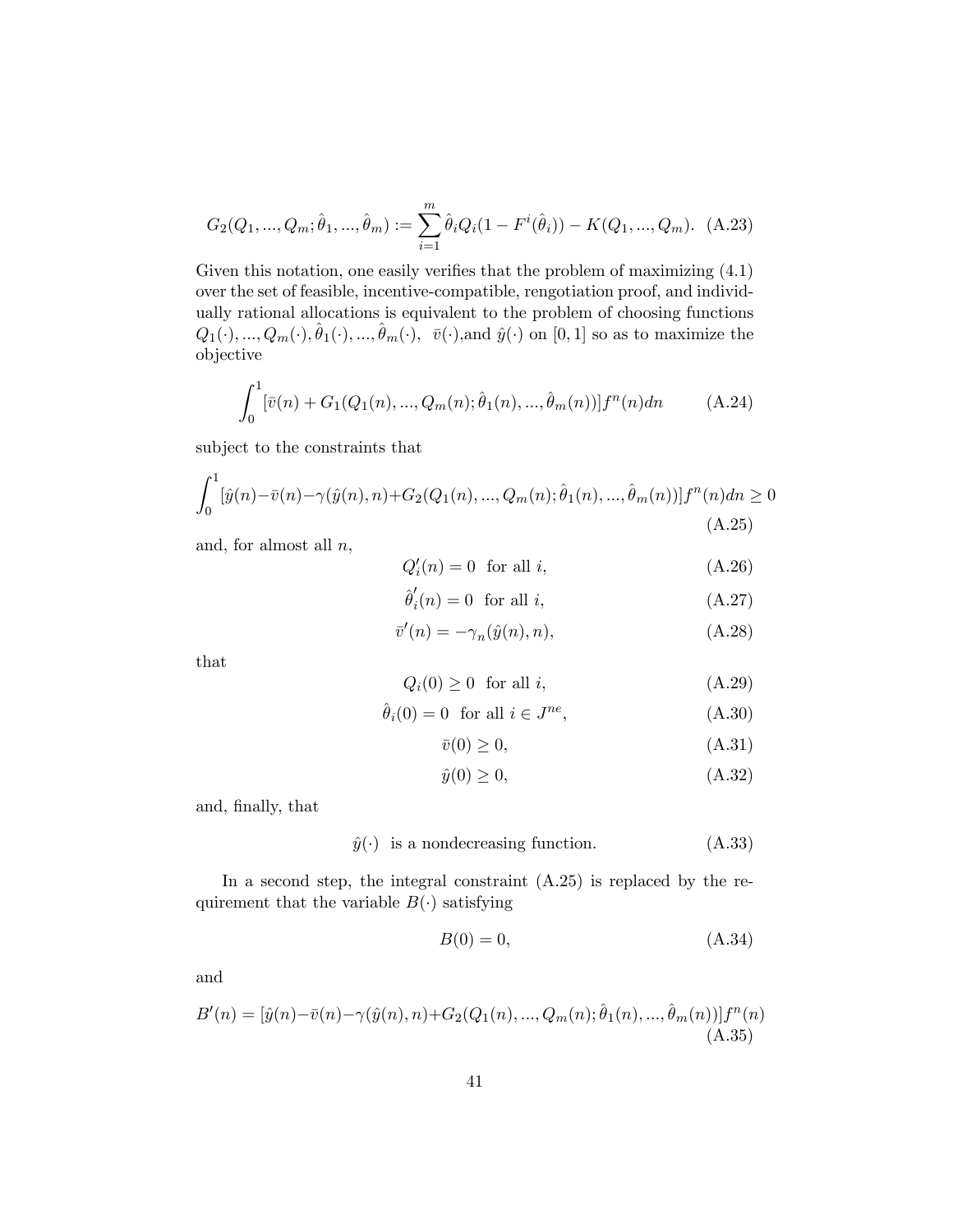for all  $n$  must also satisfy the boundary condition

$$
B(1) \ge 0. \tag{A.36}
$$

The problem of maximizing  $(A.24)$  subject to  $(A.26)$  -  $(A.36)$  has the form assumed in Theorem 5.1 of Hellwig (2008). To apply this theorem, one must, however, verify the Regularity Condition, which requires that (i) there is at least one state variable which is not subject to an endpoint constraint at  $n = 1$  and that (ii) a change in the initial value of this state variable in an admissible direction at  $n = 0$  has a first-order positive effect on the endpoint constraints to which the other state variables are subjected at  $n = 1$ . In the present context,  $B(\cdot)$  is the only state variable that is subjected to explicit constraints at both endpoints. Moreover, if  $Q_i(0) > 0$  for some i, then any small reduction in  $Q_i(0)$  will have a first-order positive effect on  $B(1)$ : By (A.26), a reduction in  $Q_i(0)$  by  $\Delta > 0$  reduces  $Q_i(n)$  by the same amount  $\Delta$  for all n; by (A.24) and (A.35), this raises  $B(1)$  by approximately  $\Delta K_i(\mathbf{Q})$ . By Lemma A.1, it follows that the problem of maximizing  $(A.24)$ subject to  $(A.26)$  -  $(A.36)$  satisfies the conditions of Theorem 5.1 in Hellwig  $(2008).^{23}$  Therefore, there exist absolutely continuous real-valued functions  $\zeta_1, \ldots, \zeta_m, \xi_1, \ldots, \xi_m, \varphi, \psi, \lambda$ , all defined on [0, 1], such that the following hold: (a) for  $i = 1, ..., m$ ,

$$
\zeta_i'(n) = -\frac{\partial G_1}{\partial Q_i} - \lambda(n) \frac{\partial G_2}{\partial Q_i}
$$
\n(A.37)

for almost all  $n$ ; moreover,

$$
\zeta_i(0) \le 0, \ \zeta_i(0)Q_i(0) = 0, \text{ and } \zeta_i(1)) = 0;
$$
\n(A.38)

(b) for  $i = 1, ..., m$ ,

$$
\xi_i'(n) = -\frac{\partial G_1}{\partial \hat{\theta}_i} - \lambda(n) \frac{\partial G_2}{\partial \hat{\theta}_i} = 0
$$
\n(A.39)

for almost all  $n$ ; moreover,

$$
\xi_i(0) = \xi_i(1) = 0; \tag{A.40}
$$

(c) for almost all  $n$ ,

$$
\varphi'(n) = -(1 - \lambda(n))f^n(n); \tag{A.41}
$$

 $^{23}$  Hellwig (2008) formulates the Regularity Condition in global terms, which would require that the small reduction in  $Q_i(0)$  should be feasible regardless of what  $Q_i(0)$  is. However, the proof of Theorem 5.1 only uses a local version, namely, starting from the given solution to the control problem, the small reduction in  $Q_i(0)$  is feasible.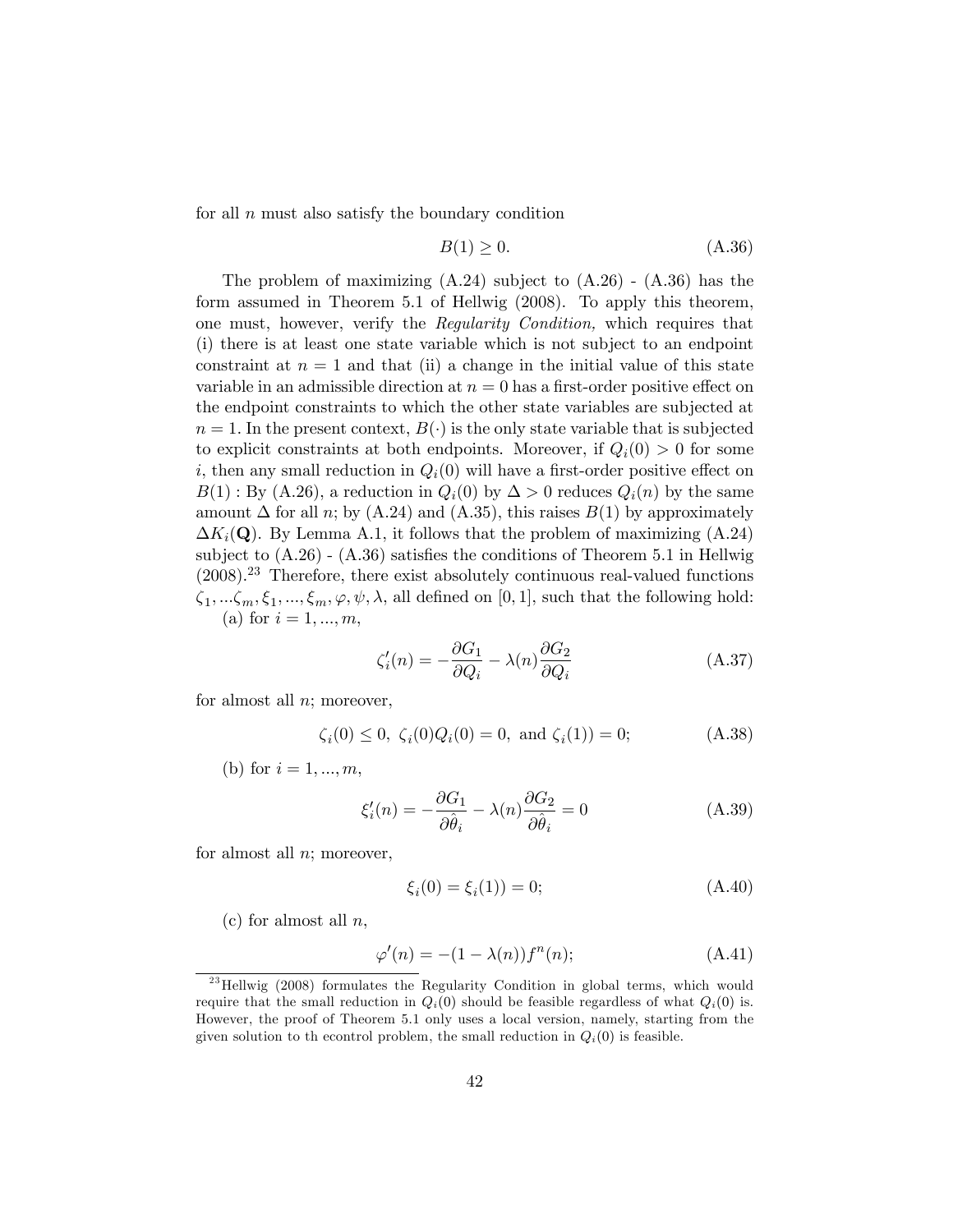moreover,

$$
\varphi(0) \le 0, \quad \varphi(0)\bar{v}(0) = 0, \text{ and } \varphi(1) = 0;
$$
\n(A.42)

(d) for almost all  $n$ ,

$$
\psi'(n) = -\lambda(n)(1 - \gamma_y(\hat{y}(n), n))f^n(n) + \varphi(n)\gamma_{ny}(\hat{y}(n), n)); \quad (A.43)
$$

moreover,

$$
\psi(0) \le 0, \quad \psi(0)\hat{y}(0) = 0,\tag{A.44}
$$

and

$$
\psi(1) \ge 0
$$
, and  $\psi(1)\hat{y}(1) = 0$ ;\n(A.45)

(e) for all n,  $\psi(n) \leq 0$ ; moreover,  $\psi(n) = 0$  if  $\hat{y}(\cdot)$  is strictly increasing at n:

(f) for almost all  $n$ ,

$$
\lambda'(n) = 0; \tag{A.46}
$$

moreover,

$$
\lambda(1) \ge 0 \quad \text{and} \quad \lambda(1)B(1) = 0; \tag{A.47}
$$

From (A.46), one infers that  $\lambda(n)$  is the same for all n, equal to a constant  $\lambda$ , which, by  $(A.47)$ , is nonnegative. Statements (c) - (e) of the lemma thus follow from (c) - (e) above. To prove statement (a), I note that, because  $\lambda(n)$ and  $Q_1(n), ..., Q_m(n); \hat{\theta}_1(n), ..., \hat{\theta}_m(n)$  are independent of n, (A.37) implies that, for any  $i, \zeta_i'(n)$  is also independent of n, and, therefore, that

$$
\zeta_i(1) - \zeta_i(0) = -\frac{\partial G_1}{\partial Q_i} - \lambda \frac{\partial G_2}{\partial Q_i}.\tag{A.48}
$$

By  $(A.38)$ , it follows that, for any i,

$$
\frac{\partial G_1}{\partial Q_i} + \lambda \frac{\partial G_2}{\partial Q_i} \le 0 \quad \text{and} \quad \left[ \frac{\partial G_1}{\partial Q_i} + \lambda \frac{\partial G_2}{\partial Q_i} \right] Q_i = 0. \tag{A.49}
$$

By  $(A.22)$  and  $(A.23)$ , one also has

$$
\frac{\partial G_1}{\partial Q_i} + \lambda \frac{\partial G_2}{\partial Q_i} \ge -\lambda K_i'(Q_i). \tag{A.50}
$$

Since  $Q_i = 0$  implies  $K_i'(Q_i) = 0$ , (A.49) and (A.50) together imply that

$$
\frac{\partial G_1}{\partial Q_i} + \lambda \frac{\partial G_2}{\partial Q_i} = 0, \tag{A.51}
$$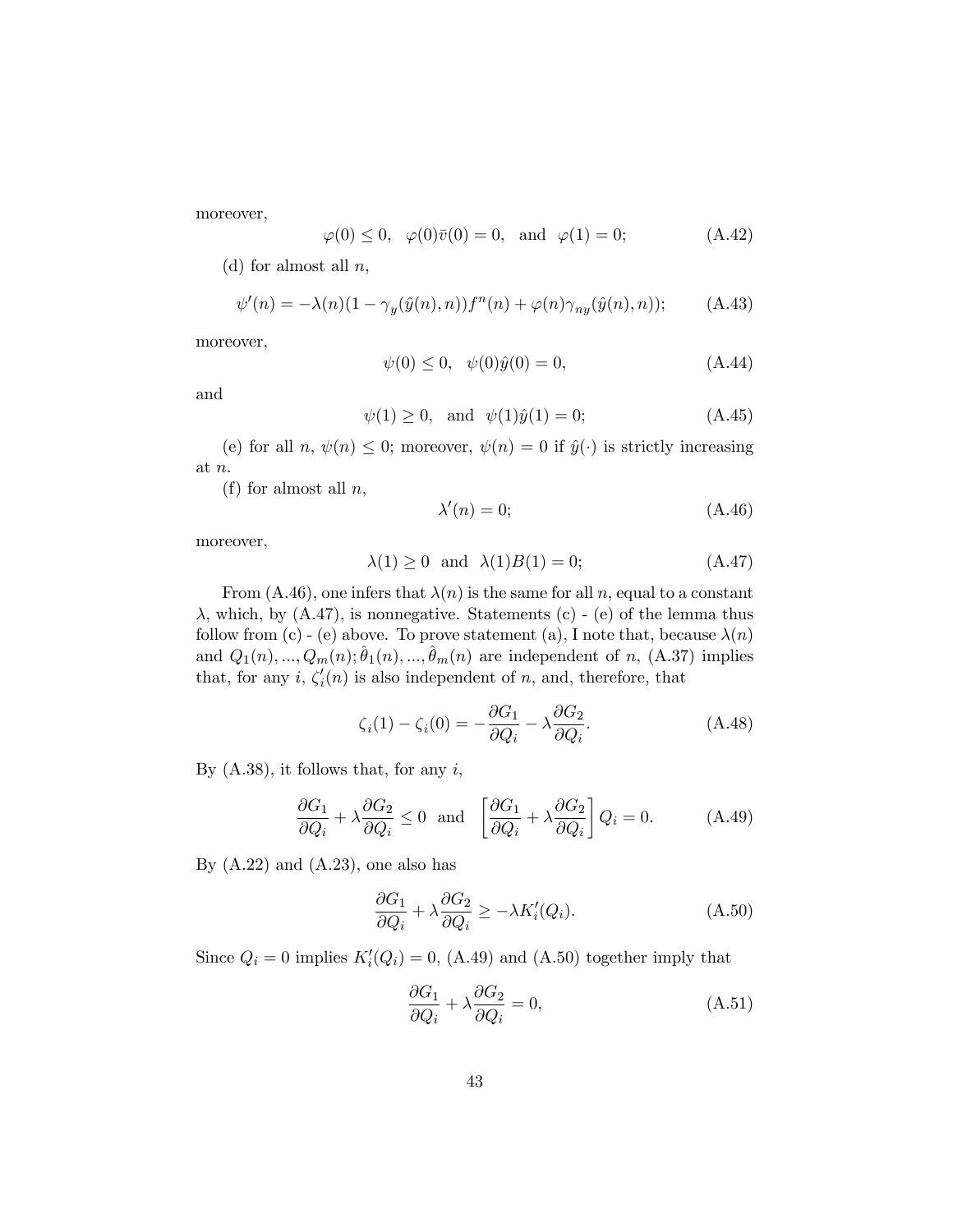regardless of whether  $Q_i > 0$  or  $Q_i = 0$ . Statement (a) of the lemma follows by computation of the derivatives. By a precisely analogous argument, using  $(A.39)$  and  $(A.40)$  to obtain

$$
\frac{\partial G_1}{\partial \hat{\theta}_i} + \lambda \frac{\partial G_2}{\partial \hat{\theta}_i} = 0, \tag{A.52}
$$

one also obtains

$$
(\lambda - 1)Q_i(1 - F_i(\hat{\theta}_i)) - \lambda \hat{\theta}_i Q_i f_i(\hat{\theta}_i) = 0,
$$
\n(A.53)

so statement (b) of the lemma follows if  $Q_i > 0$ . To see that this is indeed the case, observe that, if it was optimal to have  $Q_i = 0$ , then the choice of  $\theta_i$  would be a matter of indifference; in particular, it would also be optimal to set  $\theta_i = 0$ . However, for  $\theta_i = 0$  and  $Q_i = 0$ , (4.10) cannot hold because the left-hand side is positive and the right-hand side is zero.

**Proof of Proposition 4.2 (a).** The allocation specified in statement (a) of the proposition maximizes aggregate surplus over the set of feasible allocations. Trivially, this allocation is also incentive-compatible and renegotiation proof. Moreover, if  $K(\mathbf{Q}^*) \leq \max_y [y - \gamma(y, 0)],$  it is compatible with individual rationality. Any optimal admissible allocation must therefore be first-best. In particular, it must satisfy  $Q_i = Q_i^*$  and  $p_i = 0$  for all i, as well as  $(4.21)$ .

**Lemma A.2** If  $K(\mathbf{Q}^*)$  >  $\max_y [y - \gamma(y, 0)]$ , then the Lagrange multiplier  $\lambda$ that is associated with an optimal admissible allocation satifies  $\lambda > 1$ .

**Proof.** I claim that, if  $\lambda = 1$ , one must have  $T(\hat{y}(0)) \ge K(\mathbf{Q}^*)$  for all n, hence,

$$
\bar{v}(0) \leq \hat{y}(0) - K(\mathbf{Q}^*) - \gamma(\hat{y}(0), 0),
$$

which is nonnegative only if  $K(\mathbf{Q}^*) \leq \hat{y}(0) - \gamma(\hat{y}(0), 0)$ . Thus,  $K(\mathbf{Q}^*)$  $\max_{y} [y - \gamma(y, 0)]$  is incompatible with  $\lambda = 1$ . Because, as discussed in the text, conditions (4.12) and (??) also rule out the possibility that  $\lambda < 1$ , the lemma then follows.

To prove that  $\lambda = 1$  implies  $T(\hat{y}(0)) \ge K(\mathbf{Q}^*)$ , I first show that, if  $\lambda = 1$ , then  $T(\hat{y}(n))$  is same for all n. For any n and  $\bar{n}$ , one has

$$
T(\hat{y}(n)) - T(\hat{y}(\bar{n})) = \hat{y}(n) - \hat{y}(\bar{n}) - (\hat{c}(n) - \hat{c}(\bar{n}))
$$
  
=  $\hat{y}(n) - \hat{y}(\bar{n}) - (\bar{v}(n) - \bar{v}(\bar{n})) - (\gamma(\hat{y}(n), n) - \gamma(\hat{y}(\bar{n}), \bar{n})$   
=  $\int_{\bar{n}}^{n} (1 - \gamma_y(\hat{y}(n'), n')) d\hat{y}(n') - \int_{\bar{n}}^{n} d\bar{v}(n') - \int_{\bar{n}}^{n} \gamma_n(\hat{y}(n'), n') d\hat{y}(\mathbf{A}', \mathbf{A})$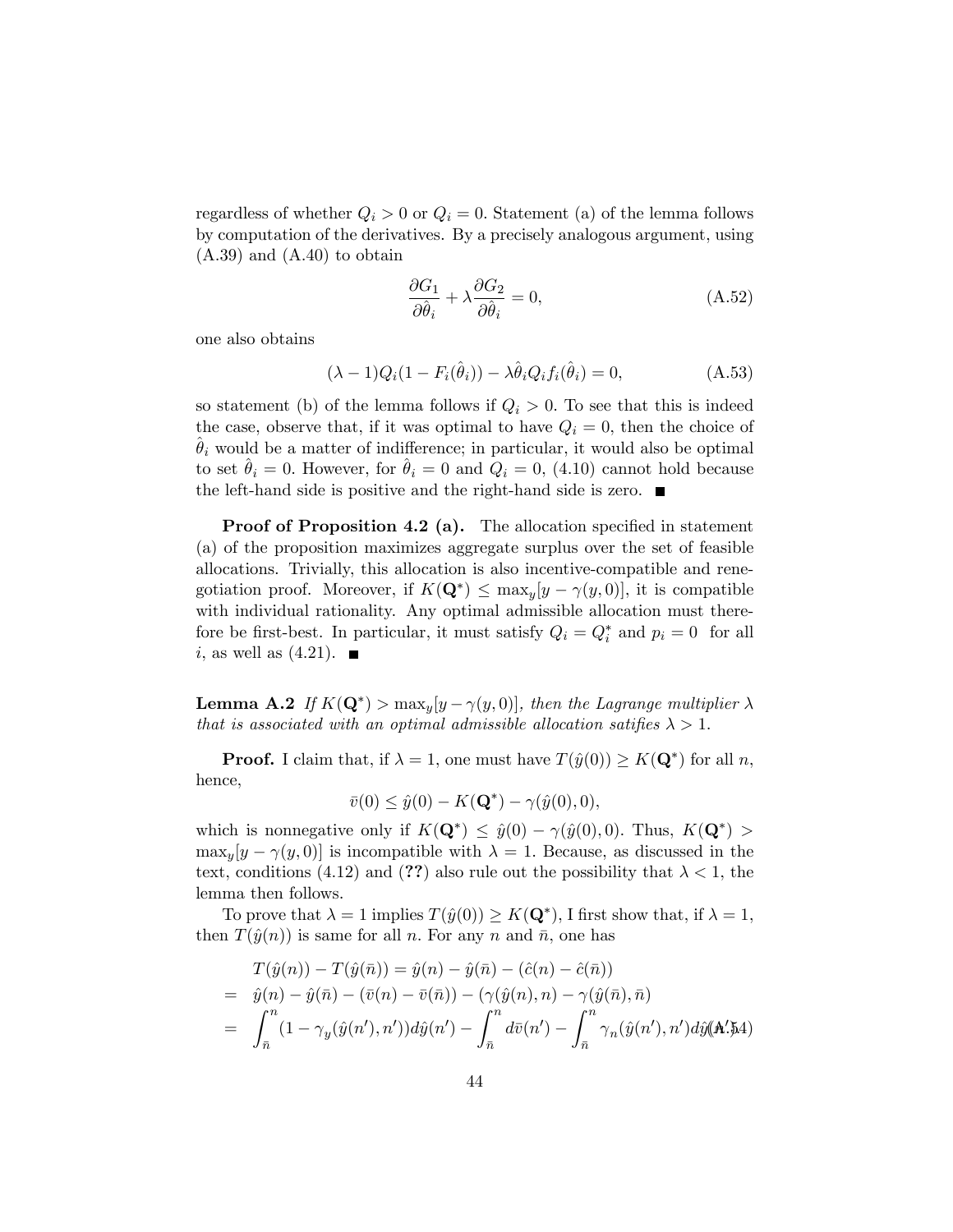By the incentive compatibility condition (4.7), the last two terms cancel, and one obtains

$$
T(\hat{y}(n)) - T(\hat{y}(\bar{n})) = \int_{\bar{n}}^{n} (1 - \gamma_y(\hat{y}(n'), n')) d\hat{y}(n').
$$
 (A.55)

To prove that  $T(\hat{y}(n))$  is same for all n, it thus suffices to show that, if  $\lambda = 1$ , then  $\gamma_y(\hat{y}(n'), n') = 1$  for all n'.

If  $\lambda = 1$ , the optimality condition (4.17) takes the form

$$
\int_{n}^{1} (1 - \gamma_y(\hat{y}(n'), n')) f^n(n') dn' \le 0
$$
\n(A.56)

for all  $n.$  I claim that this inequality must in fact hold as an equation for all n. For suppose that the inequality in  $(A.56)$  was strict for some n. Then n would be part of an interval  $(n_0, n_1)$  on which the monotonicity constraint on  $\hat{y}(\cdot)$  is binding, and one should have  $\hat{y}(n') = \hat{y}(n)$  for all  $n' \in (n_0, n_1)$ .

If  $\hat{y}(n) > 0$ , one must have

$$
\int_{n_0}^{1} (1 - \gamma_y(\hat{y}(n'), n')) f^n(n') dn' = 0,
$$
\n(A.57)

regardless of whether  $n_0 > 0$  or  $n_0 = 0$ . If  $n_0 > 0$ , (A.57) holds because, at an endpoint of a bunching interval,  $\hat{y}(\cdot)$  is strictly increasing. If  $n_0 = 0$ , (A.57) follows from the transversality condition (4.14). Now conditions (A.57) and  $(A.56)$  jointly imply that, at  $n = n_0$ , the integral on the left-hand side of (A.56) is nonincreasing in n. Hence,  $1 - \gamma_y(\hat{y}(n), n_0) \ge 0$ . Because  $\gamma_{yn} < 0$ , it follows that  $1 - \gamma_y(\hat{y}(n), n') > 0$  for all  $n' > n_0$ . Therefore,

$$
\int_{n_0}^{n_1} (1 - \gamma_y(\hat{y}(n'), n')) f^n(n') dn' > 0.
$$
 (A.58)

However, (A.57) and (A.58) together yield

$$
\int_{n_1}^{1} (1 - \gamma_y(\hat{y}(n'), n')) f^n(n') dn' < 0.
$$
 (A.59)

(A.59) implies that  $n_1 < 1$  and that  $\hat{y}(\cdot)$  is constant in a neighbourhood of  $n_1$ . This contradicts the definition of  $n_1$  as the upper endpoint of a bunching interval.

Alternatively, if  $\hat{y}(n) = 0$ , one has  $n_0 = 0$  and  $\gamma_y(\hat{y}(n), n') = 0$  for all n'. Again, one obtains (A.58). Upon combining this condition with (A.56) (for  $n = n_0$ , one again obtains (A.59). By the same argument as before, this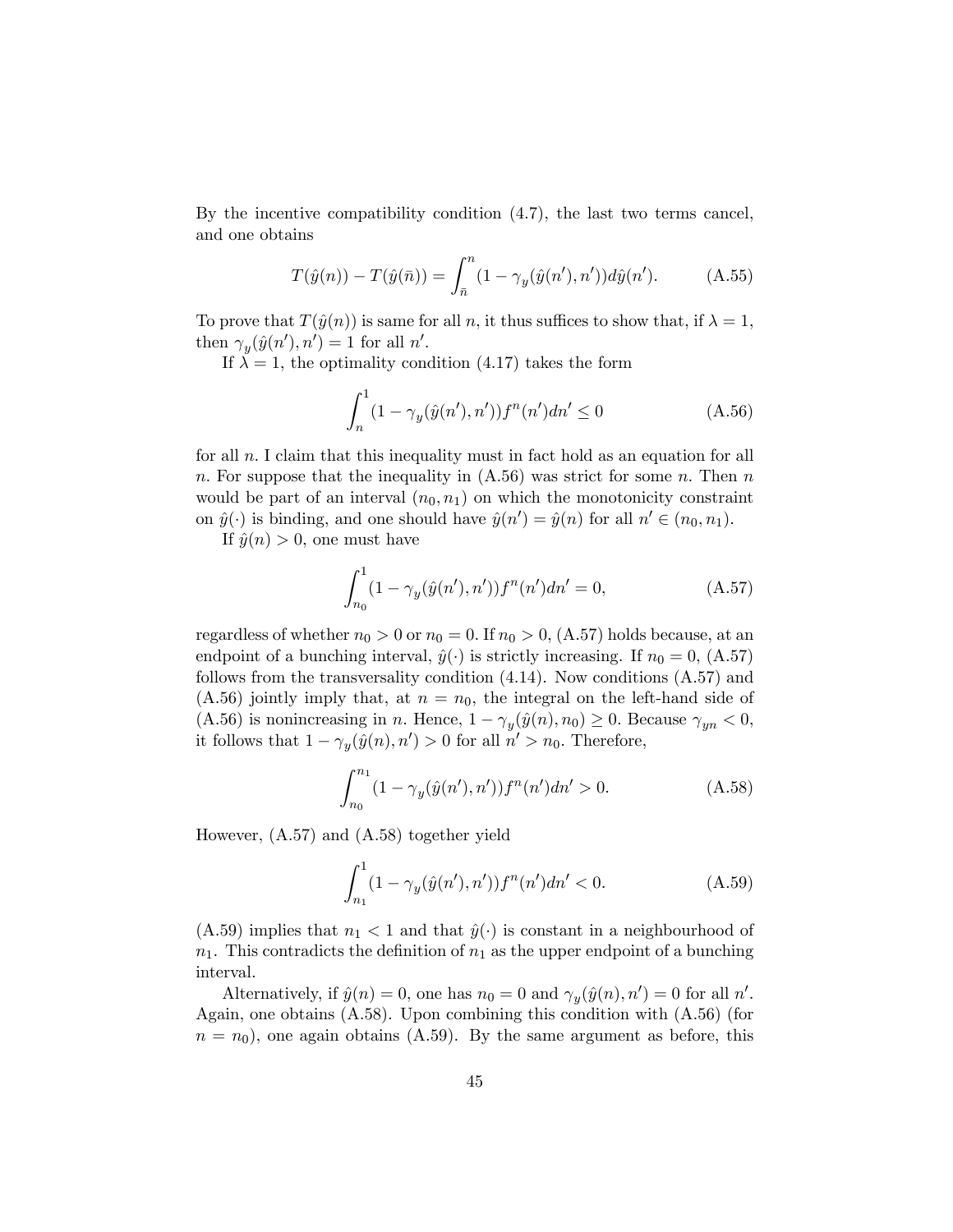yields is incompatible with the assumption that  $n_1$  is the upper endpoint of a bunching interval.

Thus, in either case, if  $\hat{y}(n) > 0$  and if  $\hat{y}(n) = 0$ , the assumption that, for n, condition  $(A.56)$  holds as a strict inequality leads to a contradiction. Given that  $(A.56)$  holds as an equation for all n, the derivative of the lefthand side with respect to n must be equal to zero. This implies  $\gamma_y(\hat{y}(n), n) =$ 1 for all *n* and, by  $(A.55)$ ,  $T(\hat{y}(n)) - T(\hat{y}(\bar{n})) = 0$  for all *n* and  $\bar{n}$ .

By (4.11) and (4.10),  $\lambda = 1$  implies  $\hat{\theta}_i = 0$  and  $Q_i = Q_i^*$  for all i, as well as  $T(\hat{y}(n)) = T(\hat{y}(0))$  for all n. By the feasibility constraint (3.22), it follows that  $\lambda = 1$  implies  $T(\hat{y}(0)) \geq K(\mathbf{Q}^*).$ 

**Proof of Proposition 4.2 (b).** By Lemma A.2,  $K(\mathbf{Q}^*)$  >  $\max_y [y (\gamma(y, 0))$  implies  $\lambda > 1$ . By (4.11), one it follows that  $\theta_i \in (0, 1)$ , hence  $p_i \in (0, Q_i)$  for  $i \in J^e$ . With  $\lambda > 1$  and  $\hat{\theta}_i \in [0, 1)$  for all i, one then also has

$$
0 < \frac{1}{\lambda} \int_{\hat{\theta}_i}^1 (\theta_i - \hat{\theta}_i) dF_i(\theta_i) + \hat{\theta}_i (1 - F_i(\hat{\theta}_i)) < \int_0^1 \theta_i dF_i(\theta_i), \tag{A.60}
$$

so (4.10) implies (4.22).

I next show that  $\hat{y}(n) < \arg \max_{y}[y - \gamma(y, n)]$  or, equivalently, that

$$
\gamma_y(\hat{y}(n), n) < 1\tag{A.61}
$$

for all n. If n is such that  $(4.17)$  holds with equality, one must have

$$
\int_{n}^{\hat{n}} \left[ \lambda (1 - \gamma_y(\hat{y}(n'), n')) f^n(n') + \gamma_{ny}(\hat{y}(n'), n') (\lambda - 1) (1 - F^n(n')) \right] dn' \ge 0
$$
\n(A.62)

for all  $\hat{n} > n$ . Then there exists  $n' > n$  arbitrarily close to n such that

$$
\lambda (1 - \gamma_y(\hat{y}(n'), n')) f^n(n') + \gamma_{ny}(\hat{y}(n'), n') (\lambda - 1)(1 - F^n(n')) \ge 0 \quad (A.63)
$$

and, therefore, since  $\gamma_{ny}(\hat{y}(n'), n') < 0$ ,

$$
1 - \gamma_y(\hat{y}(n'), n') > 0. \tag{A.64}
$$

Upon taking limits as  $n' \downarrow n$  and noting that, by the monotonicity of  $\hat{y}(\cdot)$ ,  $\hat{y}(n) \leq \lim_{n' \downarrow n} \hat{y}(n'),$  one obtains the desired result. Alternatively, if n is such that (4.17) holds with a strict inequality, then n is part of an interval  $(n_0, n_1)$ on which the monotonicity constraint on  $\hat{y}(\cdot)$  is binding, and one has  $\hat{y}(n') =$  $\hat{y}(n)$  for all  $n' \in (n_0, n_1)$ . If  $\hat{y}(n) = 0$ , one trivially has  $\gamma_y(\hat{y}(n'), n') =$  $\gamma_y(0, n') = 0 < 1$  for all  $n' \in [0, n_1)$ . If  $\hat{y}(n) > 0$ , one has  $n > n_0$  and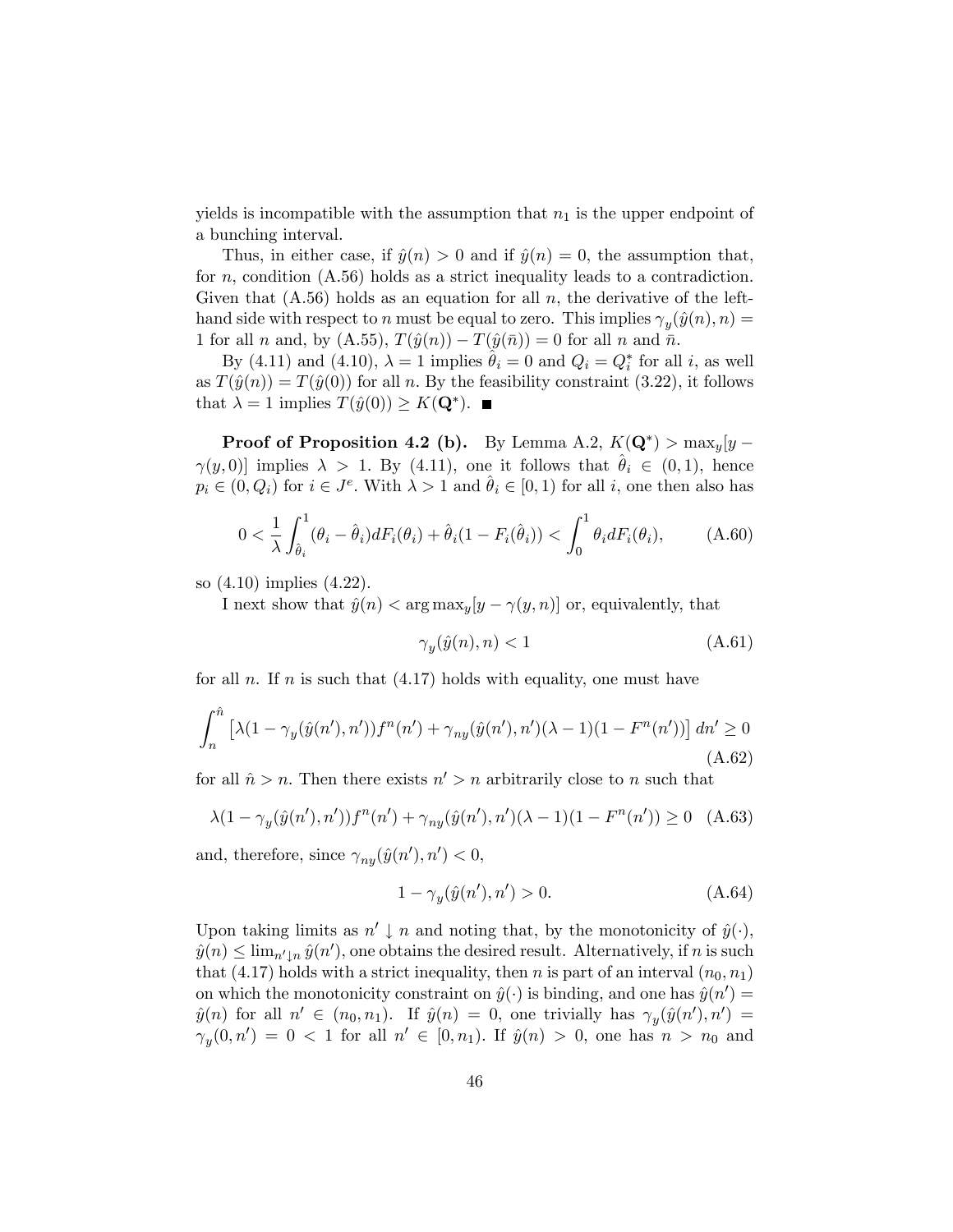$n_0$  is such that (4.17) holds with equality, either because  $n_0$  is a point at which  $\hat{y}(\cdot)$  is increasing or because  $n_0 = 0$ . By the argument just given, it follows that (A.64) holds for  $n' > n_0$  arbitrarily close to  $n_0$ . Such  $n'$  can be chosen to be smaller than *n*. Then, with  $\hat{y}(n') = \hat{y}(n)$ , the single-crossing condition  $\gamma_{yn} < 0$  implies  $\gamma_y(\hat{y}(n), n) < \gamma_y(\hat{y}(n'), n')$  and, therefore, by  $(A.64), \gamma_y(\hat{y}(n), n) < 1.$  This establishes (4.24).

To prove (4.28), observe that (4.17) implies

$$
\int_{n}^{1} \left[ \lambda (1 - \gamma_y(\hat{y}(n'), n')) f^n(n') \right] dn' \le \int_{n}^{1} \left| \gamma_{ny}(\hat{y}(n'), n') \right| (\lambda - 1)(1 - F^n(n')) dn'.
$$
\n(A.65)

If one divides both sides by  $1 - n$  and takes limits as  $n \uparrow 1$ , one obtains

$$
\lim_{n'\uparrow 1} (1 - \gamma_y(\hat{y}(n'), n')) = 0,
$$
\n(A.66)

which is equivalent to  $(4.28)$ .

**Proof of Corollary 4.3.** (a) By Proposition  $4.2(a)$  and equation  $(A.55), T(\hat{y}(n))$  is independent of n. Feasibility implies that the common value of  $T(\hat{y}(n))$  is at least  $K(\mathbf{Q}^*)$ . Optimality implies that it is no more than  $K(\mathbf{Q}^*)$ . (b) By Proposition 4.2(b) and equation (A.55), the tax schedule  $T(\cdot)$  is increasing on the range of  $\hat{y}(\cdot)$ . If  $\hat{y}(\cdot)$  is continuous and strictly increasing on a neighbourhood of n, then, by taking  $(A.55)$  with  $\hat{n} = n - \varepsilon$ , dividing by  $\hat{y}(n) - \hat{y}(n - \varepsilon)$ , and taking limits as  $\varepsilon$  goes to zero, one obtains  $T'(\hat{y}(n)) = 1 - \gamma_y(\hat{y}(n), n).$ 

Proposition 4.4 is based on the following result.

**Proposition A.3** For any  $S \geq 0$ , let  $Q_1(S), ..., Q_m(S)$  and  $\hat{\theta}_1(S), ..., \hat{\theta}_m(S)$ be a solution to the problem of maximizing

$$
\sum_{i=1}^{m} \int_{\hat{\theta}_i}^{1} (\theta_i - \hat{\theta}_i) Q_i dF_i(\theta_i)
$$
\n(A.67)

under the constraints that  $\hat{\theta}_i = 0$  for  $i \in J^{ne}$  and

$$
\sum_{i=1}^{m} Q_i \hat{\theta}_i (1 - F_i(\hat{\theta}_i)) + S \ge \sum_{i=1}^{m} K_i(Q_i).
$$
 (A.68)

If the functions  $\theta_i \to \frac{\theta_i f_i(\theta_i)}{1-F_i(\theta_i)}$ ,  $i \in J^e$ , are nondecreasing, then, for S and  $\overline{S}$ satisfying  $0 \leq \bar{S} < S < \sum_{i=1}^{m} K_i(Q_i^*)$ , one has  $Q_i(\bar{S}) < Q_i(S)$  for all i and  $\hat{\theta}_i(\bar{S}) > \hat{\theta}_i(S)$  for all  $i \in J^e$ .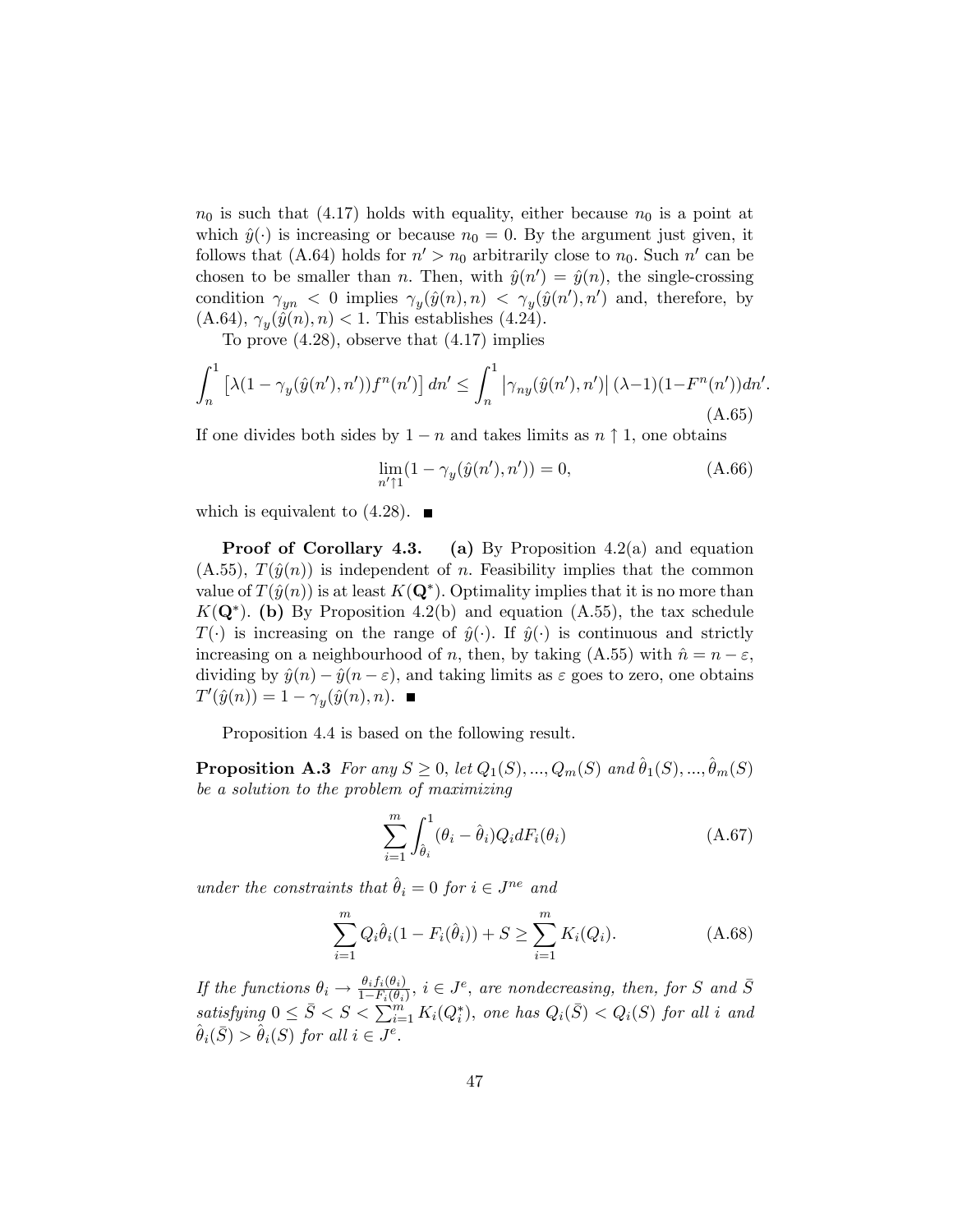**Proof.** For any S, one must have  $Q_i(S) > 0$  for all i. For suppose that  $Q_i(S) = 0$  for some i. Then public good i makes no contribution to the objective (A.67) or to either side of the feasiblity constraint (A.68). However, if one sets  $\hat{\theta}_i = \frac{1}{2}$  $\frac{1}{2}$ , a small increase in  $Q_i$  above zero will increase the objective  $(A.67)$ , as well as the difference between the revenue side and the cost side of the constraint (A.68). The assumption that the optimal  $Q_i(S)$  is zero thus leads to a contradiction and must be false.

Given that  $Q_i(S) > 0$  for all i, the first-order conditions for  $Q_i(S)$  require that

$$
\int_{\hat{\theta}_i(S)}^1 (\theta_i - \hat{\theta}_i(S)) dF_i(\theta_i) + \lambda(S)\hat{\theta}_i(S)(1 - F_i(\hat{\theta}_i(S))) - \lambda(S)K_i'(Q_i(S)) = 0
$$
\n(A.69)

for all i where  $\lambda(S)$  is the Lagrange multiplier of the constraint (A.68). From  $(A.69)$ , one immediately infers that  $\theta_i(S) < 1$  for all i. Therefore, first-order conditions for  $\theta_i(S)$  require that

$$
-(1 - F_i(\hat{\theta}_i(S))) + \lambda(1 - F_i(\hat{\theta}_i(S)) - \hat{\theta}_i(S)f_i(\hat{\theta}_i(S))) \le 0
$$
 (A.70)

for all  $i \in J^e$ , with equality unless  $\hat{\theta}_i(S) = 0$ .

I claim that, if  $0 \leq S < \sum_{i=1}^{m} K_i(Q_i^*)$ , then one must have  $\lambda(S) > 1$ and  $\hat{\theta}_i(S) > 0$  for all  $i \in J^e$ . If  $\lambda(S) \leq 1$ , then  $(A.70)$  implies  $\hat{\theta}_i(S) = 0$ , and (A.69) implies  $\int \theta_i dF_i(\theta_i) \leq K'_i(Q_i(S))$ , hence  $Q_i(S) \geq Q_i^*$ . From the constraint (A.68), it then follows that  $S \ge \sum_{i=1}^{m} K_i(Q_i^*)$ .

If  $0 \leq S < \sum_{i=1}^{m} K_i(Q_i^*)$ , the first-order conditions (A.69) and (A.70) can therefore be rewritten as

$$
\frac{1}{\lambda(S)} \int_{\hat{\theta}_i(S)}^1 \theta_i dF_i(\theta_i) + \left(1 - \frac{1}{\lambda(S)}\right) \hat{\theta}_i(S)(1 - F_i(\hat{\theta}_i(S))) = K'_i(Q_i(S))
$$
\n(A.71)

and

$$
\eta_i(\hat{\theta}_i(S)) = \frac{\lambda(S) - 1}{\lambda(S)}\tag{A.72}
$$

where, for any  $\theta_i$ ,

$$
\eta_i(\theta_i) := \frac{\theta_i f_i(\theta_i)}{1 - F_i(\theta_i)}.
$$
\n(A.73)

Now consider S and  $\overline{S}$  as specified in the proposition. Trivially, the maximized value of the objective function  $(A.67)$  must be larger for S than for S: By inspection of (A.67), it follows that, for at least one public good j, one must have  $Q_j(\bar{S}) < Q_j(S)$  or  $\theta_j(\bar{S}) > \theta_j(S)$ .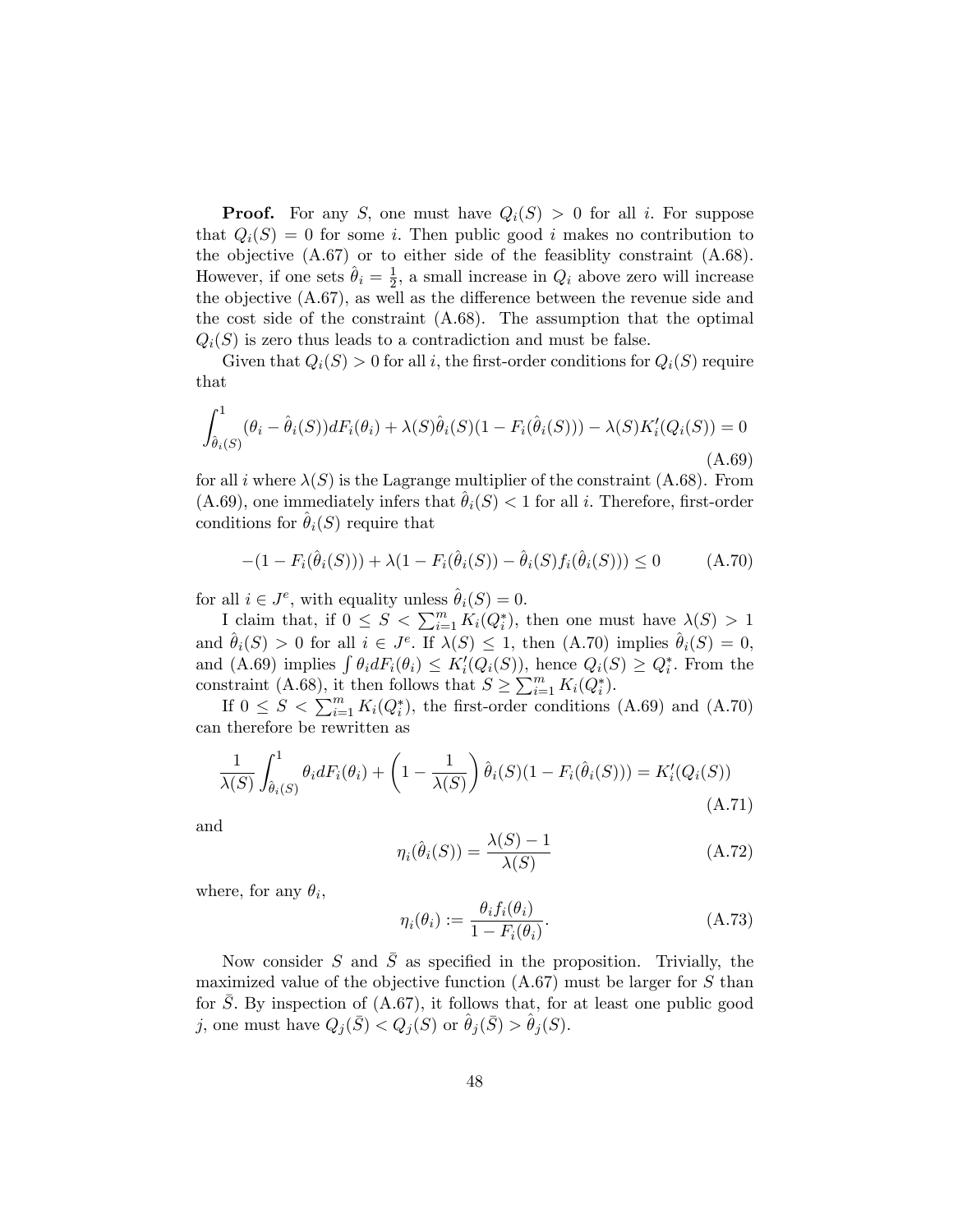Suppose first that one has  $Q_j(\bar{S}) < Q_j(S)$  or  $\hat{\theta}_j(\bar{S}) > \hat{\theta}_j(S)$  for some  $j \in J^e$ . Invoking the monotonicity assumption on  $\eta_i(\cdot)$ , I claim that, in fact, one must have  $Q_i(S) < Q_i(S)$  and  $\theta_i(S) > \theta_i(S)$ . To prove this, I use (A.72) to rewrite (A.71) in the form

$$
(1 - \eta_j(\hat{\theta}_j(S))) \int_{\hat{\theta}_j(S)}^1 \theta_j dF_j(\theta_j) + \eta_j(\hat{\theta}_j(S))\hat{\theta}_j(S)(1 - F_j(\hat{\theta}_j(S))) = K'_j(Q_j(S)).
$$
\n(A.74)

The left-hand side of this condition depends on S only through  $\hat{\theta}_j (S)$ . Trivially, (A.74) implies that  $Q_j(\bar{S}) \leq Q_j(S)$  if and only if  $L_j(\hat{\theta}_j(\bar{S}))$  $L_j(\hat{\theta}_j(S))$ , where, for any  $\hat{\theta}_j$ ,

$$
L_j(\hat{\theta}_j) := (1 - \eta_j(\hat{\theta}_j)) \int_{\hat{\theta}_j}^1 \theta_j dF_j(\theta_j) + \eta_j(\hat{\theta}_j)\hat{\theta}_j(1 - F_j(\hat{\theta}_j)).
$$
 (A.75)

From (A.75), one obtains

$$
L_j(\hat{\theta}_j(S)) - L_j(\hat{\theta}_j(\bar{S}))
$$
  
= 
$$
\int_{\hat{\theta}_j(\bar{S})}^{\hat{\theta}_j(S)} [-(1 - \eta_j(\hat{\theta}_j))\hat{\theta}_j f_i(\hat{\theta}_j) + \eta_j(\hat{\theta}_j)(1 - F_j(\hat{\theta}_j) - \hat{\theta}_j f_i(\hat{\theta}_j))]d\hat{\theta}_j
$$
  

$$
- \int_{\hat{\theta}_i(\bar{S})}^{\hat{\theta}_i(S)} \int_{\hat{\theta}_j}^1 (\theta_j - \hat{\theta}_j) dF_j(\theta_j) d\eta_j(\hat{\theta}_j)
$$
  
= 
$$
- \int_{\hat{\theta}_i(\bar{S})}^{\hat{\theta}_i(S)} \int_{\hat{\theta}_j}^1 (\theta_j - \hat{\theta}_j) dF_j(\theta_j) d\eta_j(\hat{\theta}_j),
$$

so that, if  $\eta_j(\cdot)$  is an increasing function, one has  $L_j(\hat{\theta}_j(\bar{S})) < L_j(\hat{\theta}_j(S))$ if and only if  $\hat{\theta}_j (\bar{S}) > \hat{\theta}_j (S)$ . By (A.74), it follows that  $Q_j (\bar{S}) < Q_j (S)$  if and only if  $\hat{\theta}_j (\bar{S}) > \hat{\theta}_j (S)$ . Hence  $Q_j (\bar{S}) < Q_j (S)$  or  $\hat{\theta}_j (\bar{S}) > \hat{\theta}_j (S)$  implies  $Q_j(\bar{S}) < Q_j(S)$  and  $\hat{\theta}_j(\bar{S}) > \hat{\theta}_j(S).$ 

By (A.72) and the monotonicity of  $\eta_j(\cdot)$ , one then also has  $\eta_j(\hat{\theta}_j(S))$  <  $\eta_j(\hat{\theta}_j(\bar{S}))$  and  $\lambda(S) < \lambda(\bar{S})$ . By (A.72), one then has  $\eta_i(\hat{\theta}_i(S)) < \eta_i(\hat{\theta}_i(\bar{S}))$ for all  $i \in J^e$ . By the monotonicity of  $\eta_i(\cdot)$ , this implies  $\hat{\theta}_i(S) < \hat{\theta}_i(\bar{S})$  for all  $i \in J<sup>e</sup>$ . By the argument just given, one then also has  $Q_i(S) > Q_i(\overline{S})$  for all  $i \in J^e$ . For  $i \in J^{ne}$ ,  $Q_i(S) > Q_i(\overline{S})$  follows from  $(A.71)$  in combination with the fact that  $\hat{\theta}_i(S) = \hat{\theta}_i(\bar{S}) = 0$  and  $\lambda(S) < \lambda(\bar{S}).$ 

Suppose, alternatively, that  $Q_j(\bar{S}) < Q_j(S)$  or  $\hat{\theta}_j(\bar{S}) > \hat{\theta}_j(S)$  for some  $j \in J^{ne}$ . Because  $j \in J^{ne}$  implies  $\hat{\theta}_j(\bar{S}) = \hat{\theta}_j(S) = 0$ , one must actually have  $Q_i(\bar{S}) < Q_i(S)$ . From (A.71), one then infers that  $\lambda(S) < \lambda(\bar{S})$ . For  $i \neq j$ , the desired result follows by the same argument as before.  $\blacksquare$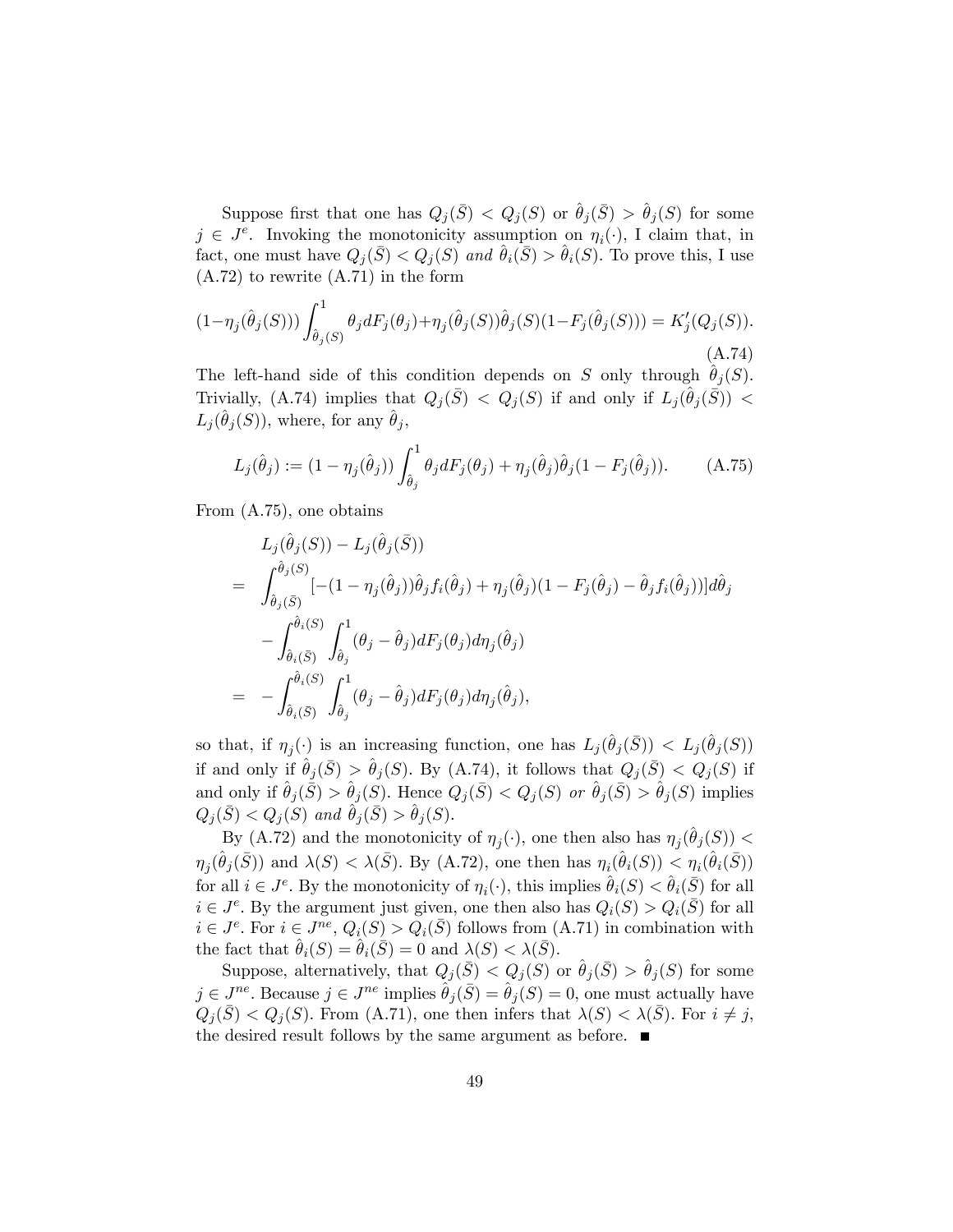Proposition 4.4 is the special case of Proposition A.3 that is obtained by setting  $\overline{S} = 0$  and  $S = \int_0^1 \overline{T}(\hat{y}(n)) dF^n(n)$ .

The proof of Lemma 5.1 is very similar to the proof of Lemma 4.1. The main difference is that now the state variable  $\bar{v}(\cdot)$  and the potential for varying  $\bar{v}(0)$  are used to verify the Regularity Condition in Hellwig (2008). The proof is given in the Supplementary Material.

**Example 5.2.** Let  $Q_1, ..., Q_m, \hat{\theta}_1, ..., \hat{\theta}_m, \hat{y}(\cdot), \bar{v}(\cdot)$  correspond to an optimal utilitarian allocation. Then one has

$$
\int W\left(\bar{v}(n) + \sum_{i=1}^{m} \max(\theta_i - \hat{\theta}_i, 0)Q_i\right) dF
$$
\n
$$
\geq \int W\left(\max_{y} [y - \gamma(y, n)] + \sum_{i=1}^{m} \theta_i Q_i^* - \sum_{i=1}^{m} K_i(Q_i^*)\right) dF,
$$

the right-hand side corresponding to the first-best allocation where public goods are financed by lump-sum taxes. Because  $W$  is strictly concave, it follows that

$$
\int W' \left( \max_{y} [y - \gamma(y, n)] + \sum_{i=1}^{m} \theta_i Q_i^* - \sum_{i=1}^{m} K_i(Q_i^*) \right)
$$

$$
\left( \bar{v}(n) + \sum_{i=1}^{m} \max(\theta_i - \hat{\theta}_i, 0) Q_i - \max_{y} [y - \gamma(y, n)] - \sum_{i=1}^{m} \theta_i Q_i^* + \sum_{i=1}^{m} K_i(Q_i^*) \right) dF \ge 0.
$$

Under the assumption of the example, the first term in the integrand is equal to  $W'(\bar{v} - \sum_{i=1}^{m} K_i(Q_i^*))$ , F-almost everywhere. Therefore, one must have

$$
\int \left(\bar{v}(n) + \sum_{i=1}^m \max(\theta_i - \hat{\theta}_i, 0)Q_i\right)dF \ge \int \left(\max_y[y - \gamma(y, n)] + \sum_{i=1}^m \theta_i Q_i^* - \sum_{i=1}^m K_i(Q_i^*)\right)dF,
$$
 or

or

$$
\int_0^1 \bar{v}(n)dF^n + \sum_{i=1}^m \int_{\hat{\theta}_i}^1 (\theta_i - \hat{\theta}_i) Q_i dF_i \ge \int_0^1 \max_y [y - \gamma(y, n)] dF^n + \sum_{i=1}^m \int_0^1 \theta_i Q_i^* dF_i - \sum_{i=1}^m K_i (Q_i^*).
$$

Because the optimal utilitarian allocation is feasible, is follows that

$$
\int_0^1 (\hat{y}(n) - \gamma(\hat{y}(n), n))dF^n + \sum_{i=1}^m \int_{\hat{\theta}_i}^1 \theta_i Q_i dF_i - \sum_{i=1}^m K_i(Q_i)
$$
  
\n
$$
\geq \int_0^1 \max_y [y - \gamma(y, n)]dF^n + \sum_{i=1}^m \int_0^1 \theta_i Q_i^* dF_i - \sum_{i=1}^m K_i(Q_i^*),
$$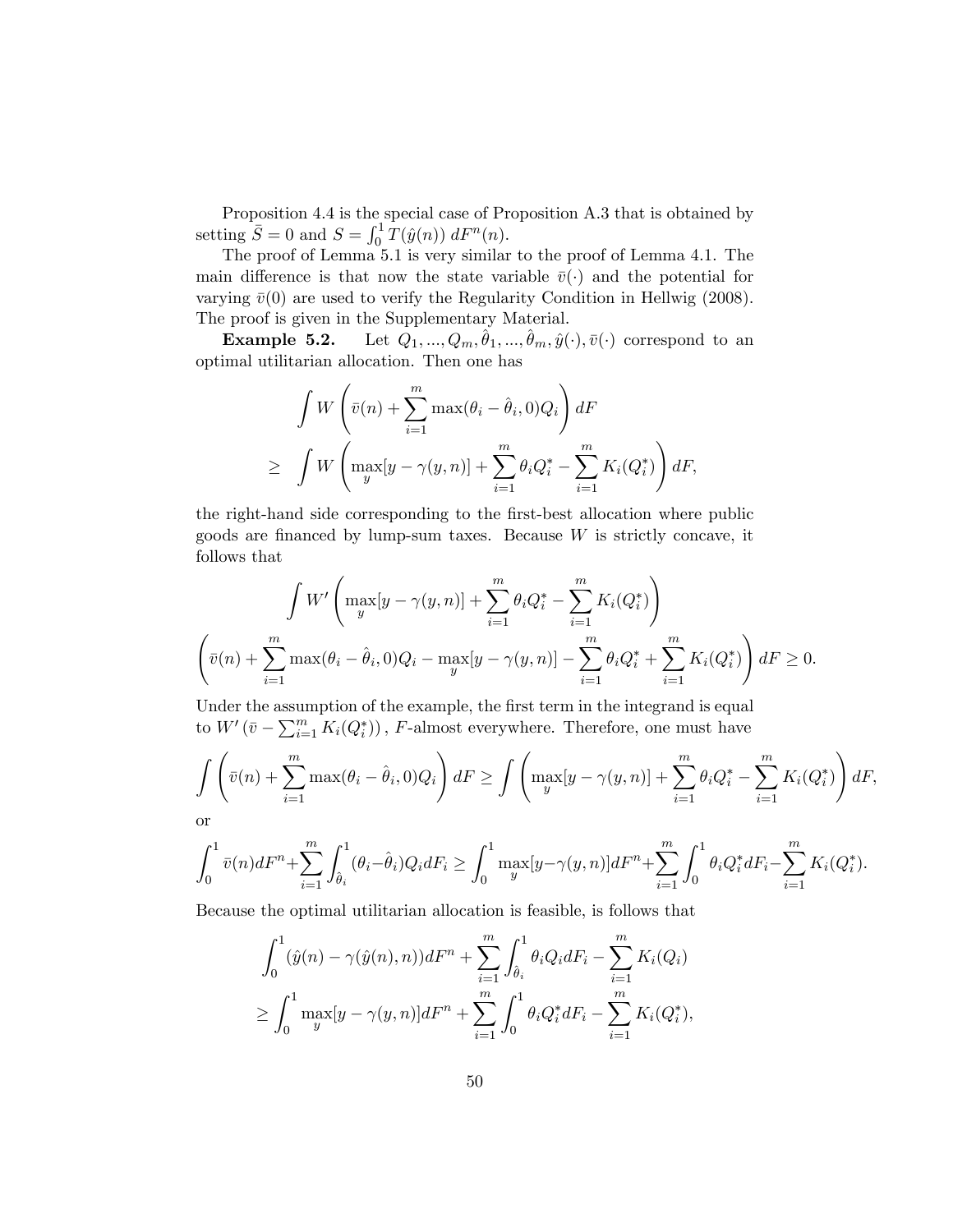which is only possible if  $Q_i = Q_i^*$  and  $\hat{\theta}_i = 0$  for all i, and if  $\hat{y}(n)$  –  $\gamma(\hat{y}(n), n) = \max_{y}[y - \gamma(y, n)]$  for  $F<sup>n</sup>$ -almost all n.

**Proof of Proposition 5.3.** Let  $n_1$  and  $n_2$  be such that  $n_1 < n_2$ , and note that, by the concavity of W, the function  $\theta \to W'\left(\bar{v}(n) + \sum_{i=1}^m \max(\theta_i - \hat{\theta}_i, 0)Q_i\right)$ is nonincreasing. By Theorem 5, p. 1100, of Milgrom and Weber (1982) therefore, the affiliatedness assumption on  $F$  implies that

$$
\int_{[0,1]^m} W' \left( \bar{v}(n_2) + \sum_{i=1}^m \max(\theta_i - \hat{\theta}_i, 0) Q_i \right) dF(\theta | n_1)
$$
  
\n
$$
\geq \int_{[0,1]^m} W' \left( \bar{v}(n_2) + \sum_{i=1}^m \max(\theta_i - \hat{\theta}_i, 0) Q_i \right) dF(\theta | n_2).
$$
 (A.76)

By the strict concavity of W and the strict monotonicity of  $\bar{v}(\cdot)$ , it follows that

$$
\int_{[0,1]^m} W' \left( \bar{v}(n_1) + \sum_{i=1}^m \max(\theta_i - \hat{\theta}_i, 0) Q_i \right) dF(\theta | n_1)
$$
\n
$$
> \int_{[0,1]^m} W' \left( \bar{v}(n_2) + \sum_{i=1}^m \max(\theta_i - \hat{\theta}_i, 0) Q_i \right) dF(\theta | n_2), \quad \text{(A.77)}
$$

which proves that the map  $(5.14)$  is strictly decreasing. A precisely analogous argument also establishes that the (5.15) is strictly decreasing. The details are left to the reader.

**Proof of Proposition 5.4.** Given the strict monotonicity of the map  $(5.14)$ , there exists a unique  $\hat{n} \in [0, 1]$  such that

$$
V_v(\bar{v}(n'), n', Q_1, \dots Q_m, \hat{\theta}_1, \dots, \hat{\theta}_m) \leq \lambda \text{ as } n' \geq \hat{n}.\tag{A.78}
$$

From (A.78), one infers that the function  $n \to \varphi(n) = \int_n^1 [V_v - \lambda] dF^n(n')$ is decreasing for  $n < \hat{n}$  and increasing for  $n > \hat{n}$ . Because  $\varphi(0) = \varphi(1) = 0$ , it follows that  $\hat{n} \in (0, 1)$  and that  $\varphi(n) < 0$  for all  $n \in (0, 1)$ .

Now the argument for (5.16) and (5.17) is the same as in the proof of (4.24) and (4.25) in Proposition 4.2 and is left to the reader. As for (5.18), I note that, if there exists a sequence  $\{n^k\}$  of points at which  $\hat{y}(\cdot)$  is increasing, then by Lemma 5.1, one has

$$
\int_{n^k}^1 \left[ -\lambda (1 - \gamma_y(\hat{y}(n'), n')) f^n(n') + \gamma_{ny}(\hat{y}(n'), n') \varphi(n') \right] dn' = 0 \quad (A.79)
$$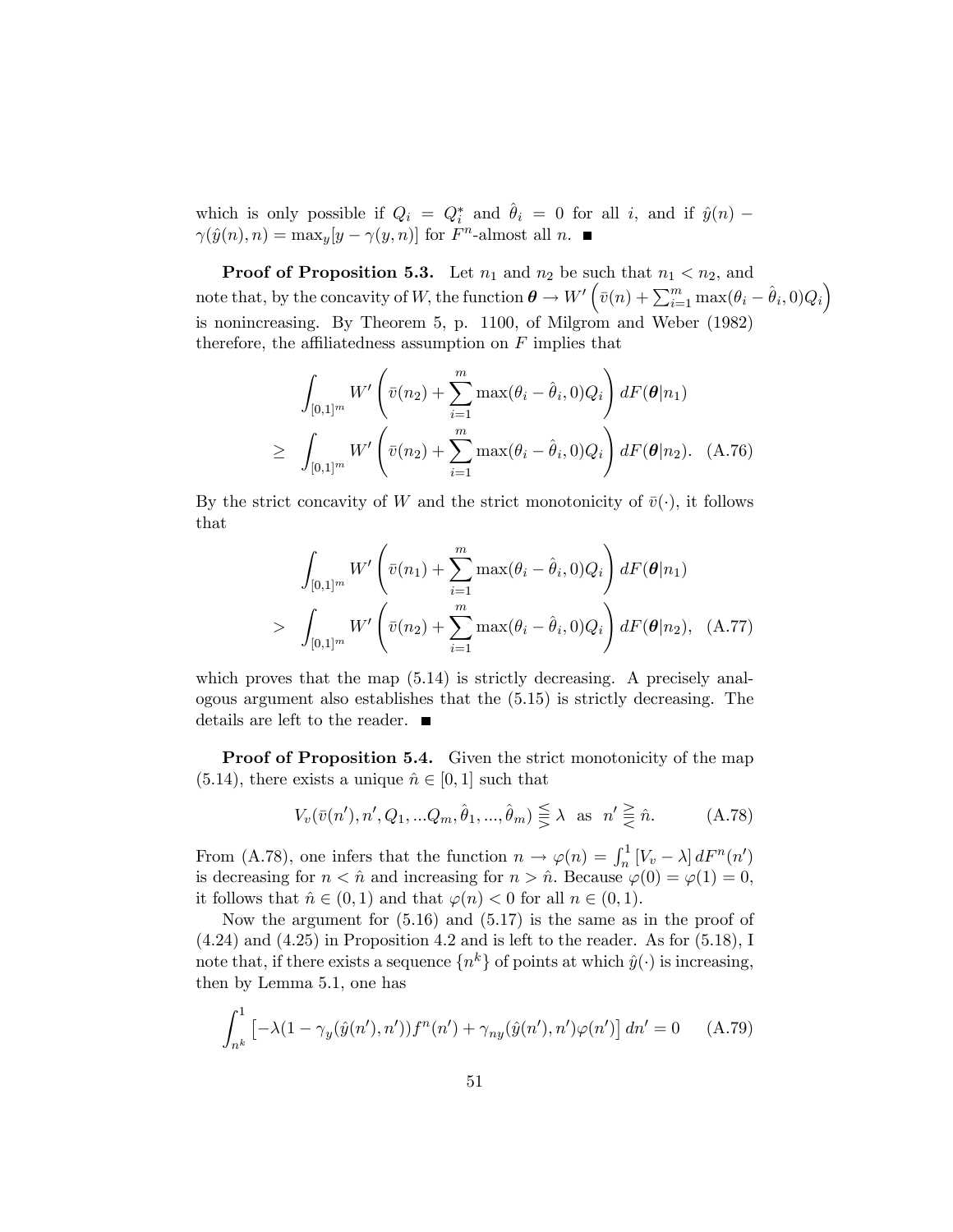for all  $k$ .

$$
\int_{n^k}^{n^{k-1}} \left[ -\lambda (1 - \gamma_y(\hat{y}(n'), n')) f^n(n') + \gamma_{ny}(\hat{y}(n'), n') \varphi(n') \right] dn' = 0 \quad (A.80)
$$

for all k. Then there exist sequences  $\{\hat{n}^k\}, \{\bar{n}^k\}$  converging to zero such that for all  $k$  one has

$$
-\lambda (1 - \gamma_y(\hat{y}(\hat{n}^k), \hat{n}^k)) f^n(\hat{n}^k) + \gamma_{ny}(\hat{y}(\hat{n}^k), \hat{n}^k) \varphi(\hat{n}^k) \le 0
$$

and

$$
-\lambda(1-\gamma_y(\hat{y}(\bar{n}^k),\bar{n}^k))f^n(\bar{n}^k)+\gamma_{ny}(\hat{y}(\bar{n}^k),\bar{n}^k)\varphi(\bar{n}^k)\geq 0.
$$

Upon defining  $\bar{y}(0) := \lim_{n \downarrow 0} \hat{y}(n)$  and taking limits as  $\hat{n}^k$  and  $\bar{n}^k$  go to zero, using the fact that  $\varphi(\cdot)$  is continuous and  $\varphi(0) = 0$ , one obtains  $-\lambda(1-\lambda)$  $\gamma_y(\bar{y}(0),0))f^n(0) \leq 0$  and  $-\lambda(1-\gamma_y(\bar{y}(0),0))f^n(0) \geq 0$ . Hence,  $\gamma_y(\bar{y}(0),0) =$ 1 and  $\bar{y}(0) = \arg \max_y [y - \gamma(y, n)].$ 

Corollary 5.5 follows by the same argument as Corollary 4.3.

The proofs of Propositions 5.6 and 5.7 are similar to the proofs of the corresponding results in Hellwig (2005). They are given in the Supplementary Material.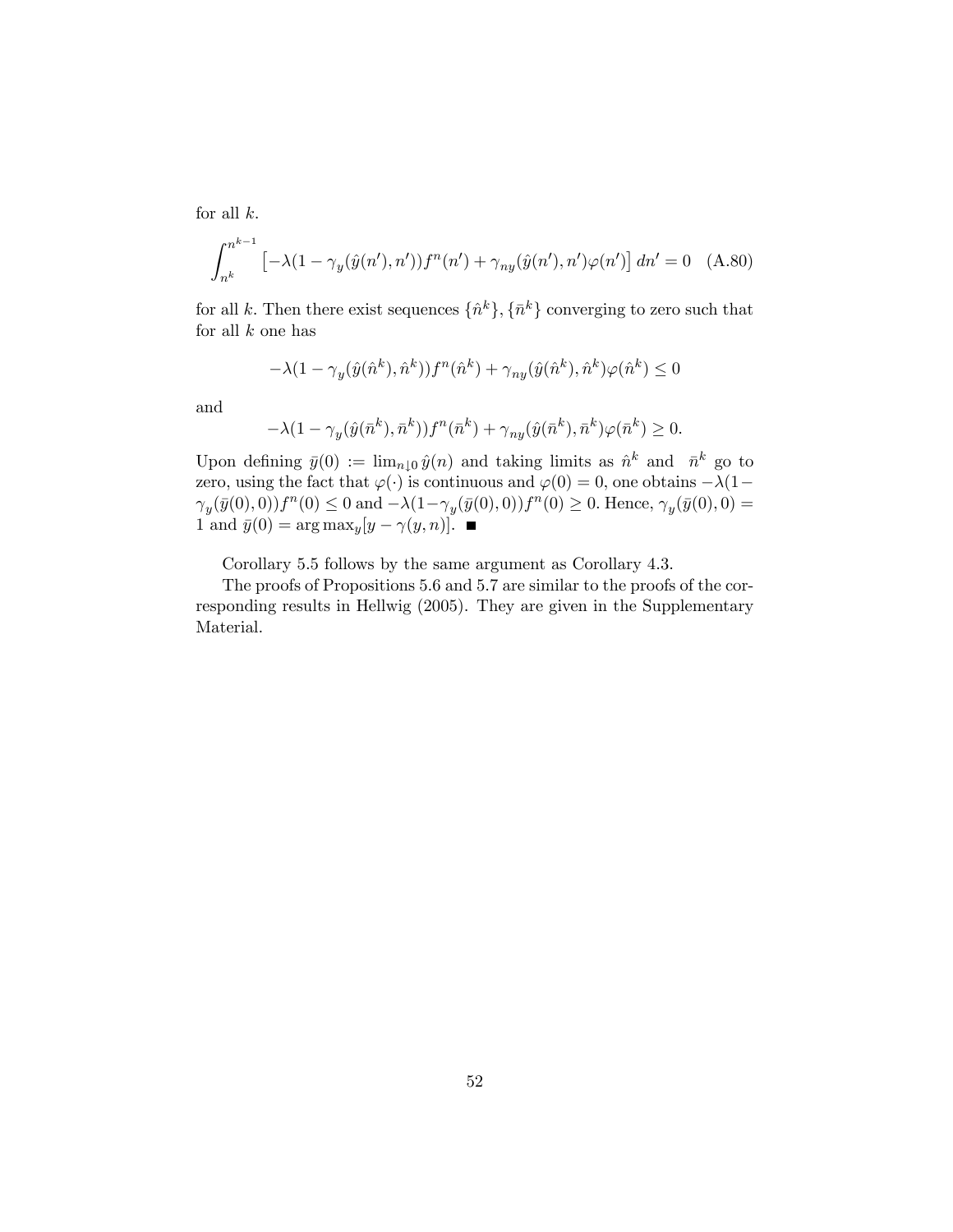# References

- [1] Al-Najjar, N.I. (2004), Aggregation and the Law of Large Numbers in Large Economies, Games and Economic Behavior 47, 1 - 35.
- [2] Atkinson, A.B. (1973), How Progressive Should Income Tax Be?, in: M. Parkin and R. Nobay (eds.), Essays on Modern Economics, Longman, London.
- [3] Atkinson, A.B., and J.E. Stiglitz (1976), The Design of Tax Structure: Direct versus Indirect Taxation, Journal of Public Economics 6, 55 - 75.
- [4] Boadway, R., and M. Keen (1993), Public Goods, Self-Selection, and Optimal Income Taxation, International Economic Review 34, 463 - 478.
- [5] Brunner, J.K. (1993), A Note on the Optimal Income Tax, Journal of Public Economics 50, 445 - 451.
- [6] Christiansen, V. (1981), Evaluation of Public Projects Under Optimal Taxation, Review of Economic Studies 48, 447 - 457.
- [7] Clarke, F.H. (1983), Optimization and Nonsmooth Analysis, Wiley, New York.
- [8] Cremer, H., P. Pestieau, and J.C. Rochet (2001), Direct versus Indirect Taxation: The Design of Tax Structure Revisited, International Economic Review 42, 781 - 799.
- [9] Cremer, H., and J.J. Laffont (2003), Public Goods with Costly Access, Journal of Public Economics 87, 1985 - 2012.
- [10] Diamond, P.A., and J. Mirrlees (1971), Optimal Taxation and Public Production I: Production Efficiency, and II: Tax Rules, American Economic Review 61, 8 - 27 and 261 - 278.
- [11] Ebert, U. (1992), A Reexamination of the Optimal Nonlinear Income Tax, Journal of Public Economics 49, 47 - 73.
- [12] Fang, H., and P. Norman (2003/2006), Optimal Provision of Multiple Excludable Public Goods, mimeo, Yale University and University of Wisconsin, Madison 2003; revised version, Yale University and University of British Columbia 2006, http://faculty.arts.ubc.ca/pnorman/Research/TEsub.pdf .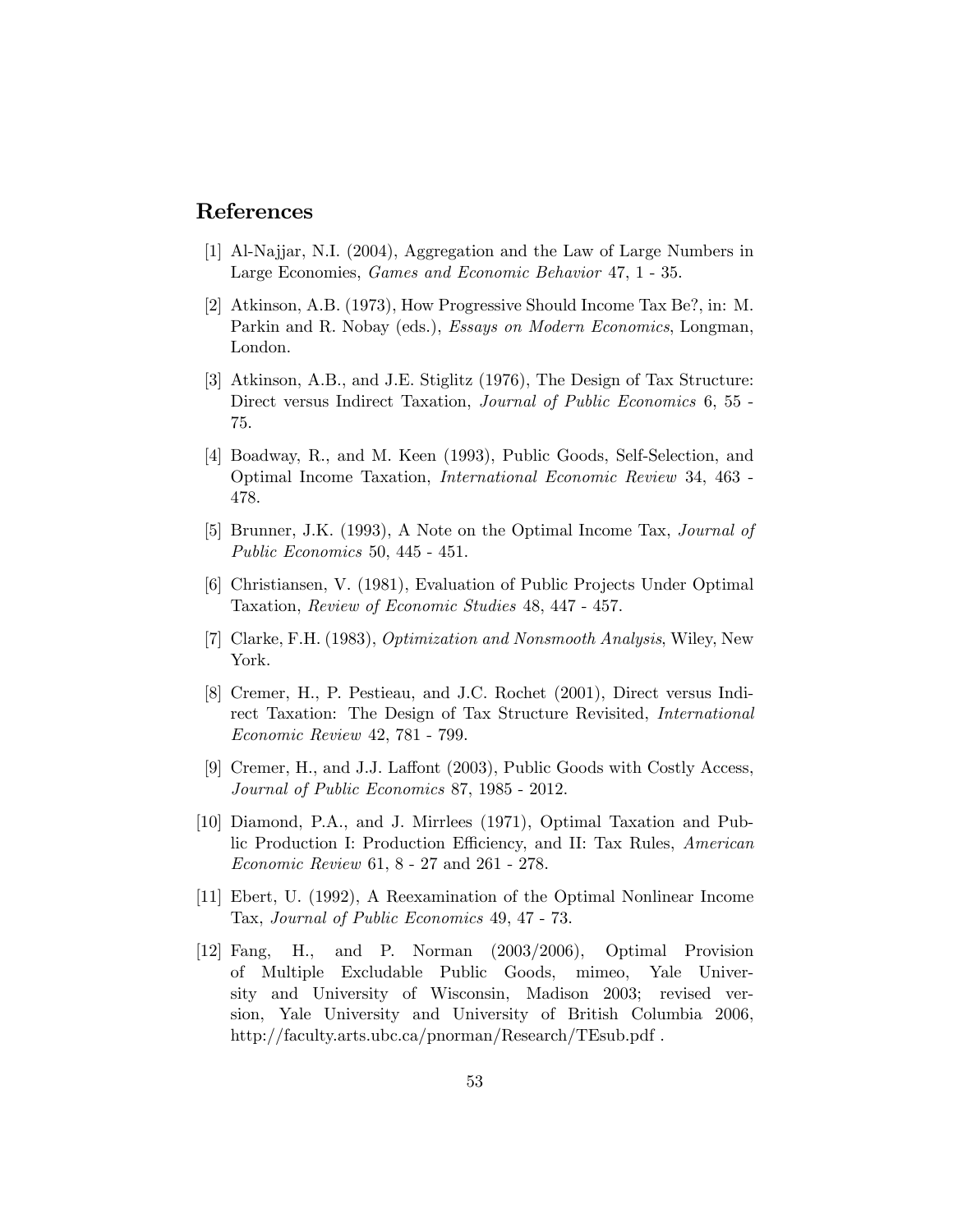- [13] Guesnerie, R. (1995), A Contribution to the Pure Theory of Taxation, Econometric Society Monograph, Cambridge University Press, Cambridge, U.K.
- [14] Güth, W., and M.F. Hellwig (1986), The Private Supply of a Public Good, Journal of Economics/Zeitschrift für Nationalökonomie Supplement 5, 121 - 159.
- [15] Hammond, P. (1979), Straightforward Individual Incentive Compatibility in Large Economies, Review of Economic Studies 46, 263 - 282.
- [16] Hammond, P. J. (1987), Markets as Constraints: Multilateral Incentive Compatibility, Review of Economic Studies 54, 399 - 412.
- [17] Hellwig, M.F. (2005), A Utilitarian Approach to the Provision and Pricing of Excludable Public Goods, Journal of Public Economics 89, 1981  $-2003.$
- [18] Hellwig, M.F. (2007 a), The Provision and Pricing of Excludable Public Goods: Ramsey Boiteux Pricing versus Bundling, Journal of Public Economics 91,  $511 - 540$ .
- [19] Hellwig, M.F. (2007 b), A Contribution to the Theory of Optimal Utilitarian Income Taxation, Journal of Public Economics 91,  $1449 - 1477$ .
- [20] Hellwig, M.F. (2008), A Maximum Principle for Control Problems with Monotonicity Constraints, Preprint 04/2008, Max Planck Institute for Research on Collective Goods, Bonn, Germany, http://www.mpprdg.mpg.de/pdf\_dat/2008\_04online.pdf
- [21] Judd, K.L. (1985), The Law of Large Numbers with a Continuum of IID Random Variable, Journal of Economic Theory 35, 19 - 25.
- [22] Laffont, J.-J., and D. Martimort (1997), Collusion Under Asymmetric Information, Econometrica 65, 875 - 911.
- [23] Laffont, J.-J., and D. Martimort (2000), Mechanism Design with Collusion and Correlation, Econometrica 68, 309 - 342.
- [24] Ledyard, J.O., and T.R. Palfrey, (1999), A Characterization of Interim Efficiency with Public Goods, *Econometrica* 67, 435 - 448.
- [25] Ledyard, J.O., and T.R. Palfrey (2007), A General Characterization of Interim Efficient Mechanisms for Independent Linear Environments, Journal of Economic Theory 133, 441 - 466.